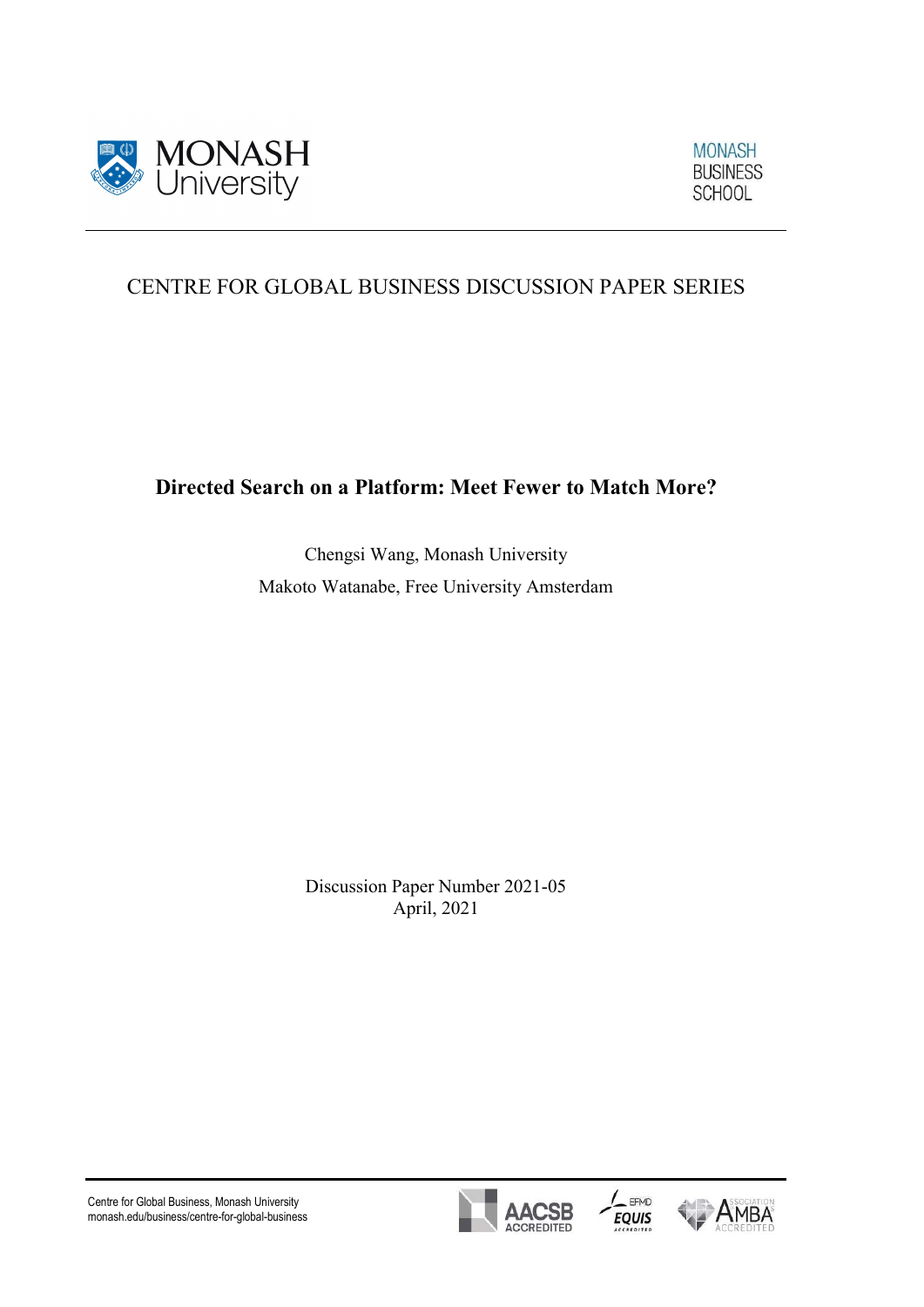# Directed Search on a Platform: Meet Fewer to Match More?<sup>∗</sup>

Chengsi Wang† Makoto Watanabe‡

April 5, 2021

#### Abstract

This paper studies a directed search equilibrium in a platform setting with homogeneous buyers and sellers.We show that a meeting technology, typically controlled by intermediaries, (e.g., advertisement, interview scheduling, or online search protocol) determines the matching outcome as follows. First, a meeting technology that provides full information to market participants is not necessarily efficient. Second, the seller- and buyer-optimal meeting technologies do not require full market transparency either; rather, the latter may be achieved even with the minimum information. Finally, the efficient matching outcome can be decentralized by a profit-maximizing platform who adopts a simple fee-setting policy for its intermediation service.

Keywords: meeting technology, directed search, platform, intermediation

JEL Classification: D83, J64, M37.

<sup>∗</sup>We thank Arthur Campbell, Sunny Huang, Hodaka Morita, Susumu Sato, Xiaojian Zhao as well as audiences at Deakin University, Hitotsubashi University, and Hong Kong University of Science and Technology. Chengsi Wang gratefully acknowledges financial support from the German Research Foundation Project PE 813/2-2 and the Australian Research Council Discovery Project DP210102015.

<sup>†</sup>Department of Economics, Monash University, Australia, chengsi.wang@monash.edu.

<sup>‡</sup>Department of Economics, FEWEB VU University of Amsterdam/Tinbergen Institute, Netherlands, makoto.wtnb@gmail.com.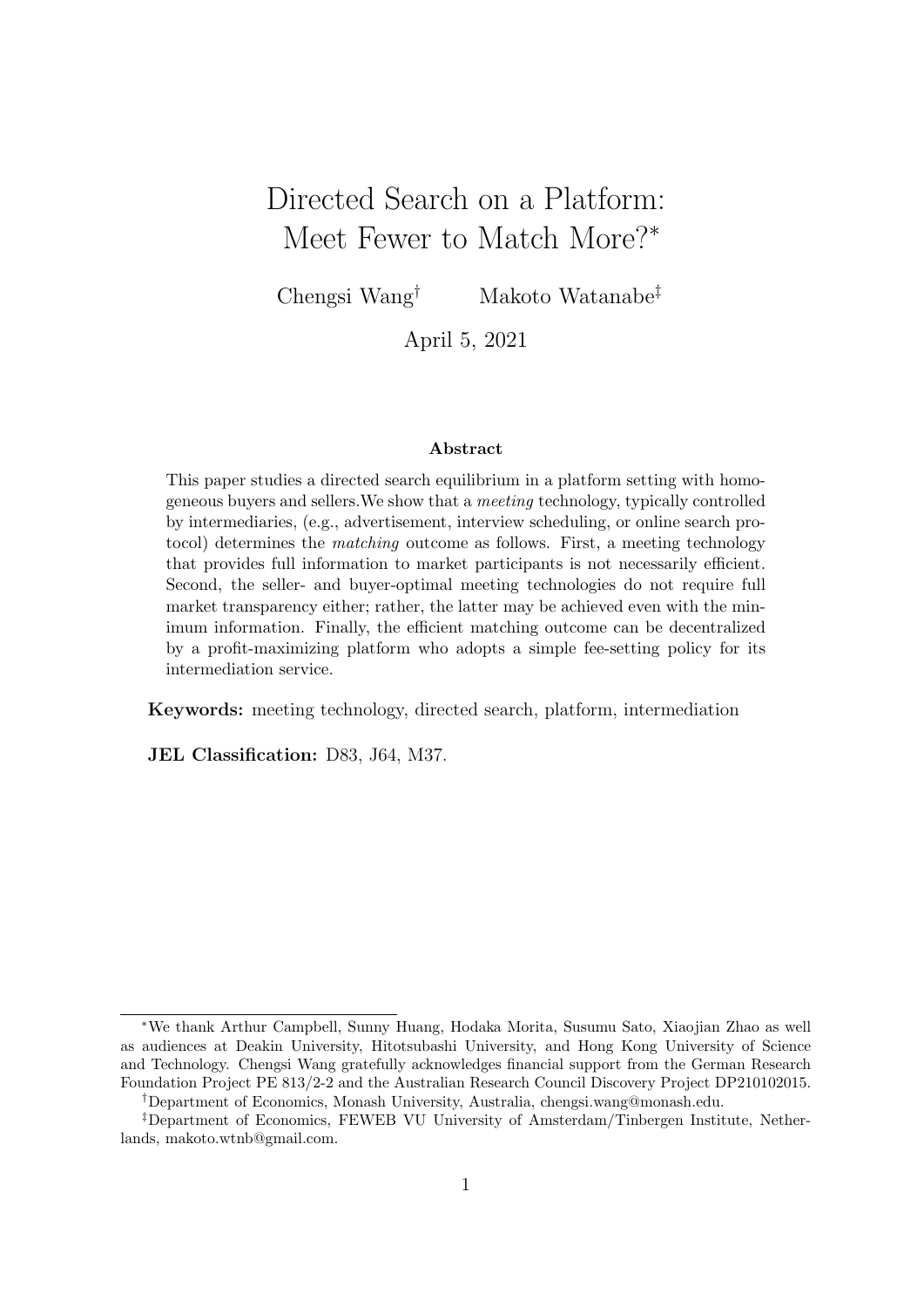### 1 Introduction

It is widely recognized that an increasing market transparency leads to better allocations in the absence of search frictions because it helps approximate a competitive market. However, significant search friction exists even in the internet markets which are supposed to exhibit much lower search costs than in the offline markets. This paper aims to study the role of market transparency on efficiency and surplus division in an environment characterized by search frictions. Does allowing one side of the market to observe more options on the other side always help generate matches in a frictional market? Why do some intermediaries deliberately restrict users' access to potential trading partners? If intermediaries do so, will it lead to inefficiency? We provide one possible answer to these questions by studying how meeting technologies adopted by platforms affect matching efficiency, seller profit, and buyer surplus.

In many search/matching markets, a successful transaction between a buyer and a seller takes several steps to realize. First, the buyer needs to be aware of the seller, possibly together with the price and the product features. We refer to this step as meeting.<sup>1</sup> Second, if the buyer meets multiple sellers, she needs to decide which seller to visit and buy the product. This is the step of search. Finally, if a seller encounters multiple buyers but only has limited capacity, he can only select a subset of buyers to trade with. This step is the matching between buyers and sellers. We study how the information transparency implied by the meeting technology affects buyers' search behavior and eventually the matching outcome in a directed search market.

Consider an online platform for service workers such as plumbers, carpenters, or cleaners. A customer, who wishes to find such a service worker, lodge in a request on the platform, and then the platform forwards the request to a limited number of workers. It is often the case that the platform has a large database of qualified workers but only allows two or three to contact the customer. Each worker only has limited availability in terms of working hours and needs to decide which customer to contact. With a lack of coordination among workers over which customer to contact, several workers might contact the same customer, in which case they need to compete for the customer's

<sup>&</sup>lt;sup>1</sup>The terminology "meeting" has been used in the literature of directed search (e.g. Eeckhout and Kircher, 2010). See Section 6.1 for a discussion of the relation between our meeting technology to the ones adopted in Eeckhout and Kircher, 2010).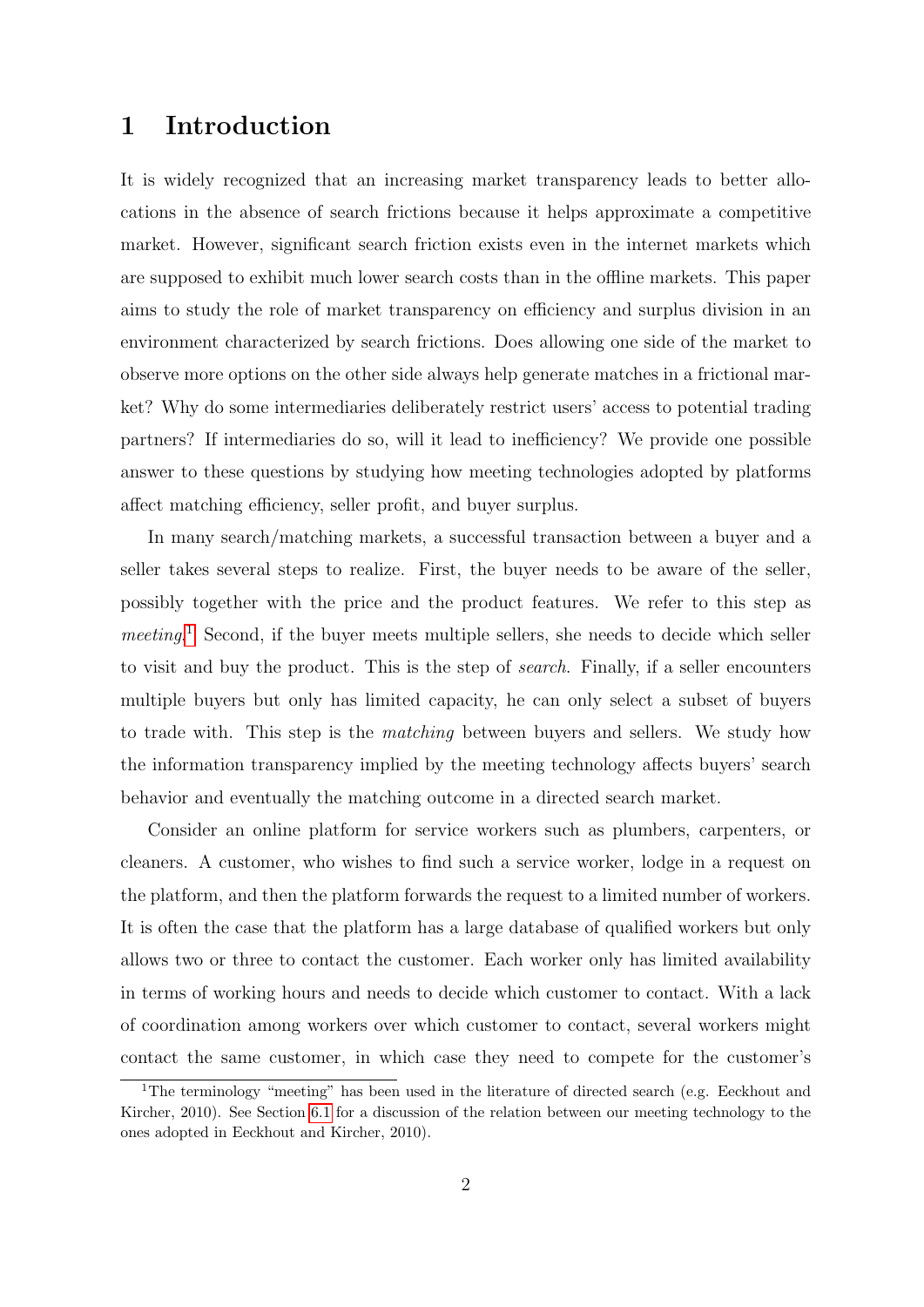request. This leads to the coexistence of unmatched customers and unmatched workers. Our model captures all the key elements of this example and explores the impact of limiting the number of workers that a customer can contact.

In particular, we assume that there exists a continuum of product categories on a monopoly platform and in each category two homogeneous sellers (i.e. customers in the example), each holding one unit of the product, compete by setting reserve prices. A meeting technology specifies the number of buyers (i.e. workers in the example) a seller can meet. A buyer can visit a seller only if she observes this seller, and if more than one buyer visit the same seller then the seller auctions off the product.

In each product category, we show that there will be two matches, which is the most efficient outcome, if information spreads appropriately, i.e., if there are two partially informed buyers, with one buyer only observing seller 1 and the other buyer only observing seller 2. An unmatched seller exists if: (i) all buyers are fully informed; (ii) all the fully informed buyers select the same seller. These two conditions jointly create the matching friction in this market. We refer to the probability of (i) as the extensive margin of frictions and the probability of (ii) as the intensive margin of frictions.

An increase in the meeting transparency, measured by the number of buyers a seller can meet, can have a non-monotonic effect on matching efficiency. On the one hand, a higher degree of transparency always decreases the intensive margin of frictions, thereby enhancing the match efficiency. On the other hand, it decreases the extensive margin only if the initial meeting transparency is low. If the initial meeting transparency is not too low, a further increase in the transparency will increase the extensive margin. This is because in the latter situation, there are only few remaining uninformed buyers and so the additional meeting requests are likely to be sent to the same buyer, thereby increasing the total number of fully informed buyers. When both these effects are at work, the expected number of total matches is maximized not at the full transparency level but at an intermediate level of transparency.

We also characterize the optimal degree of meeting transparency for sellers and buyers respectively. Individual seller's profit is also maximized by an intermediate degree of transparency. Compared to the full transparency, an intermediate degree of transparency gives a higher probability of having partially informed buyers, which softens the competition between sellers and allows for a higher reserve price. Compared to the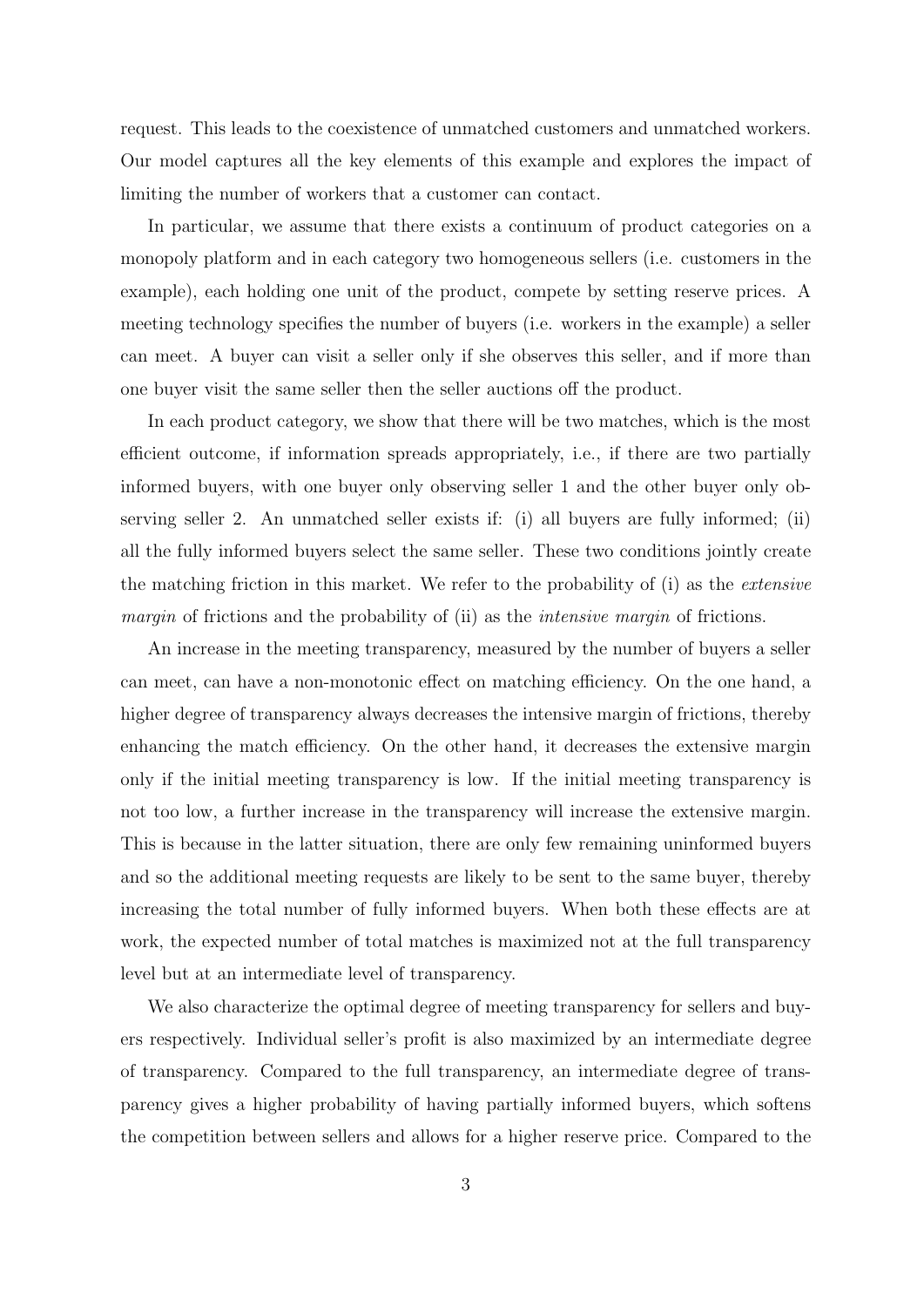minimum degree of transparency, the probability of making sales under an intermediate degree of transparency is a lot higher. To the contrary, buyers' expected utilities are maximized at the minimum degree of meeting transparency. Although the price they expect to pay is very high in this situation, buyers can successfully trade for sure conditional on observing at least one seller.

Finally, we endogenize the meeting transparency. We show that a profit-maximizing platform implements the efficient meeting transparency. In each product category, the total volume of transactions is inelastic in fees, provided that agents are still willing to trade on the platform. Consequently, using a simple transaction fee, the platform will chooses the meeting technology that maximizes the total number of matches, which yields the efficient outcome. Our theory thus provides an explanation of why platforms often limit buyers' available options in search/matching markets.

Our paper is related to several strands of literature. First, a small stream in the directed search literature considers the implication of buyers' information acquisition. Peters (1984) considers costless advertising in a directed search framework. He studies the effect of a prohibition on sellers' advertisement on product-prices and finds that this type of restrictions may benefit high-cost sellers. Lester (2011) introduces buyers' heterogeneous search costs–some buyers with low search cost can observe all posted prices and other buyers with high search cost can only observe one price. He shows that an increase in the number of consumers with low search cost does not necessarily lower the equilibrium price. Gomis-Porqueras, Julien and Wang (2017) study costly advertisement in a directed-search framework. Due to the probabilistic nature of advertising, consumers become heterogeneous in terms of the number of prices they observe, similar as in Lester (2011). All these models do not explore the implication of the exact number of ads each seller sends, or the exact number of meetings each seller can schedule, which is the main focus of the current paper.

Second, fee-setting platforms have been systematically studied in the literature of two-sided markets (Armstrong, 2006, Caillaud and Jullien, 2003, and Rochet and Tirole, 2003, 2006 are the classics). It is widely recognized that platforms facilitate transactions between buyers and sellers. Frictions are, however, still present in many platforms and buyers need to search sellers and/or products. The sequential search framework with differentiated products developed by Wolinsky (1986) and Anderson and Renault (1999)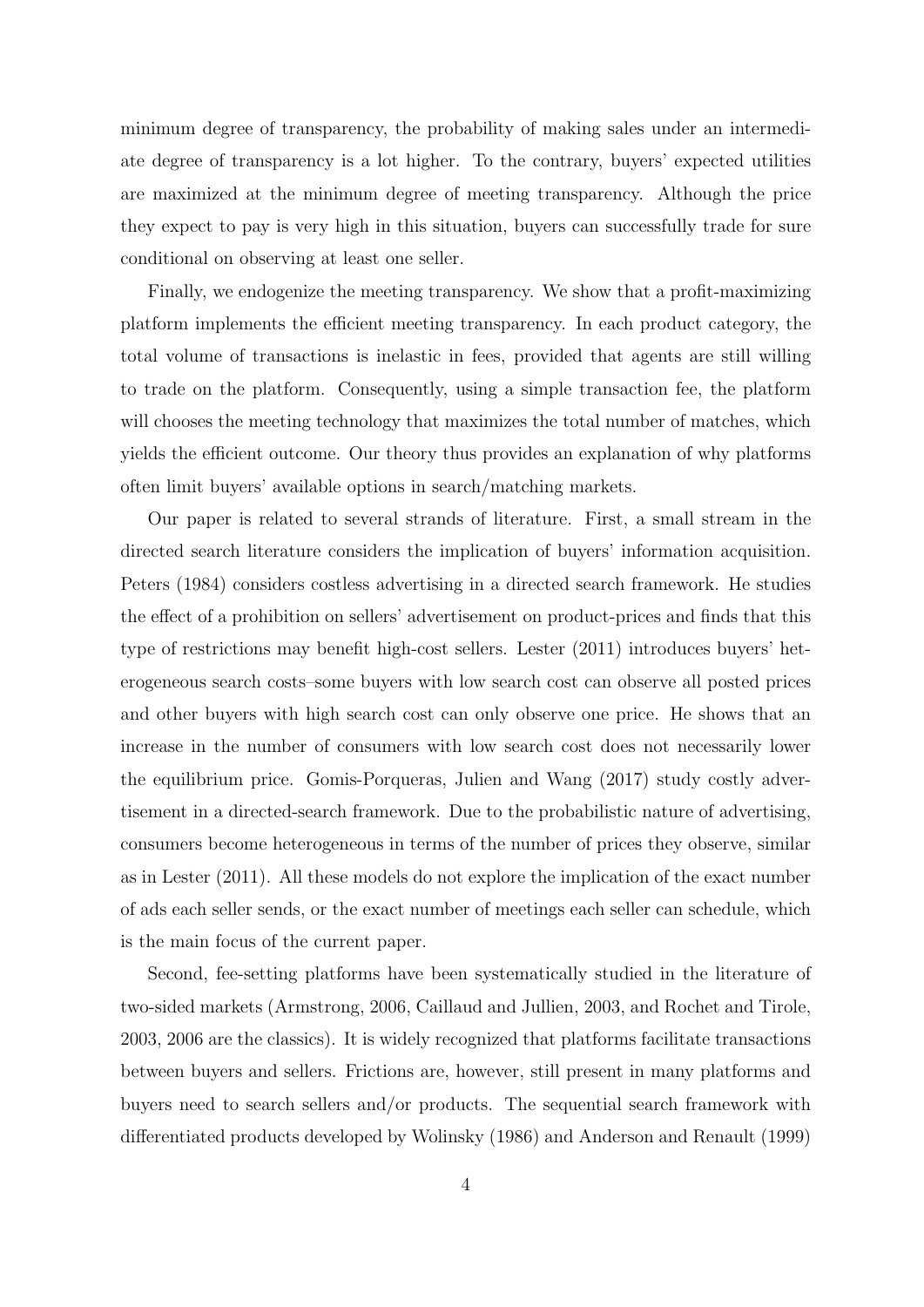has been imbedded into platform settings to investigate various issues such as search pool quality (Eliaz and Spiegler, 2011), platform targeting (de Corniere, 2016), search cost reduction (Wang and Wright, 2016), price parity clauses (Wang and Wright, 2020), and platform steering (Teh and Wright, 2020). Unlike these studies, we use the directed search approach that applies more appropriately to a different set of markets such as labor and real estate markets. Kennes and Schiff (2007) and Gautier, Hu and Watanabe (2019) also consider intermediaries' role in certifying and market-making in a directed search environment. Instead of addressing these issues, we introduce meeting technologies to the directed search environment on a platform and investigate the platform's optimal choice of the degree of meeting transparencies.

Third, our work is part of an emerging literature on information design by platforms. Johnson, Rhodes and Wildenbeest (2020) theoretically and experimentally study a policy of discriminating sellers on a platform in terms of sales promotion, and its effect on competition and the platform's profit. They show that this simple policy can be pro-competitive. Armstrong and Zhou (2020) introduce a private signal of consumers' preferences over products, and derive the optimal information structures, which can be chosen by a platform. Teh (2020) shows that whether the platform's information design is distorted towards insufficient or excessive seller competition, depends on the platform's fee structure. We study information design problems in a directed-search environment and show that the full information transparency is often suboptimal in forming matches. Our finding that the optimal degree of market transparency in a buyers-sellers equilibrium can be decentralized by a profit-maximizing platform is also new to this literature.

Fourthly, several papers, though studying very different mechanisms, find that restricting participants' choices can either improve matching efficiency or maximize a platform's profit. In the context of job network formation, Calvó-Armengo and Zenou (2005) show that having more contacts on average does not necessarily increase the job matching rate. When the network size grows large enough, the congestion effect will be sufficiently strong so that it becomes harder for workers to land a job. Instead of looking into network formation, we derive a matching function endogenously that is very different from the one used in Calv $\acute{o}$ -Armengo and Zenou (2005) by explicitly analyzing participants' strategic interactions in a finite market. In the industrial or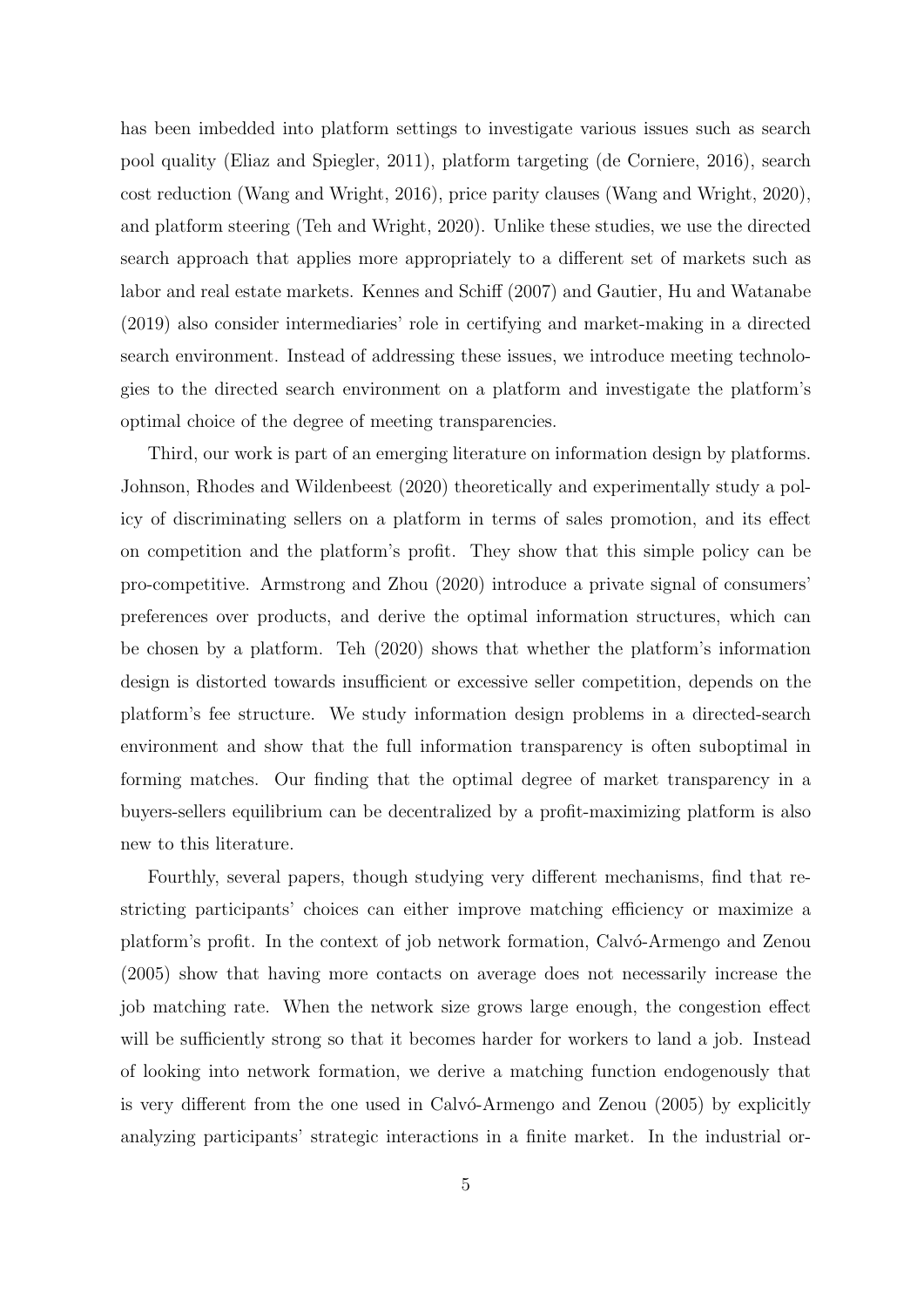ganization literature on platforms, Casadesus-Masanell and Halaburda (2014) study an application platform where users can not only enjoy application variety but also benefit from consumption complementarities. By limiting users' choices, the platform enables users to better coordinate consumption and therefore increase the platform value. Halaburda, Piskorski and Yildirim (2018) consider competing dating platforms. Users with low outside options have higher willingness to pay for a platform who restricts their choices because it allows them to match more quickly. Our model also exhibits withinside network effects but these externalities are results of a directed-search setup with transferrable utilities.

Finally, there are many other possibilities of how and why users' choices on a platform are limited. A lot of discussions in this direction can be found in the literature of operation research, information system or marketing. Kanoria and Saban (2017) considered a dynamic search market in which agents engage in costly search and the match values are pair-specific. In their models, both sides can screen players on the other side and make proposal to match. The authors found that the platform can mitigate wasteful competition in partner search via restricting what agents can see/do. Romanyuk (2017) also studied a dynamic search model in which the platform controls the information the sellers observe about the buyers before forming a match. The paper shows that full information disclosure is inefficient because of excessive rejections by sellers. Li and Netessine (2019) empirically studied a related problem but from a broader perspective whether a higher market thickness increases the matching rate. By using data from an online peer-to-peer holiday property rental platform, they showed that doubling market size leads to a 5.6% reduction of matches.

The rest of the paper is organized as follows. Section 2 introduces the model and sets up a benchmark case with full meeting transparency. In Section 3, we first use a numerical example to illustrates the main idea and provide the full characterization of the equilibrium. Section 4 identifies the efficient degree of meeting transparency and the optimal degrees of meeting transparency for buyers and sellers respectively. We provide discussions on meeting technologies and an extension to more than two sellers in Section 6. Section 7 concludes. All the proofs, and some omitted details, are in the Appendix.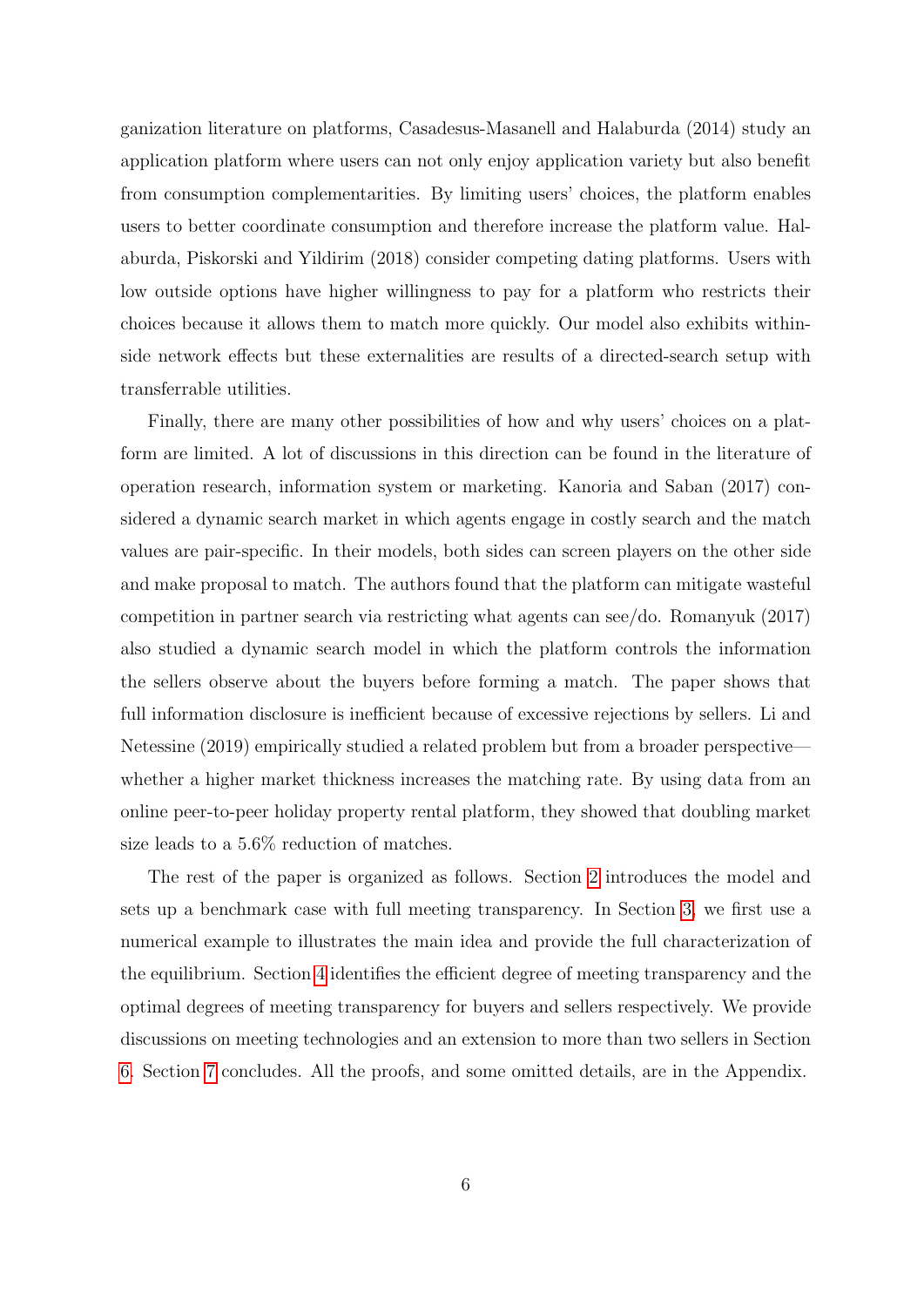### 2 Basic setup and benchmark

We consider an economy with a mass of product categories. Each seller has only one product category. For simplicity, we assume that there are two sellers in each product category and categories are independent. The independence between categories captures the fact that, although platforms usually list many items (a continuum in our model), there is competition between only a few of them (see Karle, Peitz and Reisinger, 2020). Hence, we focus attention on a representative product category with two homogeneous sellers, indexed by  $i = 1, 2$ , and  $B \ge 2 \in \mathbb{N}$  homogeneous buyers. Each seller has one unit of that product with zero production/inventory costs. The products's consumption value to sellers is normalized to one. The market is operated by a platform. The platform offers a meeting technology which facilitates the trades between buyers and sellers. The meeting technology determines a subset of buyers who can observe and trade with each individual seller (see below). For simplicity, we assume that buyers and sellers cannot trade without using the platform. We shall refer to a buyer who observes both sellers as a fully informed buyer, a buyer who observes only one seller as a partially informed buyer, and a buyer who does not observe any seller an *uninformed buyer*.

 $\Box$  **Trading protocols**. Individual sellers offer a first-price auction to their buyers.<sup>2</sup> Each seller *i* posts a reserve price, denoted by  $r_i$ ,  $i = 1, 2$ . Once observing those prices, buyers decide which seller to visit without coordination. Each buyer can visit only one seller. A buyer can visit a seller only if she observes this seller (see below). The reserve price  $r_i$  is honoured only when one buyer participates in the seller *i*'s auction. If more than one buyer participate, buyers bid for trade. If multiple buyers submit the same bid then each of them obtain the product with equal probability. Modeling trading protocols using auction captures the idea that sellers only have limited commitment power with respect to the posted price.

When attending an auction, a buyer's bidding strategy depends on the posted reserve price,  $r_i$ , and the observed number of participants, denoted by  $n_i$ ,  $i = 1, 2$ . Bertrand

<sup>&</sup>lt;sup>2</sup>A second-price auction will yield the same outcome in this environment.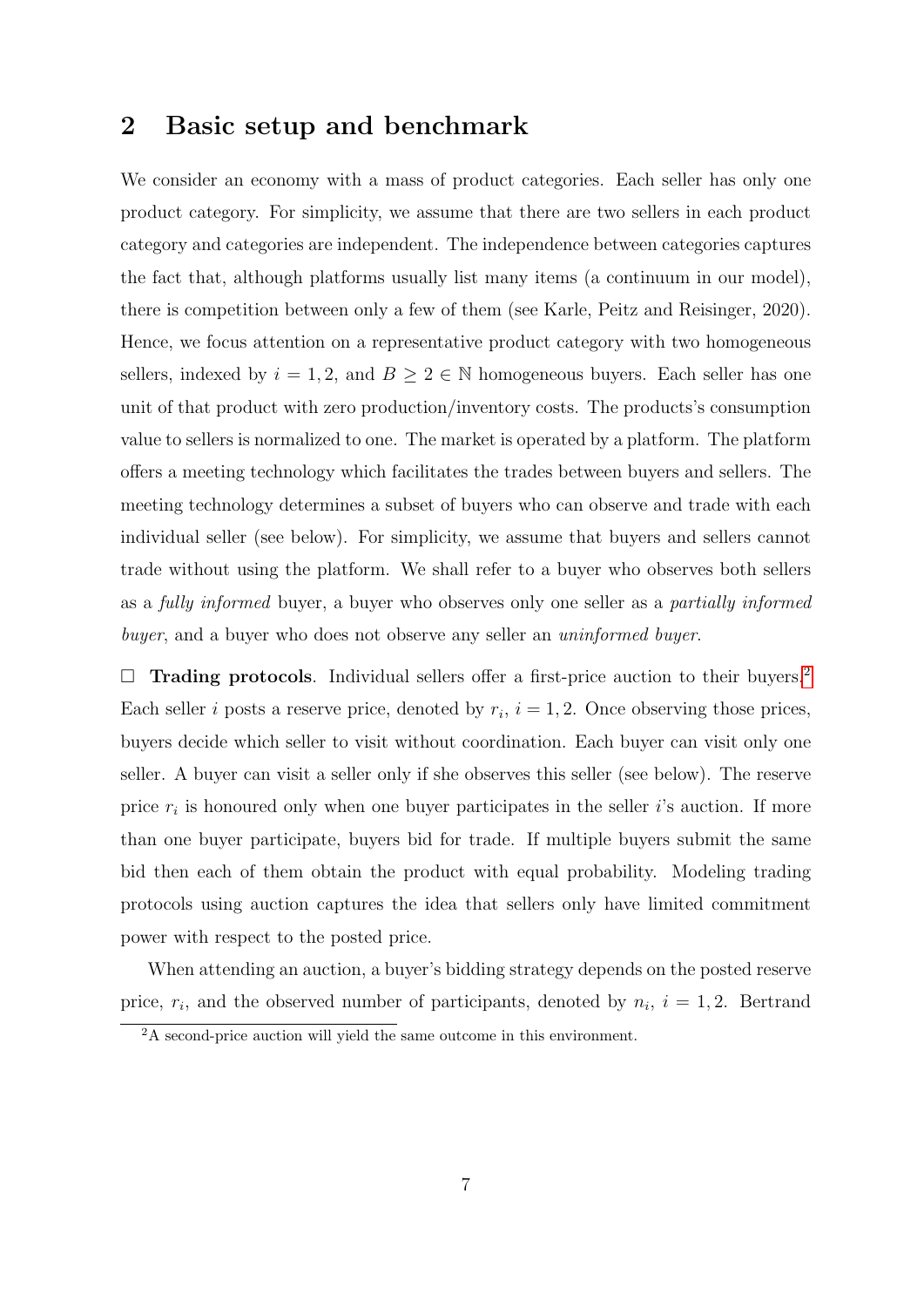type of reasoning yields the optimal bidding strategy,

$$
b(r_i, n_i) = \begin{cases} r_i & \text{if } n_i = 1; \\ 1 & \text{if } n_i > 1. \end{cases}
$$

Seller *i*'s realized profit is given by

$$
\Pi_i(r_i, n_i) = \begin{cases} 0 & \text{if } n_i = 0; \\ r_i & \text{if } n_i = 1; \\ 1 & \text{if } n_i > 1. \end{cases}
$$

 $\Box$  Meeting technology/Transparency. The meeting process between buyers and sellers is determined by the platform's meeting technologies. The key function of the meeting technology is to control market transparency, which is summarized by the number of buyers who observe an individual seller, denoted by N. We can also interpret N as the number of meetings a seller can schedule or the number of ads a seller can send. Obviously,  $1 \leq N \leq B$ . Both buyers and sellers take N as given. For the moment, we treat  $N$  as an exogenous parameter, but later we will allow the platform to determine N optimally. We assume the following properties of meeting technologies.

- Symmetry: Any two sellers are treated equally in reaching buyers.
- Anonymity: Any two buyers observe the same seller with equal probability.
- No waste: The N buyers who observe a seller are all distinct buyers.

Note that the "no waste" assumption excludes the advertising technology proposed in Butters (1977) since Butters allows a buyer to receive multiple ads from a single seller. One meeting technology we will repeatedly use throughout the paper can be motivated by the following example.

Example 1 (Scheduling job interviews). Consider two employers, each has one vacancy, and B job seekers. Each employer can schedule  $N = \{1, 2, ..., B\}$  interviews with job seekers. The selection of job seekers to interview is at random. Each job seeker is scheduled at most one interview with each employer.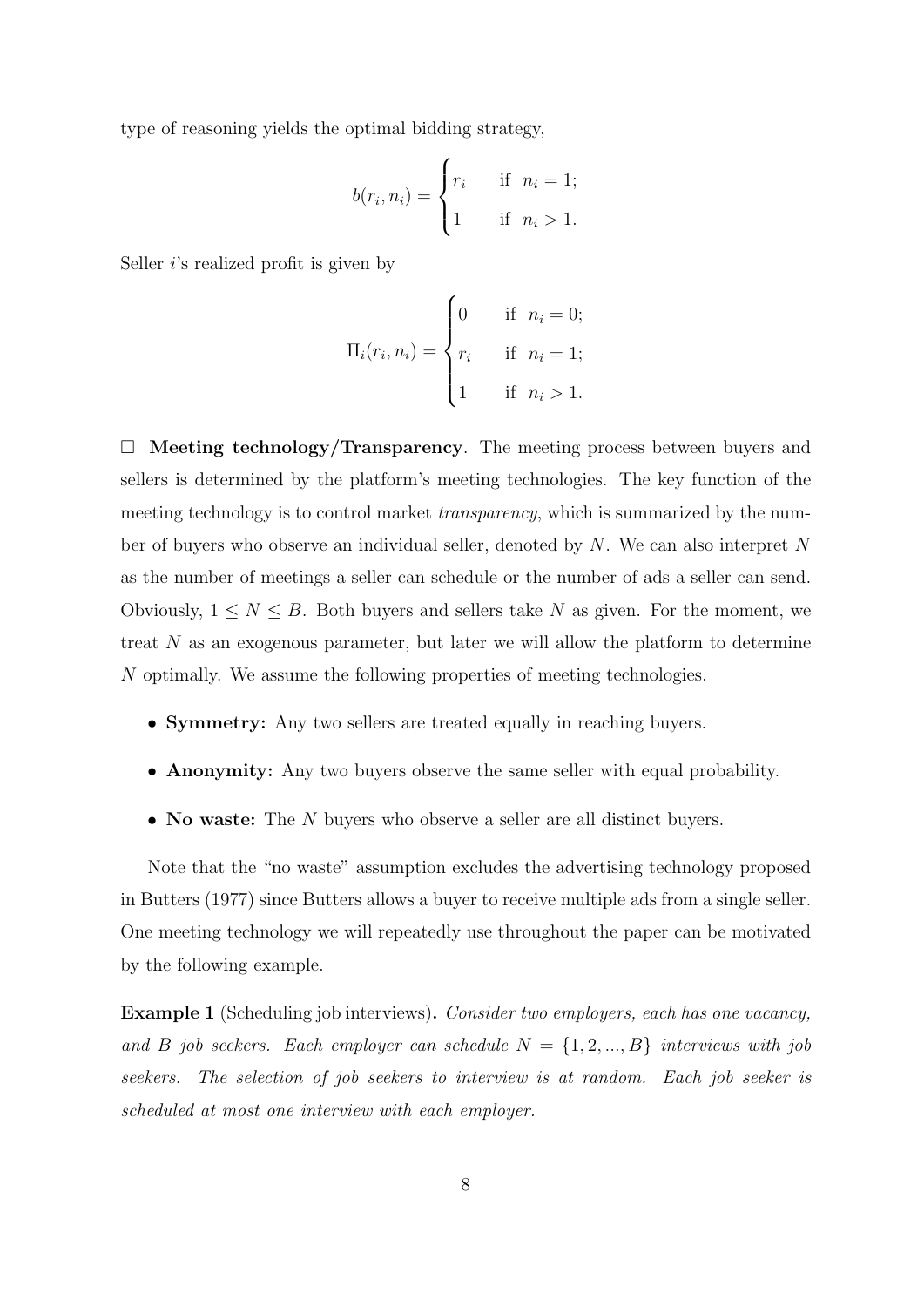With this meeting technology, each job seeker (buyer) receives an interview request from an employer (seller) with probability  $\frac{N}{B}$ . This meeting technology is the reminiscence of the Non-Frictional Matching technology where the short side of the matching market is always cleared (Stevens, 2007). We therefore refer to it as a Non-Frictional Meeting (NFM) technology.

Denote by  $\Gamma(k|N, B)$  the probability of having  $k = 0, ..., N$  fully informed buyers (i.e., the probability that  $k$  buyers observe both sellers) when each individual seller is observed by  $N$  random buyers out of  $B$  buyers (i.e., when each individual seller is introduced to  $N \leq B$  buyers). As we will see later, this probability function plays the key role in our analysis. We now compute  $\Gamma(k | N, B)$  with the NFM technology. First, consider  $\Gamma(N \mid N, B)$ . To introduce seller 1 to N random buyers, there are in total  $C_B^N = \frac{B!}{N!(B-N)!}$  cases. Similarly, to introduce seller 2 to N random buyers, there are in total  $C_B^N$  cases. On the other hand, to introduce both sellers 1 and 2 to N random buyers, there are in total  $C_B^N$  cases. Hence, the probability that both sellers 1 and 2 are introduced to  $N$  random buyers (i.e., the probability of having  $N$  fully informed buyers) is  $\frac{C_B^N}{(C_B^N)^2} = \frac{1}{C_B^N}$  $\frac{1}{C_B^N}$ , i.e.,

$$
\Gamma(N|N,B) = \frac{1}{C_B^N}.\tag{1}
$$

Next, we compute  $\Gamma(N-1 | N, B)$ . To have  $N-1$  fully informed buyers, we must introduce both sellers to  $N-1$  buyers, and simultaneously have one random buyer who observes seller 1 but not seller 2, and another random buyer who observes seller 2 but not seller 1. There are in total  $C_B^{N-1}C_{B-N+1}^1C_{B-N}^1$  such cases. Hence, the probability of having  $N-1$  fully informed buyers is given by  $\frac{C_B^{N-1}C_{B-N+1}^1C_{B-N}^1}{(C_B^N)^2}$ , which, by using  $C_B^{N-1} = \frac{N}{B-N+1} C_B^N$ , can be written as

$$
\Gamma(N-1|N,B) = \frac{N(B-N)}{C_B^N}.\tag{2}
$$

The following is another example that is consistent with our assumptions on meeting technologies.

Example 2 (Jointly displayed ads). Suppose that the two sellers' ads are jointly displayed to randomly selected N out of B buyers. This is as if using a NFM technology but with sellers 1's and seller 2's ads as a bundle (i.e. the two ads are always shown together on the same page).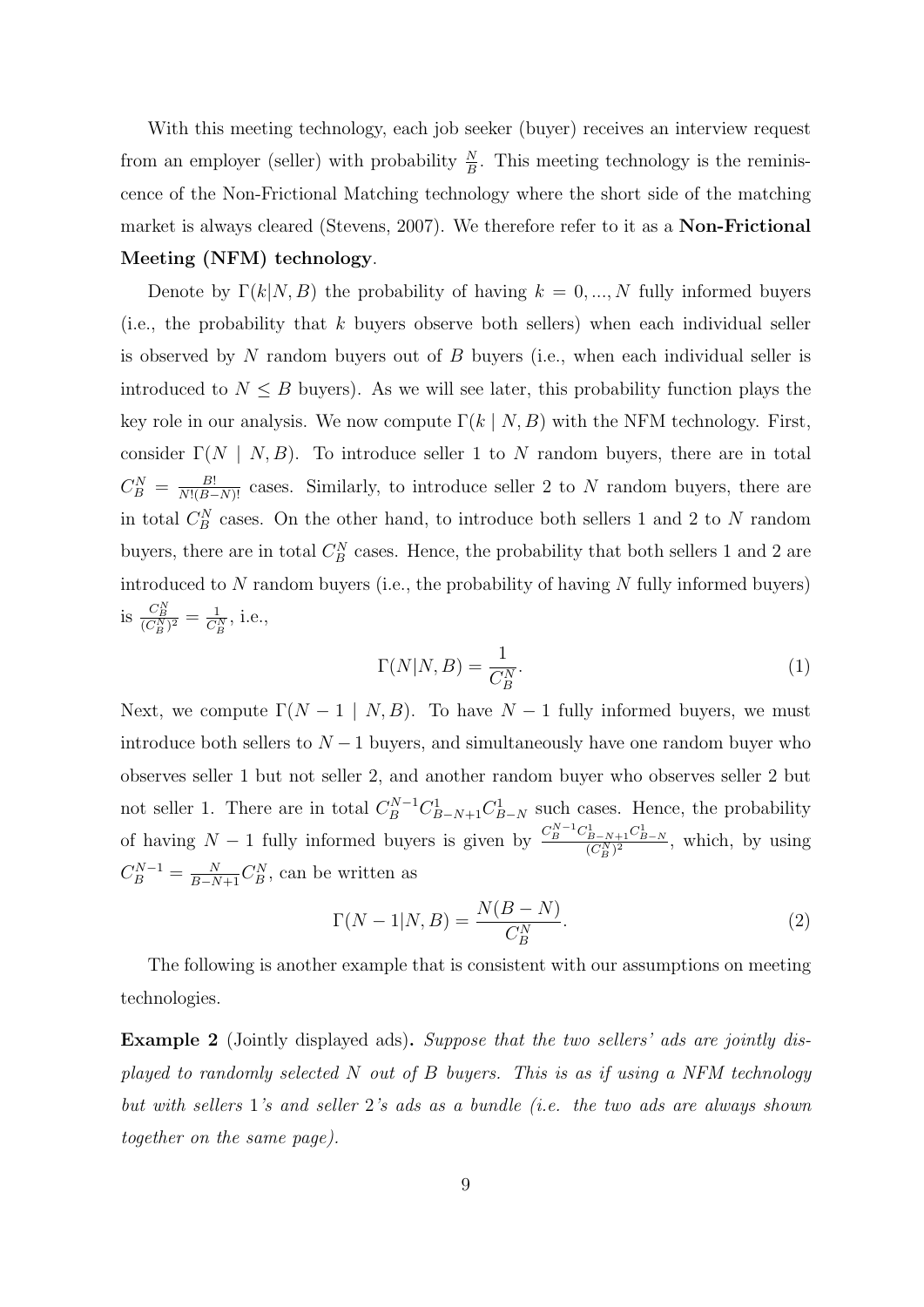We shall refer to this meeting technology a **Bundled Non-Frictional Meeting (BNFM)** technology. Under the BNFM technology,  $\Gamma(N|N, B) = 1$  and  $\Gamma(k|N, B) = 0$ for any  $k < N$ .

- $\Box$  Timing of the game. The timing of the game is as follows.
	- Stage 1: The platform sets fee(s) and a meeting technology summarized by  $N$ .
	- Stage 2: Sellers and buyers decide whether to join the platform. Participating sellers set a reserve price.
	- Stage 3: Participating buyers' information sets are realized. The buyers choose a seller to visit (if not uninformed).
	- Stage 4: The chosen sellers and the informed buyers trade through auctions.

The equilibrium concept we use is Subgame Perfect Nash Equilibrium (SPNE).

 $\Box$  A benchmark with full transparency  $N = B$ . We first establish a benchmark case with  $N = B$ , i.e., all buyers are fully informed, which corresponds to the setting in Julien, Kennes and King (2000, hereafter JKK). We use this benchmark case to explain the basic mechanics of buyers' directed search and illustrate what when only one type of friction (search friction) is present but the other friction (i.e. information friction rising from that not every buyer is fully informed) is absent.

We work backwards and start with buyers' directed search. Having observed the posted reserve prices, buyers decide simultaneously which seller to visit. Denote by  $\sigma_i$ the symmetric probability that a buyer selects seller  $i$ . Because a buyer can get a strictly positive payoff only when no other buyers visit the same seller, the expected payoff of visiting seller 1 is

$$
u_1(r_1, r_2) = (1 - r_1)(1 - \sigma_1)^{B - 1},
$$

where  $(1 - \sigma_1)^{B-1}$  (=  $\sigma_2^{B-1}$ ) is the probability that all other  $B-1$  buyers visit seller 2 rather than seller 1. Similarly, the expected payoff of visiting seller 2 is

$$
u_2(r_1,r_2)=(1-r_2)\sigma_1^{B-1},
$$

where  $\sigma_1^{B-1}$  (=  $(1 - \sigma_2)^{B-1}$ ) is the probability that all other  $B-1$  buyers visit seller 1 rather than seller 2. The lack of coordination among buyers implies that they must use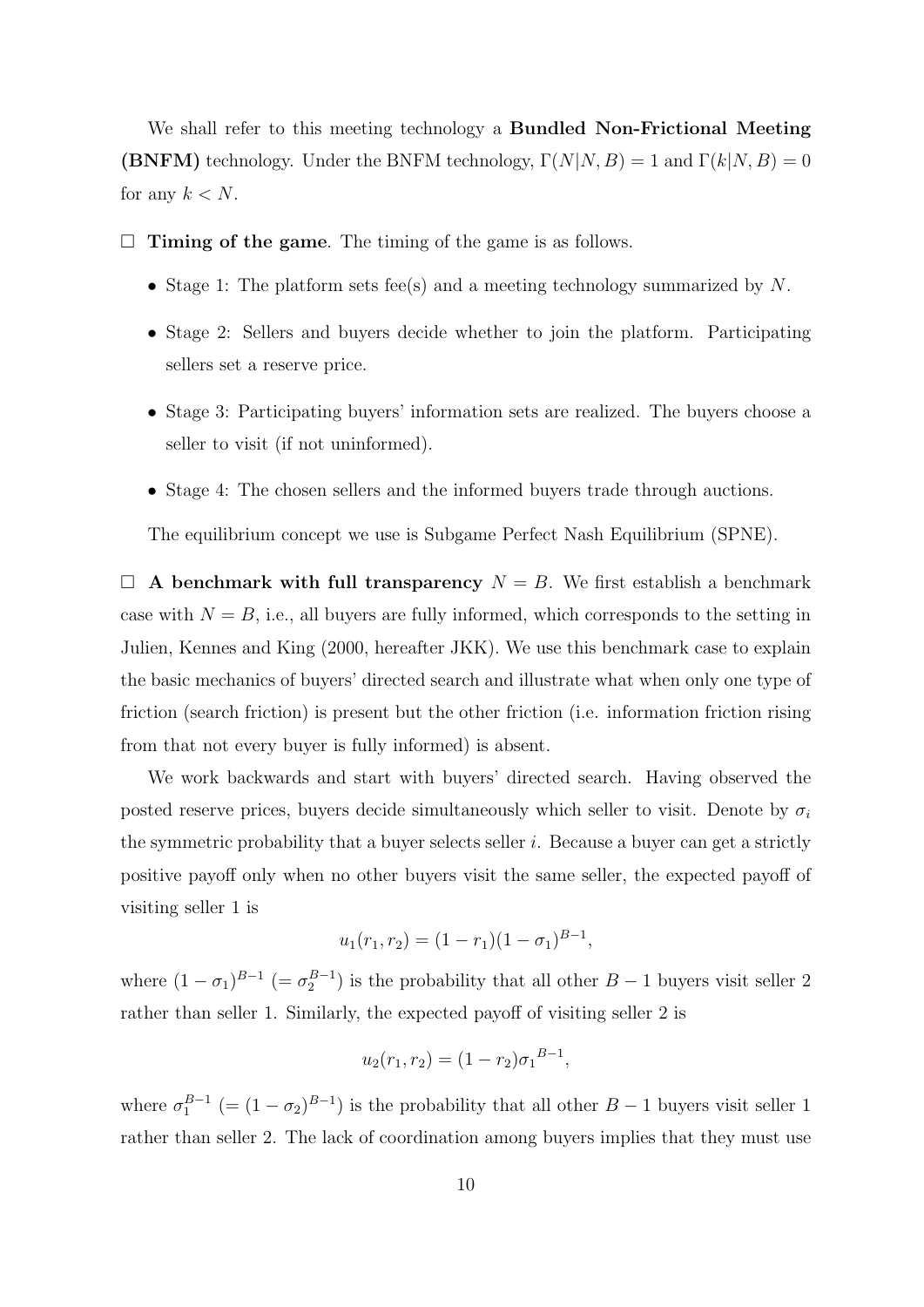symmetric strategies in equilibrium. It has been shown in JKK that there is unique symmetric equilibrium strategy. We can pin down the equilibrium strategy  $\sigma_1 = \sigma_1(r_1, r_2)$ using the indifference condition,  $u_1(r_1, r_2) = u_2(r_1, r_2)$ , which leads to

$$
\sigma_1(r_1, r_2) = \frac{1}{1 + \left(\frac{1 - r_2}{1 - r_1}\right)^{\frac{1}{B - 1}}}.
$$

The visiting probability  $\sigma_1(r_1, r_2)$  is decreasing in the reserve price  $r_1$ .

Given the buyers' directed search described above, we next study the sellers' problem. Seller 1's profit equals to zero if no buyer selects him, which occurs with probability  $(1-\sigma_1)^B$ ,  $r_1$  if only one buyer selects him, which occurs with probability  $B\sigma_1(1-\sigma_1)^{B-1}$ , and 1 otherwise. Thus, seller 1 solves

$$
\max_{r_1} r_1 B \sigma_1 (1 - \sigma_1)^{B-1} + 1 - (1 - \sigma_1)^B - B \sigma_1 (1 - \sigma_1)^{B-1},
$$

where  $\sigma_1 = \sigma_1(r_1, r_2)$  is decreasing in  $r_1$  as shown above. Applying the first-order condition, we obtain the symmetric equilibrium reserve price, denoted by  $r_{N=B}$  (=  $r_1$  =  $r_2$ ),

$$
r_{N=B} = \frac{B-1}{B}.\tag{3}
$$

In what follows, we use the subscript  $N = 1, \ldots, B$  for equilibrium variables to index the meeting technology. The equilibrium matching rate for each individual seller is  $1 - (\frac{1}{2})$  $(\frac{1}{2})^B$ , because  $\sigma_i = \frac{1}{2}$  $\frac{1}{2}$ ,  $i = 1, 2$ , in equilibrium. Each seller's equilibrium expected profit, denoted by  $\pi_{N=B}$ , is

$$
\pi_{N=B} = 1 - \left(\frac{1}{2}\right)^{B-1}.\tag{4}
$$

Let  $n_i$  be the number of buyers who visit seller i. Then, the equilibrium total number of matches, denoted by  $T_{N=B}$ , is

$$
T_{N=B} = \Pr.[n_1 \ge 1] \Pr.[n_2 = 0] + \Pr.[n_1 = 0] \Pr.[n_2 \ge 1] + 2 \cdot \Pr.[n_1 \ge 1] \Pr.[n_2 \ge 1]
$$
  
=  $2 \left( 1 - \left(\frac{1}{2}\right)^B \right) \left(\frac{1}{2}\right)^B + 2 \left( 1 - \left(\frac{1}{2}\right)^B \right)^2$   
=  $2 \left( 1 - \left(\frac{1}{2}\right)^B \right).$  (5)

A buyer's equilibrium expected payoff, denoted by  $u_{N=B}$ , is

$$
u_{N=B} = (1 - r_{N=B}) \left(\frac{1}{2}\right)^{B-1} = \frac{1}{B} \left(\frac{1}{2}\right)^{B-1}.
$$
 (6)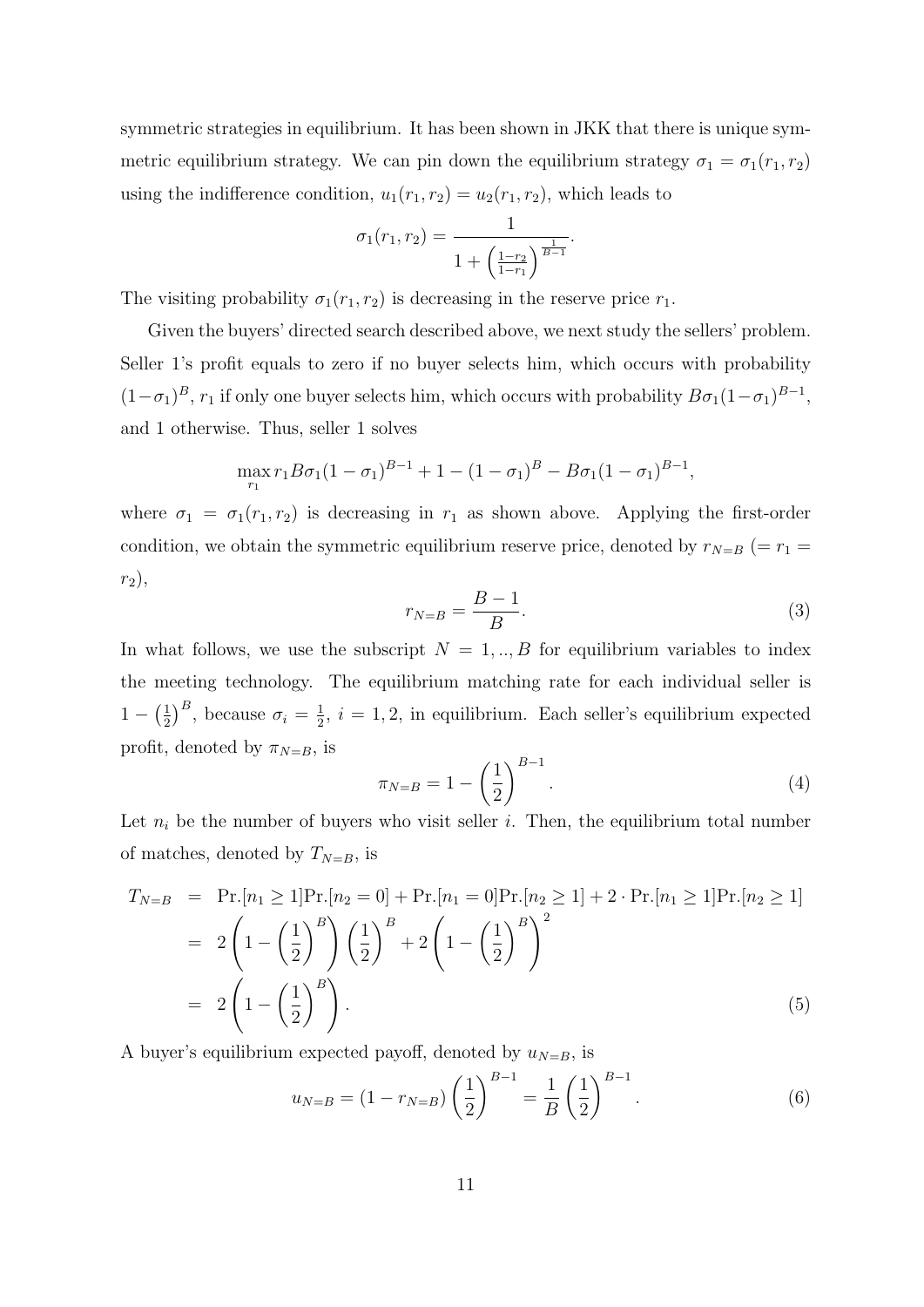### 3 Equilibrium characterization

In this section, we allow for  $N < B$  and examine the effect of imperfect transparency on the equilibrium. In Section 3.1, we use a numerical example with  $B = 3$  to illustrate the basic intuition. It turns our that the equilibrium involves sellers' using symmetric mixed strategy when  $N = 1$ . We generalize our intuition in the main analysis, allowing for an arbitrary number of buyers and consider the case  $N \geq 2$  in Section 3.2 and the case  $N = 1$  in Section 3.3.

### 3.1 A numerical example

Consider a numerical example with  $B = 3$  and the NFM technology (see Example 1). First consider the case  $N = 3$  (just like in JKK). Then, using (3) to (6), we have  $r_{N=3}=\frac{2}{3}$  $\frac{2}{3}$ ,  $\pi_{N=3} = \frac{3}{4}$  $\frac{3}{4}$ ,  $T_{N=3} = \frac{7}{4}$  $\frac{7}{4}$  and  $u_{N=3} = \frac{1}{12} \approx 0.083$ .

Consider next the case  $N = 2$ . With imperfect transparency, i.e.,  $N < B$ , note that buyers' information is dispersed: potentially, there exist buyers who observe no seller, one seller, and two sellers. If a buyer observe no seller, then she has no one to visit and her payoff is zero. If a buyer observes one seller, she is a partially informed buyer and she visits the seller with probability one. Her payoff depends on whether the seller in question receives visits from other buyers (see below).

We now describe the visiting strategy of a fully informed buyer who observes two sellers. Let  $\sigma_1 \in (0,1)$  be the symmetric equilibrium probability that a fully informed buyer attends seller 1's auction. She obtains a positive payoff from seller 1 only if she is the only one to choose him. This occurs only when there is another fully informed buyer (otherwise, other two buyers are both partially informed, implying either of them should select seller 1 for sure) and that buyer does not select seller 1. Hence, given the buyer in question is fully informed, there is another fully informed buyer with probability  $\frac{1}{2}$ (where one buyer observes both sellers and the other buyer observes none), and so her expected payoff from attending seller 1's auction is

$$
u_1(r_1, r_2) = (1 - r_1)\frac{1}{2}(1 - \sigma_1),
$$

where we note that the other fully informed buyer chooses seller 1 with probability  $\sigma_1$ .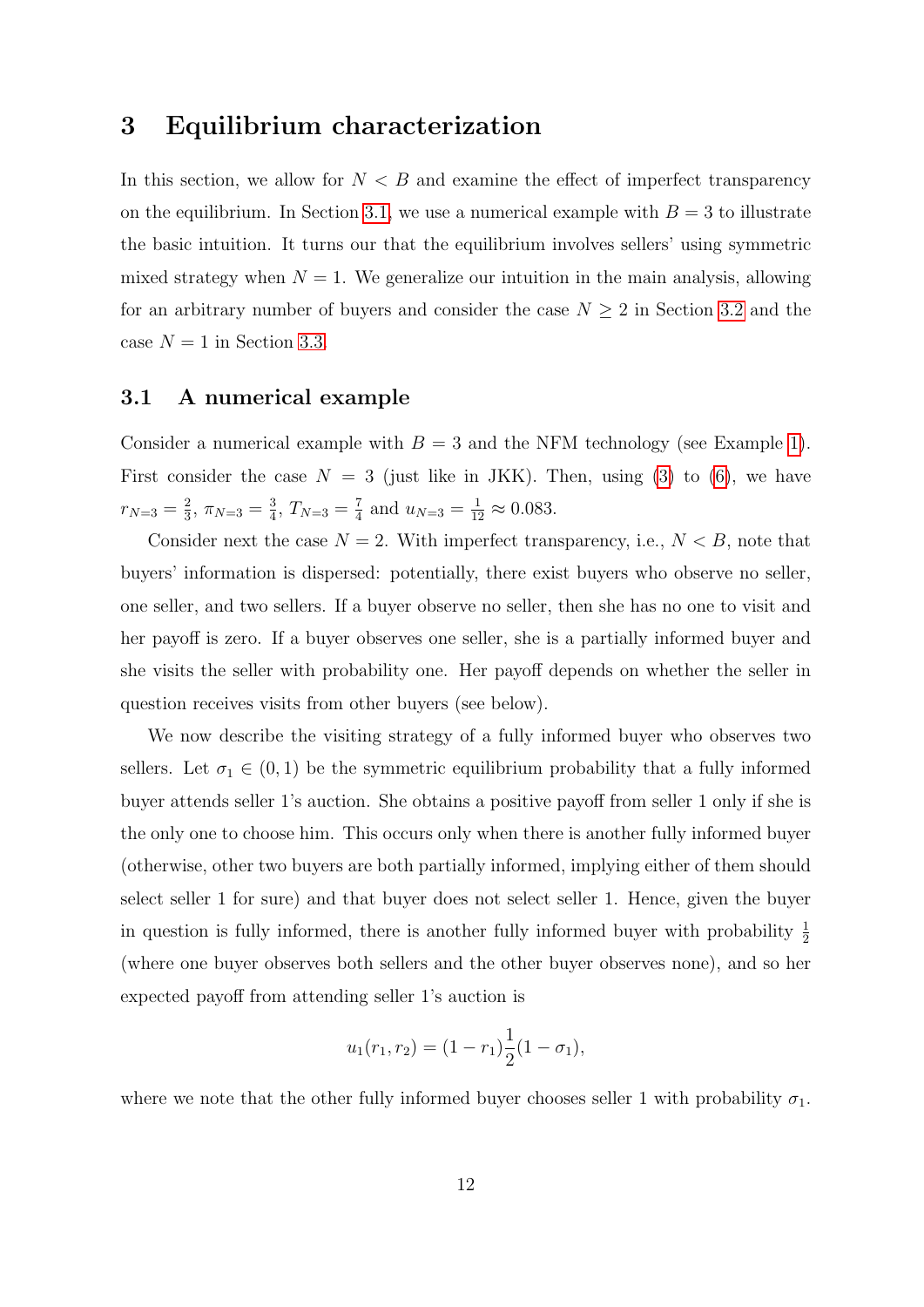Similarly, her expected payoff from attending seller 2's auction is

$$
u_2(r_1, r_2) = (1 - r_2) \frac{1}{2} \sigma_1.
$$

Given the directed search described above, seller 1 obtains profit  $r_1$  if he meets only one buyer and profit 1 if he meets more than one buyer. He meets no buyer if there are two fully informed buyers and neither select him (remember that each seller can meet two buyers at most when  $N = 2$ ). Hence, the seller 1's probability of meeting no buyer is  $Pr.[n_1 = 0] = \frac{1}{3}(1 - \sigma_1)^2$ . The seller 1's probability of meeting one buyer is Pr.  $[n_1 = 1] = \frac{2}{3}(1 - \sigma_1^2)$ , because he meets one buyer if either (i) there are two fully informed buyers and only one of them selects seller 1 (which occurs with probability 2  $\frac{2}{3}\sigma_1(1-\sigma_1)$ , or (ii) there is only one fully buyer informed and she does not select seller 1 (which occurs with probability  $\frac{2}{3}(1-\sigma_1)$ ). So, seller 1's expected profit becomes

$$
r_1 \frac{2}{3} (1 - \sigma_1^2) + 1 - \frac{1}{3} (1 - \sigma_1)^2 - \frac{2}{3} (1 - \sigma_1^2),
$$

where  $\sigma_1 = \sigma_1(r_1, r_2)$  is determined by  $u_1 = u_2$ , which leads to  $\frac{d\sigma_1}{dr_1} = \frac{-(1-\sigma_1)^2}{1-r_2}$  $\frac{1-\sigma_1}{1-r_2}$ . Taking the first-order conditions, we obtain the equilibrium prices which are symmetric,

$$
r_{N=2} = \frac{3}{4}.
$$

Each seller's equilibrium profit<sup>3</sup> is

$$
\pi_{N=2} = \frac{19}{24}.
$$

The total number of matches in equilibrium is

$$
T_{N=2} = \Pr.[n_1 \ge 1]\Pr.[n_2 = 0] + \Pr.[n_1 = 0]\Pr.[n_2 \ge 1] + 2 \cdot \Pr.[n_1 \ge 1]\Pr.[n_2 \ge 1]
$$
  
=  $2\left(1 - \frac{1}{3}\left(\frac{1}{2}\right)^2\right) \frac{1}{3}\left(\frac{1}{2}\right)^2 + 2\left(1 - \frac{1}{3}\left(\frac{1}{2}\right)^2\right)^2$   
=  $2\left(1 - \frac{1}{3}\left(\frac{1}{2}\right)^2\right) = \frac{11}{6}.$ 

<sup>&</sup>lt;sup>3</sup>It is worth noting that a seller *i* does not want to deviate to set  $r_i = 1$  to exclusively sell to partially informed consumers. When  $r_i$  is sufficiently higher than  $\frac{3}{4}$ , only those consumers who only observe seller i will buy from seller i. Given that the demand is completely inelastic for this range of  $r_i$ , the optimal deviating price is  $r_i = 1$ . When  $N = 2$  and  $B = 3$ , the probability of having such a partially informed buyer is  $\frac{2}{3}$ . The corresponding deviating profit is therefore  $\frac{2}{3}$ , which is strictly lower than the equilibrium profit  $\frac{19}{24}$ .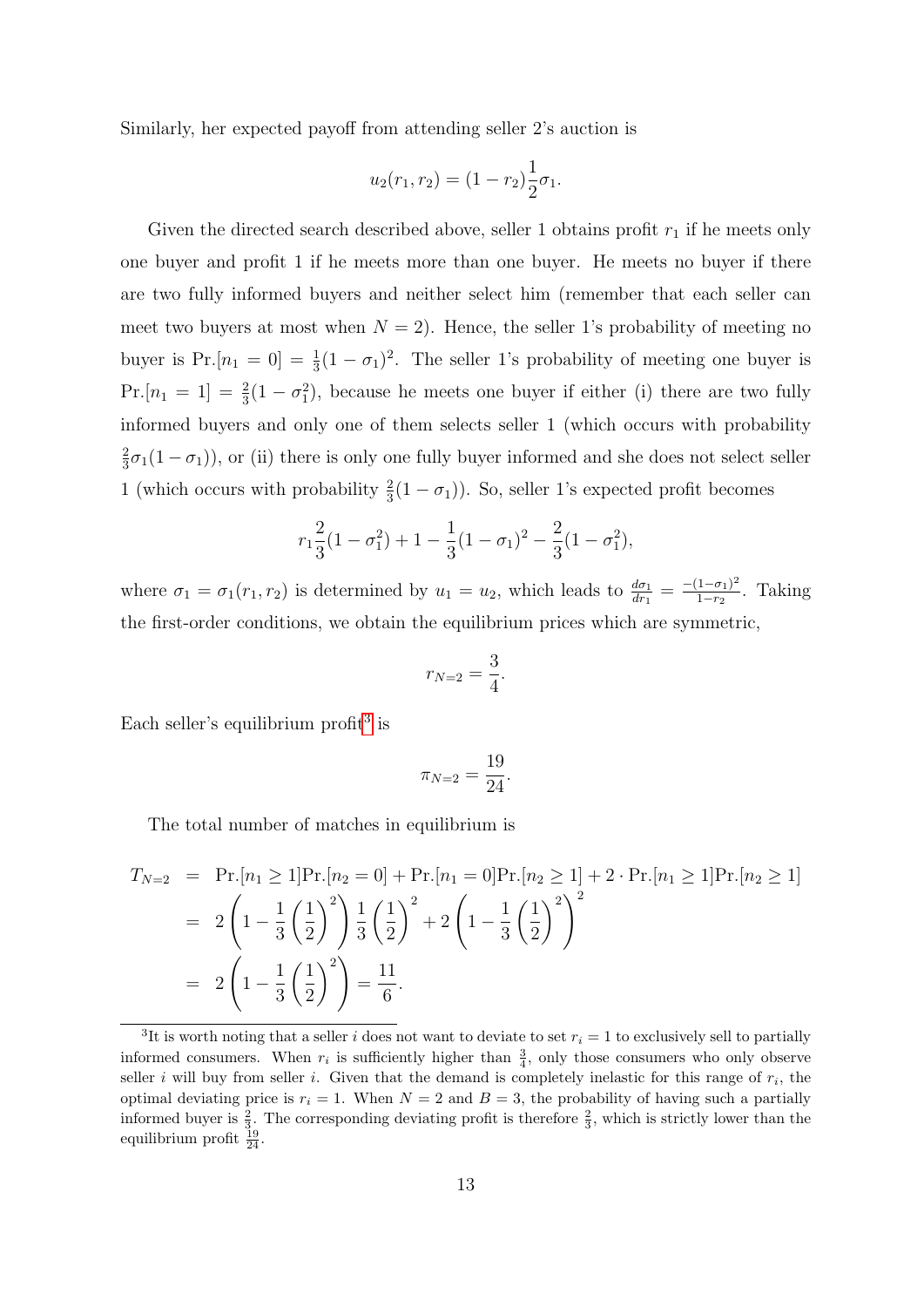We now compute the buyers' expected utility. As mentioned before, a buyer, no matter whether she observes only one seller or both sellers, can get a strictly positive payoff only if there exists a fully informed buyer who chooses to visit a seller different than the one she chooses. If a buyer already observes both sellers which happens with probability  $\left(\frac{2}{3}\right)$  $(\frac{2}{3})^2$ ), the probability of having another fully informed buyer is  $\frac{2}{(C_2^1)^2} = \frac{1}{2}$  $\frac{1}{2}$ . If a buyer observes only one seller (which happens with probability  $2 \times \frac{2}{3} \times \left(1 - \frac{2}{3}\right)$  $(\frac{2}{3})$ , say seller 1, one opportunity to meet seller 1 and two opportunities of meeting seller 2 are randomly allocated between the other two buyers subject to the no-waste constraint. In this case, the probability of having another fully informed buyer is 1. To sum up, each buyer's equilibrium expected payoff is

$$
u_{N=2} = (1 - r_{N=2}) \left[ \left( \frac{2}{3} \right)^2 \times \frac{1}{2} + 2 \times \frac{2}{3} \times \left( 1 - \frac{2}{3} \right) \times 1 \right] \frac{1}{2} = \frac{1}{12} \approx 0.083.
$$

Finally, consider the case  $N = 1$ . There are only two possibilities, either one fully informed buyer exists (which happens with probability  $\frac{1}{3}$ ) or two partially informed buyers exist (which happens with probability  $\frac{2}{3}$ ). In the former case, sellers have incentive to reduce reserve prices to compete for, while in the latter case, sellers want to raise reserve price to exploit. As we show below, the symmetric equilibrium should involve mixed strategy. Denote by the symmetric equilibrium mixed strategy a distribution function  $F(r)$  on  $[\underline{r}, \overline{r}]$ . By the standard argument given in Varian (1980), there is no gap in the support of  $F(r)$  and no mass point. Note that all reserve prices in  $[\underline{r}, \overline{r}]$  should yield the same profit, denoted by  $\pi(r)$ . Suppose  $\bar{r}$  < 1. Then at  $\bar{r}$ , only a partially informed consumer will buy. However, seller i can instead set  $r = 1$  without losing demand, and hence can make a strictly higher profit. So we must have  $\bar{r} = 1$ . By the definition of mixed strategies, for any  $r \in [\underline{r}, \overline{r}],$ 

$$
\pi(1) = \frac{2}{3} = r\left(\frac{1 - F(r)}{3} + \frac{2}{3}\right) = \pi(r).
$$

So  $F(r) = 3 - \frac{2}{r}$  $\frac{2}{r}$ . Finally, from  $F(\underline{r}) = 0$ ,  $\underline{r} = \frac{2}{3}$  $\frac{2}{3}$ . Therefore, the symmetric mixedstrategy equilibrium is characterized by the distribution function  $F(r) = 3 - \frac{2}{r}$  with  $r \in \lceil \frac{2}{3} \rceil$  $\frac{2}{3}$ , 1]. The expected equilibrium reserve price is  $\mathbb{E}[r_{N=1}] = \ln(\frac{9}{4})$ . Moreover, the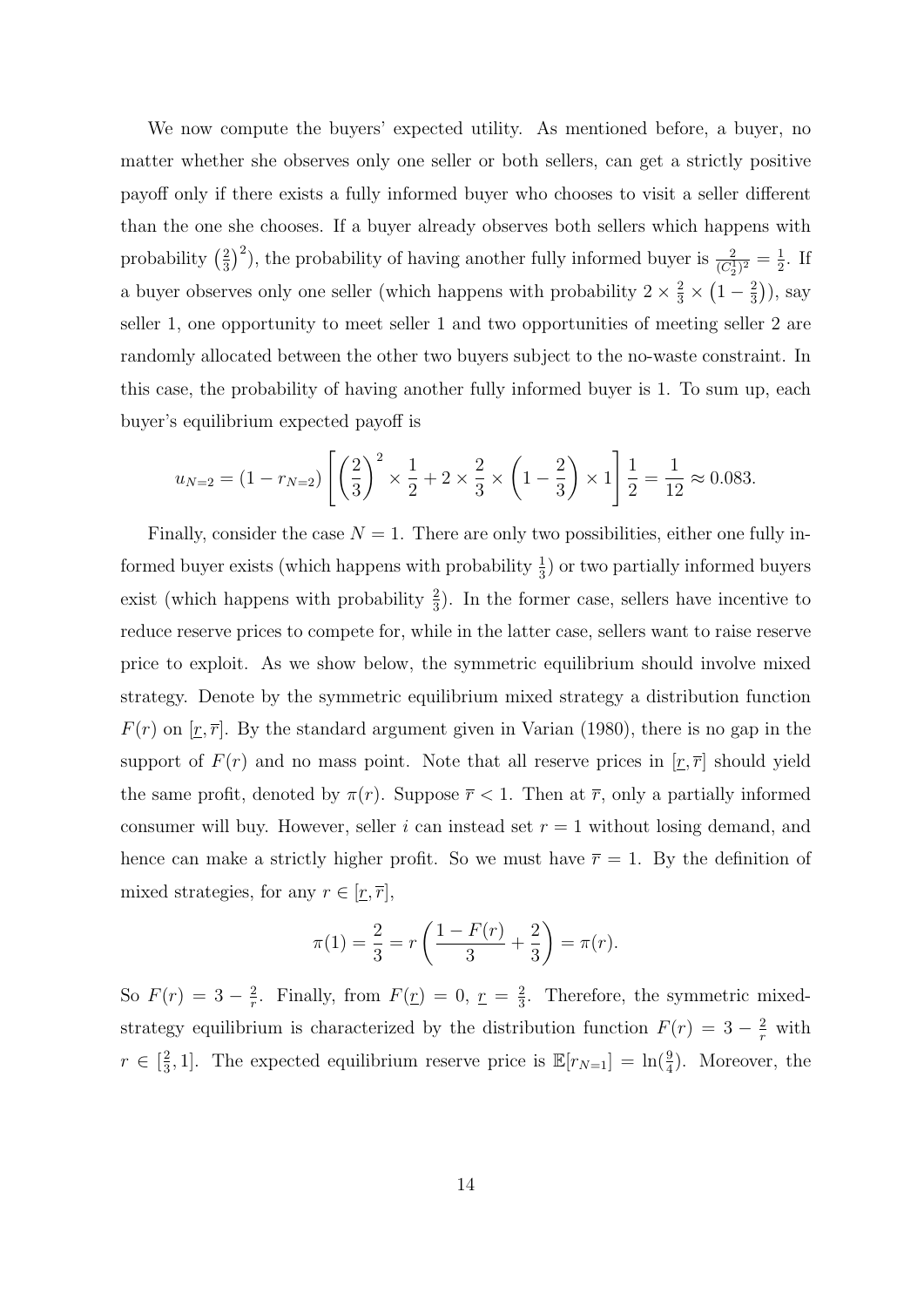total number of matches in equilibrium is given by

$$
T_{N=1} = \Pr.[n_1 = 1]\Pr.[n_2 = 0] + \Pr.[n_1 = 0]\Pr.[n_2 \ge 1] + 2 \times \Pr.[n_1 = 1]\Pr.[n_2 = 1]
$$
  
=  $2\left(1 - \frac{1}{3} \times \frac{1}{2}\right) \frac{1}{3} \times \frac{1}{2} + 2\left(1 - \frac{1}{3} \times \frac{1}{2}\right)^2$   
=  $2\left(1 - \frac{1}{3} \times \frac{1}{2}\right) = \frac{5}{3}.$ 

The equilibrium expected profit is  $\pi_{N=1} = \frac{2}{3}$  $\frac{2}{3}$  and each buyer's equilibrium expected payoff is  $u_{N=1} = (1 - \mathbb{E}[r_{N=1}])[1 - (\frac{2}{3})$  $\left[\frac{2}{3}\right]^2$  =  $\left[1 - \ln\left(\frac{9}{4}\right)\right]\frac{5}{9} \approx 0.105$ .

To summarize the above analysis, we have:

$$
\pi_{N=2} > \pi_{N=3} > \pi_{N=1},
$$
  
\n
$$
T_{N=2} > T_{N=3} > T_{N=1},
$$
  
\n
$$
u_{N=1} > u_{N=2} = u_{N=3}.
$$

Given  $B = 3$ , the expected total number of matches is maximized when the information transparency level is moderate,  $N = 2$ . For all values of N, the total number of matches in equilibrium is decreasing in the probability that a seller receives no buyer. Recall that  $Pr.[n_i = 0] = \left(\frac{1}{2}\right)$  $\frac{1}{2}$ )<sup>3</sup> for  $N = 3$ , Pr.  $[n_i = 0] = \frac{1}{3}(\frac{1}{2})$  $(\frac{1}{2})^2$  for  $N = 2$ , and  $Pr.[n_i = 0] = \frac{1}{3}(\frac{1}{2})$  $\frac{1}{2}$  for  $N = 1$ . This probability is clearly minimized at  $N = 2$ . Note also that this probability is the product between the probability of having  $N$  fully informed buyers and the probability that the N buyers select the same seller. The former probability is a measure of the extensive margin of market frictions, while the latter is a measure of the *intensive margin* of market frictions. When  $N = 3$ , the extensive margin is too high–actually, every buyer is fully informed so that the former probability equals one. When  $N = 1$ , the intensive margin is too high–actually, the fully informed buyer can only select one seller so that the latter probability is the highest, equals one half. The moderate transparency level,  $N = 2$ , achieves the balance in minimizing these two margins and achieves the highest number of matches.

Similarly, an individual seller's expected payoff is maximized when  $N = 2$ . Compared to the case with full transparency  $(N = 3)$ , with the imperfect transparency  $(N = 2)$ the competition between sellers is softened and therefore  $r_{N=2} > r_{N=3}$ . Moreover, from the seller's point of view, the probability of trading is higher under  $N = 2$  than under  $N = 3$ . Compared to the minimum transparency  $(N = 1)$ , while the expected reserve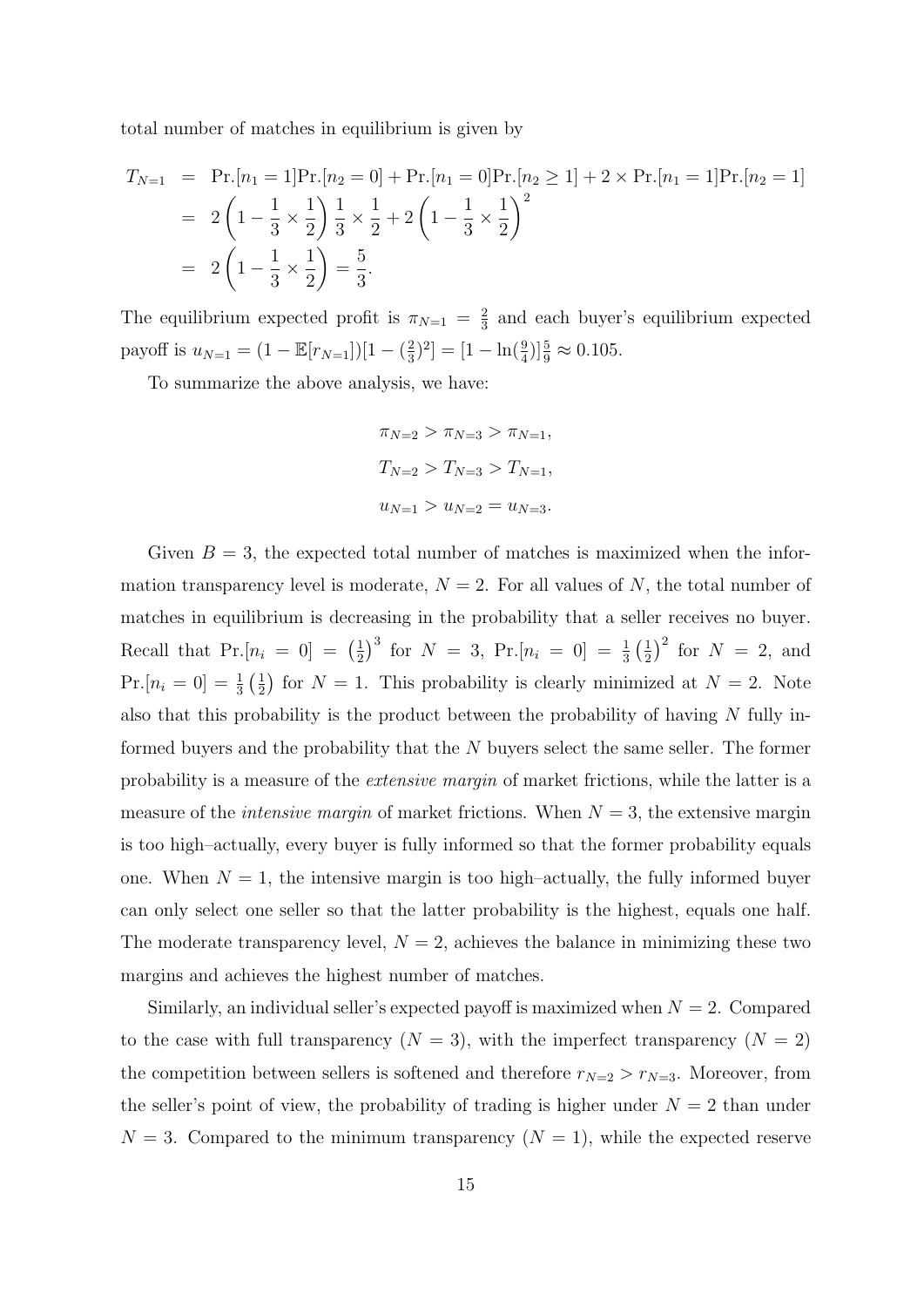price is lower  $(\mathbb{E}(r_{N=1}) \approx 0.811 > 0.75 = r_{N=2})$ , the trading probability is much higher under  $N = 2 \left( \frac{11}{12} > \frac{5}{9} \right)$  $\frac{5}{9}$ , giving a good balance between trade efficiency and price.

Finally, a buyer's ex-ante payoff is maximized at the minimum level of information, i.e.  $N = 1$ . Notice that there is essentially no competition among buyers when  $N = 1$ , because there is either one fully informed buyer, or two partially informed buyers who will visit different sellers. Thus, whenever a buyer trades, she only pays the reserve price. Because of this, the probability of a buyer getting positive payoff under  $N = 1$ is extremely high. Therefore, despite reaching the maximum expected reserve price,  $N = 1$  is most favored by buyers.

### 3.2 Imperfect transparency:  $N \geq 2$

We generalize the above intuition using the same setup with an arbitrary number of buyers,  $B \geq 2$ . Let us start with the case  $N \geq 2$ . Consider the problem of a fully informed buyer. As before, in the presence of another buyer who is a partially informed and hence has no other choice than attending a seller's auction, the ex post competition would shift all buyer surplus to the seller. Hence, a fully informed buyer gets positive surplus from selecting seller 1 only if all other  $N-1$  buyers are fully informed, which happens with probability  $\Gamma(N-1 | N-1, B-1)$ , and none of them select seller 1, which happens with probability  $(1 - \sigma_1)^{N-1}$ . Her expected payoff of selecting seller 1 is

$$
u_1(r_1, r_2) = (1 - r_1)\Gamma(N - 1|N - 1, B - 1)(1 - \sigma_1)^{N - 1}.
$$

Her expected payoff of selecting seller 2 can be similarly derived. The equilibrium selecting strategy  $\sigma_1$  is implicitly determined by  $u_1 = u_2$ .

Consider next the seller 1's problem to choose  $r_1$ . Let  $n_1$  be the realized number of buyers who select seller 1. Then, the seller 1's expected profit is

$$
\pi_1(r_1, r_2) = r_1 \Pr(n_1 = 1) + \Pr(n_1 > 1) = 1 - \Pr(n_1 = 0) - \Pr(n_1 = 1)(1 - r_1).
$$

Note that  $n_1 = 0$  when there are N fully informed buyers and none of them select seller 1. The probability of this event is  $\Gamma(N|N, B)(1-\sigma_1)^N$ . Also,  $n_1 = 1$  when (i) there are N fully informed buyers but only one of them select seller 1, which happens with probability  $\Gamma(N|N, B)N\sigma_1(1-\sigma_1)^{N-1}$ ; or (ii) there are  $N-1$  fully informed buyers (and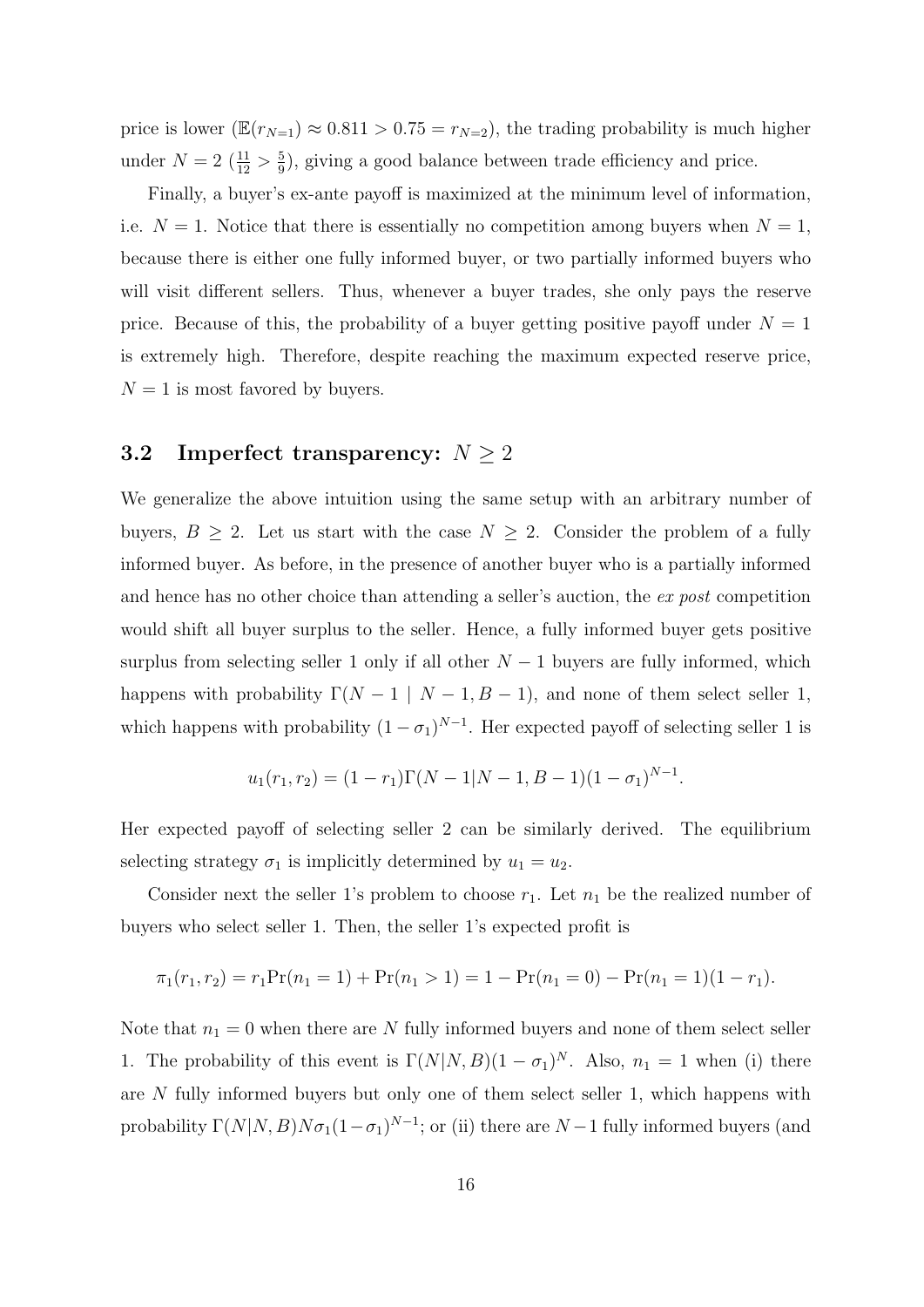therefore two partially informed buyers) but none of them select seller 1, which happens with probability  $\Gamma(N-1|N, B)(1-\sigma_1)^{N-1}$ -note that in this case, it is a partially informed buyer who only observes seller 1 that participates in the seller 1's auction. Then,

$$
\pi_1(r_1, r_2) = 1 - \Gamma(N|N, B)(1 - \sigma_1)^N
$$
  
- [\Gamma(N|N, B)N\sigma\_1 + \Gamma(N - 1|N, B)](1 - \sigma\_1)^{N-1}(1 - r\_1)

From  $u_1 = u_2$ , we can get

$$
\frac{d\sigma_1}{dr_1} = \frac{-(1-\sigma_1)^N}{(N-1)(1-r_2)(\sigma_1)^{N-2}}.
$$

Applying the first-order conditions, we obtain the symmetric equilibrium reserve price,

$$
r_{N\geq 2} = 1 - \frac{\Gamma(N|N,B)N}{\Gamma(N|N,B)N^2 + 2\Gamma(N-1|N,B)(N-1)}.\tag{7}
$$

In the Appendix, we show that the first order condition is necessary and sufficient, and (7) is indeed a unique equilibrium. If the meeting technology is NFM, the equilibrium reserve price is given by

$$
r_{N\geq 2} = 1 - \frac{1}{N + 2(N - 1)(B - N)}.\tag{8}
$$

We now compute the equilibrium payoffs and total number of matches. Given  $r_{N\geq2}$ , each seller's equilibrium matching rate is  $1-\Gamma(N|N, B)(\frac{1}{2})^N$  and their equilibrium profit is

$$
\pi_{N\geq 2} = 1 - \Gamma(N|N,B) \left(\frac{1}{2}\right)^N - \frac{\left[\Gamma(N|N,B)\frac{N}{2} + \Gamma(N-1|N,B)\right]\Gamma(N|N,B)N(\frac{1}{2})^{N-1}}{\Gamma(N|N,B)N^2 + 2\Gamma(N-1|N,B)(N-1)}.
$$
\n(9)

If the meeting technology is NFM, applying (1) and (2), we have

$$
\pi_{N\geq 2} = 1 - \frac{1}{C_B^N} \left(\frac{1}{2}\right)^{N-1} \left[1 + \frac{1}{\frac{N}{B-N} + 2(N-1)}\right].
$$
\n(10)

To write down a buyer's ex ante expected payoff in equilibrium, we need to take into account not only the fully informed case (as already described above) but also the partially informed case. In either case, note that, as before, a buyer can get a positive payoff from a seller only if all other  $N-1$  buyers are fully informed and none of them select the seller. With a slight abuse of notation, we use  $\Gamma(N-1|(N-1,N), B-1)$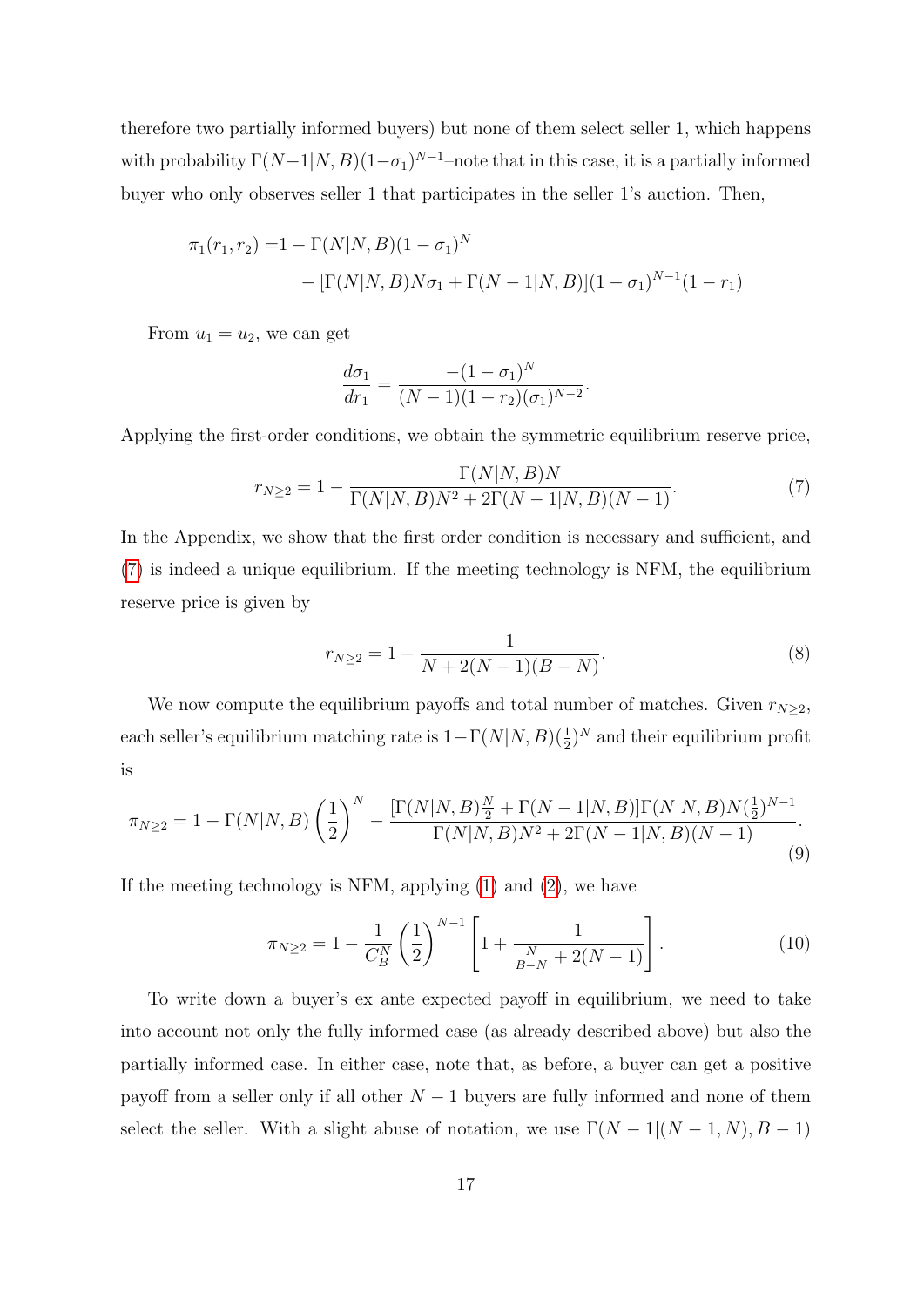to denote the probability of having  $N-1$  fully informed buyers out of  $B-1$  buyers when one seller can be observed by N buyers and the other seller can be observed by  $N-1$  buyers. We need this adjustment of the probability because if a partially informed buyer obtains a strictly positive payoff from a seller, then the seller should be observed by  $N-1$  fully informed buyers who also observe the other seller. Let  $\phi_1$  and  $\phi_2$  be the probability of her being partially and fully informed, respectively. Then, a buyer's expected payoff when  $N \geq 2$  is

$$
u_{N\geq 2} = (1 - r_{N\geq 2}) \left[ \phi_1 \Gamma(N-1|(N-1,N), B-1) + \phi_2 \Gamma(N-1|N-1, B-1) \right] \left( \frac{1}{2} \right)^{N-1}
$$
\n(11)

.

Under the NFM technology,  $\phi_1 = 2\frac{N}{B} \left(1 - \frac{N}{B}\right)$  $\left(\frac{N}{B}\right)$  and  $\phi_2 = \left(\frac{N}{B}\right)^2$ . Also, (1) implies  $\Gamma(N-1|N-1, B-1) = \frac{1}{C_{B-1}^{N-1}}$ . To compute  $\Gamma(N-1|(N-1, N), B-1)$ , suppose that a buyer observes seller 1 but not seller 2. Among the other  $B-1$  buyers,  $N-1$  buyers should observe seller 1 and  $N \leq B-1$ ) buyers should observe seller 2. There are in total  $C_{B-1}^N C_{B-1}^{N-1}$  $B_{B-1}^{N-1}$  such cases. On the other hand, for  $N-1$  of them to be fully informed, both of the sellers must be introduced to  $N-1$  buyers, which has  $C_{B-1}^{N-1}$  $\frac{B-1}{B-1}$  cases, and seller 2 should be introduced to one of the  $(B - 1) - (N - 1) = B - N$  remaining buyers, which has  $C_{B-N}^1 = B - N$ . To sum up, the probability of having  $N-1$  fully informed buyers when there is already a partially informed buyer is  $\frac{(B-N)C_{B-1}^{N-1}}{C_{B-1}^N C_{B-1}^{N-1}} = \frac{B-N}{C_{B-1}^N}$  $\frac{B-N}{C_{B-1}^N}$ , and so a buyer's expected payoff for  $N \leq B - 1$  is given by

$$
u_{N\geq 2} = (1 - r_{N\geq 2}) \left[ 2\frac{N}{B} \left( 1 - \frac{N}{B} \right) \frac{B - N}{C_{B-1}^{N}} + \left( \frac{N}{B} \right)^2 \frac{1}{C_{B-1}^{N-1}} \right] \left( \frac{1}{2} \right)^{N-1} . \tag{12}
$$

For  $N = B$ , it is given by (6).

Finally, we compute the expected total number of matches. Whenever there are partially informed buyers, which occurs with probability  $1 - \Gamma(N|N, B)$ , both sellers can make sales and there are two matches. Otherwise, there are N fully informed buyers, and there are two matches with probability strictly less than one: there will be only one match with probability  $2(\frac{1}{2})^N = (\frac{1}{2})^{N-1}$ ; there will be two matches with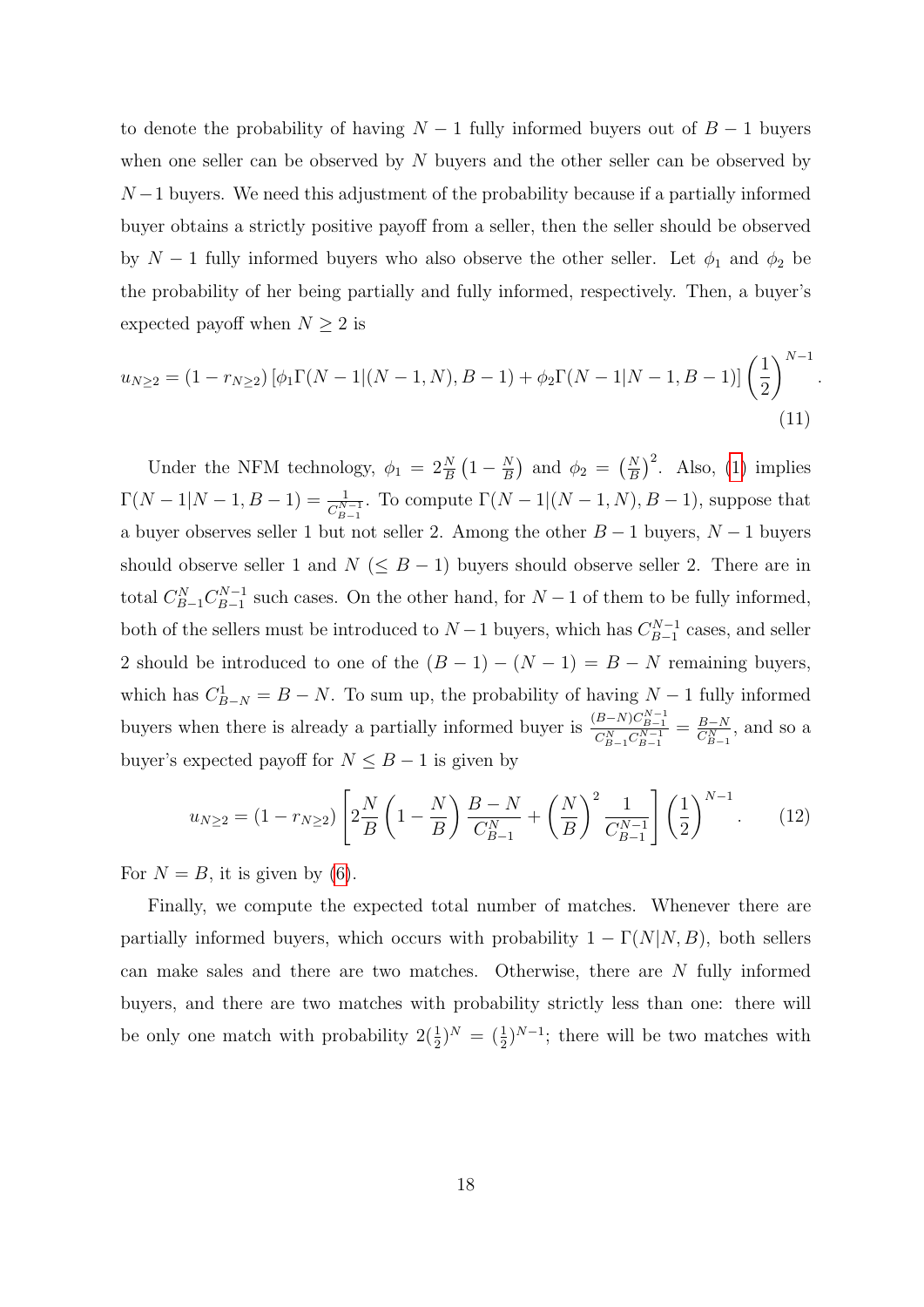probability  $1 - (\frac{1}{2})$  $\frac{1}{2}$ )<sup>N-1</sup>. So the expected total number of matches is

$$
T_{N\geq 2} = \Gamma(N|N, B) \left[ \left( \frac{1}{2} \right)^{N-1} + 2 \left( 1 - \left( \frac{1}{2} \right)^{N-1} \right) \right] + 2(1 - \Gamma(N|N, B))
$$
  
=  $2 - \left[ \left( \frac{1}{2} \right)^{N-2} - \left( \frac{1}{2} \right)^{N-1} \right] \Gamma(N|N, B)$   
=  $2 \left[ 1 - \left( \frac{1}{2} \right)^N \Gamma(N|N, B) \right]$  (13)

If the meeting technology is NFM, we have

$$
T_{N\geq 2} = 2\left[1 - \left(\frac{1}{2}\right)^N \frac{1}{C_B^N}\right].\tag{14}
$$

We can summarize the analysis so far as follows.

**Theorem 1.** Consider a model of imperfect transparency with the parameter  $N \in [2, B]$ for an arbitrarily number of buyers,  $B \geq 2$ . A directed search equilibrium exists and is unique with the symmetric equilibrium reserve price given by (7). With the NFM meeting technology, the symmetric equilibrium reserve price given by  $(8)$ .

### 3.3 Imperfect transparency:  $N = 1$

Now we switch to the special case of  $N = 1$ , where it is obvious that the analysis above does not readily extend. Indeed, there is no symmetric pure-strategy equilibrium when  $N = 1$ . If both sellers set some  $r_1 = r_2 > 0$ , one of them can undercut the reserve price slightly and get the fully informed buyer for sure. But neither seller will set zero reserve price since they can make positive expected profit by setting a positive reserve price and selling to the partially informed buyer with positive probability.

When  $N = 1$ , there are two possible scenarios regarding buyers' information: (i) a single buyer observes both sellers; (ii) one buyer observes only seller 1 and another buyer observes only seller 2. If a buyer is fully informed, she will select the seller with lower reserve price. If a buyer is partially informed, she will select the observed seller provided the reserve price is no greater than 1. Note that the ex post bidding never takes place when  $N = 1$  as each seller can meet at most one buyer.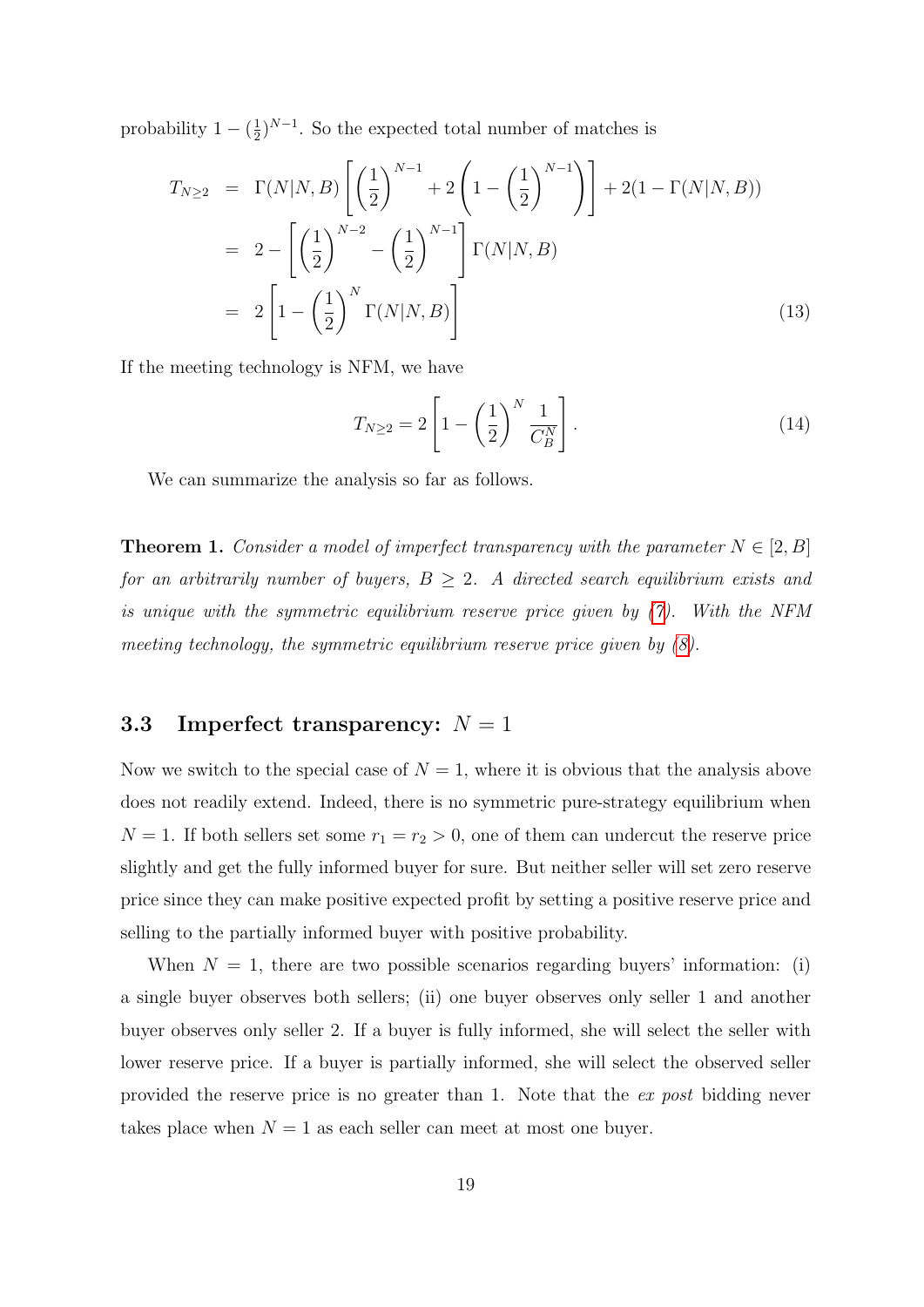Let the symmetric mixed strategy equilibrium be denoted by the distribution function  $F(r)$  with support  $[r, \bar{r}]$ . By the similar argument as we made in the numerical example, we must have  $\bar{r} = 1$ . Also, there should be no gap in the support of  $F(r)$  and no mass point, just like in Varian (1980).

We now derive an individual seller's (say, seller 1's) expected profit and the lower bound of the equilibrium price distribution,  $r$ . There is a fully informed buyer with probability  $\Gamma(1|1, B)$  and, given that seller 2 mixes using the price distribution  $F(\cdot)$ , seller 2's price is higher than a price  $r_1$  with probability  $1-F(r_1)$ , in which case the fully informed buyer will buy from seller 1. On the other hand, with probability  $\Gamma(0|1, B)$ , there is a partially informed buyer who can only buy from seller 1. To sum up, seller 1's expected profit with a reserve price  $r_1$  is

$$
\pi_1(r_1, F(r)) = r_1[\Gamma(1|1, B)(1 - F(r_1)) + \Gamma(0|1, B)].
$$

In equilibrium, sellers use a mixed strategy, and so they must be indifferent between any  $r \in [r, 1]$  and  $r = 1$ , which yields an expected profit  $\Gamma(0|1, B)$ . The indifference condition is then

$$
r[\Gamma(1|1, B)(1 - F(r)) + \Gamma(0|1, B)] = \Gamma(0|1, B)
$$

This condition generates the equilibrium price distribution,

$$
F(r) = 1 - \frac{\Gamma(0|1, B)}{\Gamma(1|1, B)} \left(\frac{1}{r} - 1\right).
$$
 (15)

Further, the equilibrium must satisfy  $F(\underline{r}) = 0$ , which in turn yields an expected profit  $r = \Gamma(0|1, B)$ . Hence, the reserve price distribution (15) with support  $[\Gamma(0|1, B), 1]$ constitutes an equilibrium.

We now compute the equilibrium payoffs and outcomes. The above analysis shows that the equilibrium expected profit of individual sellers is

$$
\pi_{N=1} = \Gamma(0|1, B). \tag{16}
$$

When  $N = 1$ , a buyer who observes any seller can trade with probability one since there will be no competitors between buyers. So a buyer's equilibrium expected payoff is

$$
u_{N=1} = (1 - \mathbb{E}[r_{N=1}])(\phi_1 + \phi_2)
$$
\n(17)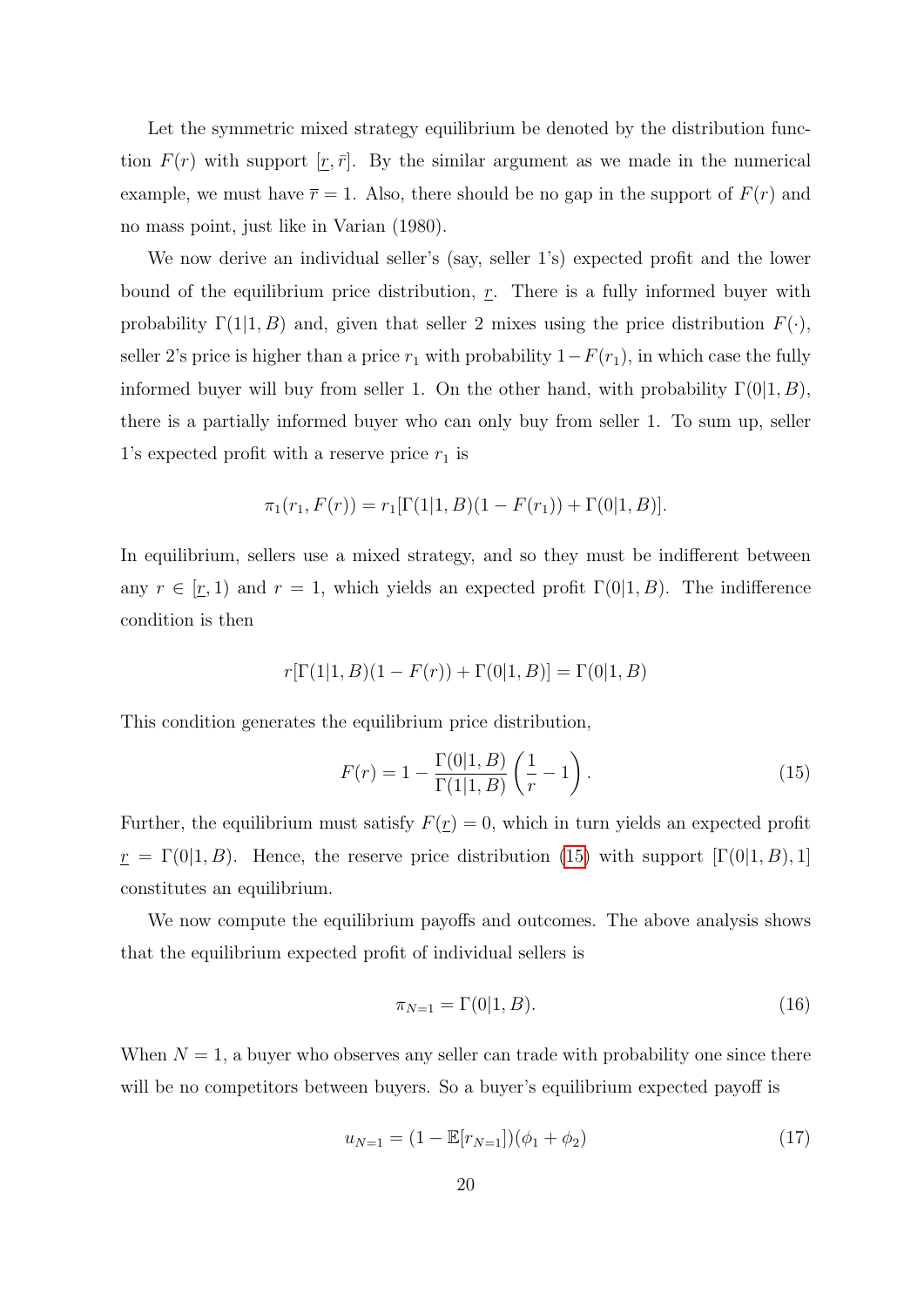where the equilibrium expected reserve price is

$$
\mathbb{E}(r_{N=1}) = \int_{\Gamma(0|1,B)}^1 r dF(r) = -\frac{\Gamma(0|1,B)}{\Gamma(1|1,B)} \ln(\Gamma(0|1,B)).
$$

Finally, when  $N = 1$ , there is one fully informed buyer (and so one match) with probability  $\Gamma(1|1, B)$ , and there are two partially informed buyer (and so two matches) with probability  $\Gamma(0|1, B)$ . Hence, the expected total number of matches is

$$
T_{N=1} = \Gamma(1|1, B) + 2\Gamma(0|1, B) = 2\left[1 - \frac{\Gamma(1|1, B)}{2}\right].
$$
 (18)

When the meeting technology is NFM, the equilibrium is described by the price distribution

$$
F(r) = 1 - (B - 1) \left(\frac{1}{r} - 1\right)
$$
 (19)

with support  $[1-\frac{1}{6}]$  $\frac{1}{B}$ , 1]. Further, we have:

$$
\pi_{N=1} = 1 - \frac{1}{B};\tag{20}
$$

$$
u_{N=1} = (1 - \mathbb{E}[r_{N=1}]) \left[ 1 - \left( 1 - \frac{1}{B} \right)^2 \right]
$$
 (21)

where

$$
\mathbb{E}(r_{N=1}) = (B-1)\ln\left(\frac{B}{B-1}\right);
$$

and

$$
T_{N=1} = 2 - \frac{1}{B}.\tag{22}
$$

**Theorem 2.** Consider a model of imperfect transparency with the parameter  $N =$ 1 for an arbitrarily number of buyers,  $B \geq 2$ . A directed search equilibrium exists and is unique, characterized by a non-degenerate distribution of reserve prices (15) on  $\Gamma(0|1, B)$ , 1. With the NFM meeting technology, the equilibrium distribution of reserve prices is give by (19) on  $[1-\frac{1}{5}]$  $\frac{1}{B}, 1].$ 

# 4 Optimal meeting transparency

Given the equilibrium results derived above, we study the optimal meeting transparency from the viewpoint of the society (Section 4.1), sellers (Section 4.2) and buyers (Section 4.3). We show that the intuition obtained from the numerical example in Section 3.1 is valid with the more general case with an arbitrary number of buyers.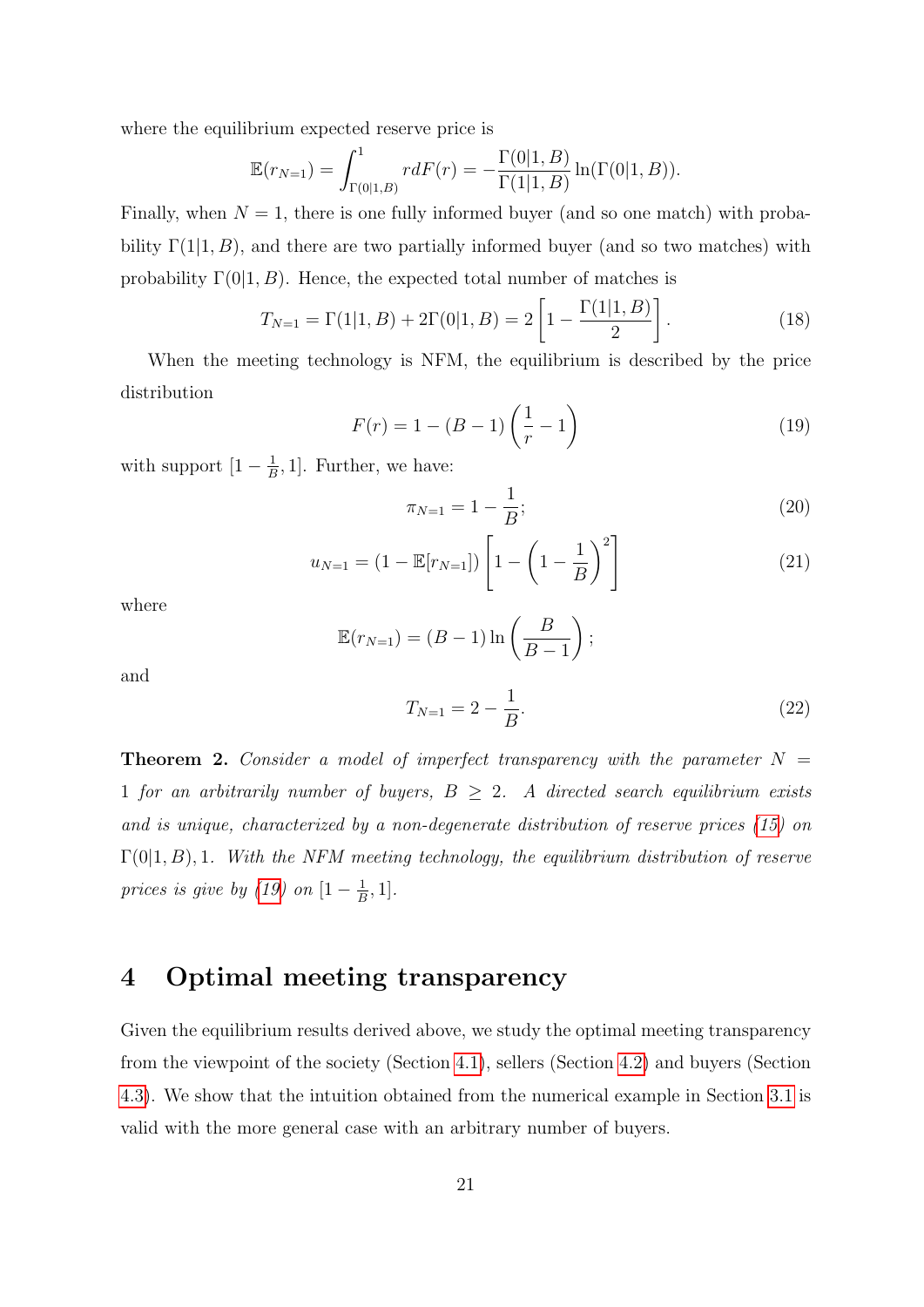### 4.1 Match-maximizing meeting

We first consider the degree of transparency  $N$  that maximizes the total matches, denoted by N<sup>∗</sup>. Before turning our focus to the NFM technology, we first present a sufficient condition under which the full meeting transparency is optimal in generating matches.

Proposition 1. Under the general meeting technology, the total number of matches is maximized at the full transparency,  $N^* = B$ , if the probability of having N fully informed buyers,  $\Gamma(N|N, B)$ , is non-increasing in N.

The proof is trivial from (13) and (18). A meeting technology that satisfies this requirement is the BNFM technology (see Example 2) where it holds that  $\Gamma(N|N, B) = 1$ for any N and therefore  $\Gamma(N|N, B)$  is non-increasing in N. The result is quite intuitive. Under the BNFM, partially informed buyers never exist and so the extensive margin of market frictions, captured by the probability of having  $N$  fully informed buyers,  $\Gamma(N|N, B)$ , is constant. Therefore, the number of total matches only depends on the intensive margin of market frictions, captured by the probability that  $N$  buyers choose the same seller,  $\left(\frac{1}{2}\right)$  $\frac{1}{2}$ <sup>N</sup>. The intensive margin is strictly decreasing in N. Therefore,  $N = B$  generates the greatest number of total matches.

In what follows, let us focus on the NFM technology with  $B \geq 3.4$  The next proposition is our first main result which shows that an intermediate level of meeting transparency is optimal in generating matches.

Proposition 2. With the NFM meeting technology, the total number of matches is maximized at some intermediate level of transparency,  $N^* \in (1, B)$ .

As mentioned before, the expected total number of matches  $T_{N\geq 2}$  in (13) depends negatively on two probabilities, which in combination lead to the probability of having just one match: one is the probability that all the  $N$  fully informed buyers visit the same seller,  $(\frac{1}{2})^N$ , capturing the intensive margin of frictions, and the other one is the

<sup>&</sup>lt;sup>4</sup>The case  $B = 2$  is somewhat trivial and so we omit it in our presentation.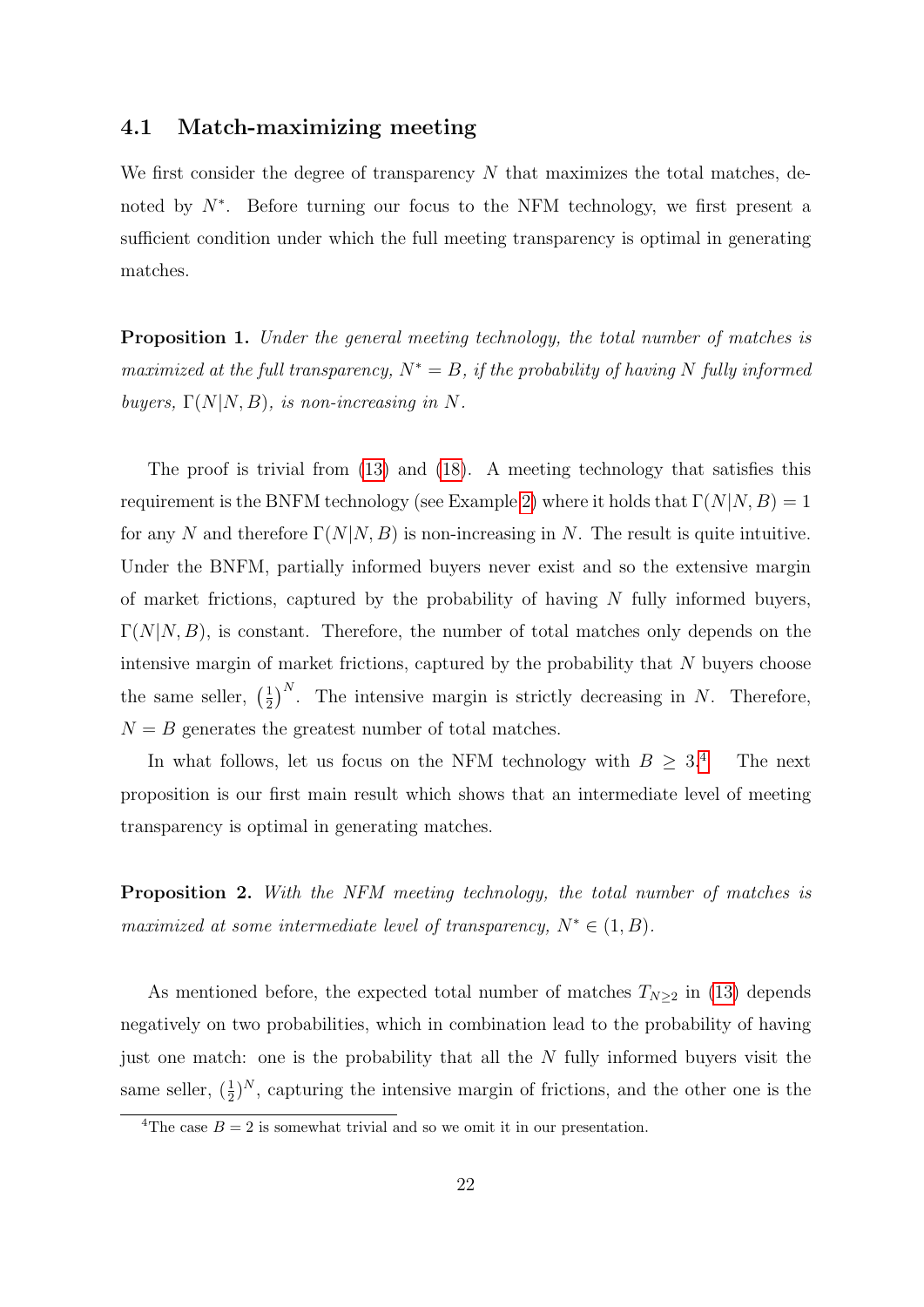probability of having N fully informed buyers,  $\Gamma(N \mid N, B)$ , capturing the extensive margin of frictions. The former probability decreases as  $N$  increases since it become harder for fully informed buyers to concentrate on visiting the same seller if there are more of them. This effect improves match efficiency. As for the latter probability, noting  $C_B^N = \frac{B+1-N}{N} C_B^{N-1}$  $B^{N-1}$ , observe that

$$
\Gamma(N \mid N, B) = \frac{1}{C_B^N} > \frac{1}{C_B^{N-1}} = \Gamma(N-1 \mid N-1, B) \Longleftrightarrow N > \frac{B+1}{2}.
$$

That is, given values of  $B$ , the probability of having  $N$  fully informed buyers decreases in N first and then increases. Intuitively, when N is relatively small, due to the no waste, it is not likely that additional meeting opportunities with each seller can be concentrated on particular buyers among the remaining  $B - N$  buyers (e.g. imagine  $N = 2$  versus  $B = 100000$ . When N is relatively large, it is likely that additional meeting opportunities reach at the targeted buyers (e.g. imagine an increase from  $N = B - 1$  to  $N = B$ ).

To sum up, when  $N$  is low, both the intensive and extensive margins of frictions decrease in  $N$ , improving match efficiency, and so within this region a greater  $N$  helps generate more matches. As N increases further, the extensive margin starts to increase in N. In order to generate more matches, we need to tradeoff a higher probability of having N fully informed buyers, which decreases match efficiency, against a lower probability of allocating all the N fully informed buyers to the same seller, which increases match efficiency. This results in an interior optimum,  $N^* \in (1, B)$ .

### 4.2 Seller-optimal meeting

We next explore the seller-optimal transparency level, denoted by  $N^S$ , that maximizes each individual seller's expected profit. Remember that under the NFM, a seller's expected profit is given by (10) when  $N \ge 2$ , and is given by (20) when  $N = 1$ .

Proposition 3. With the NFM meeting technology, sellers' profits are maximized at some intermediate level of transparency,  $N^S \in (1, B)$ .

The logic for the interior optimum, i.e.,  $N^S \in (0, B)$ , is similar to the one for the match-maximizing meeting. A seller cannot sell if there are N fully informed buyers and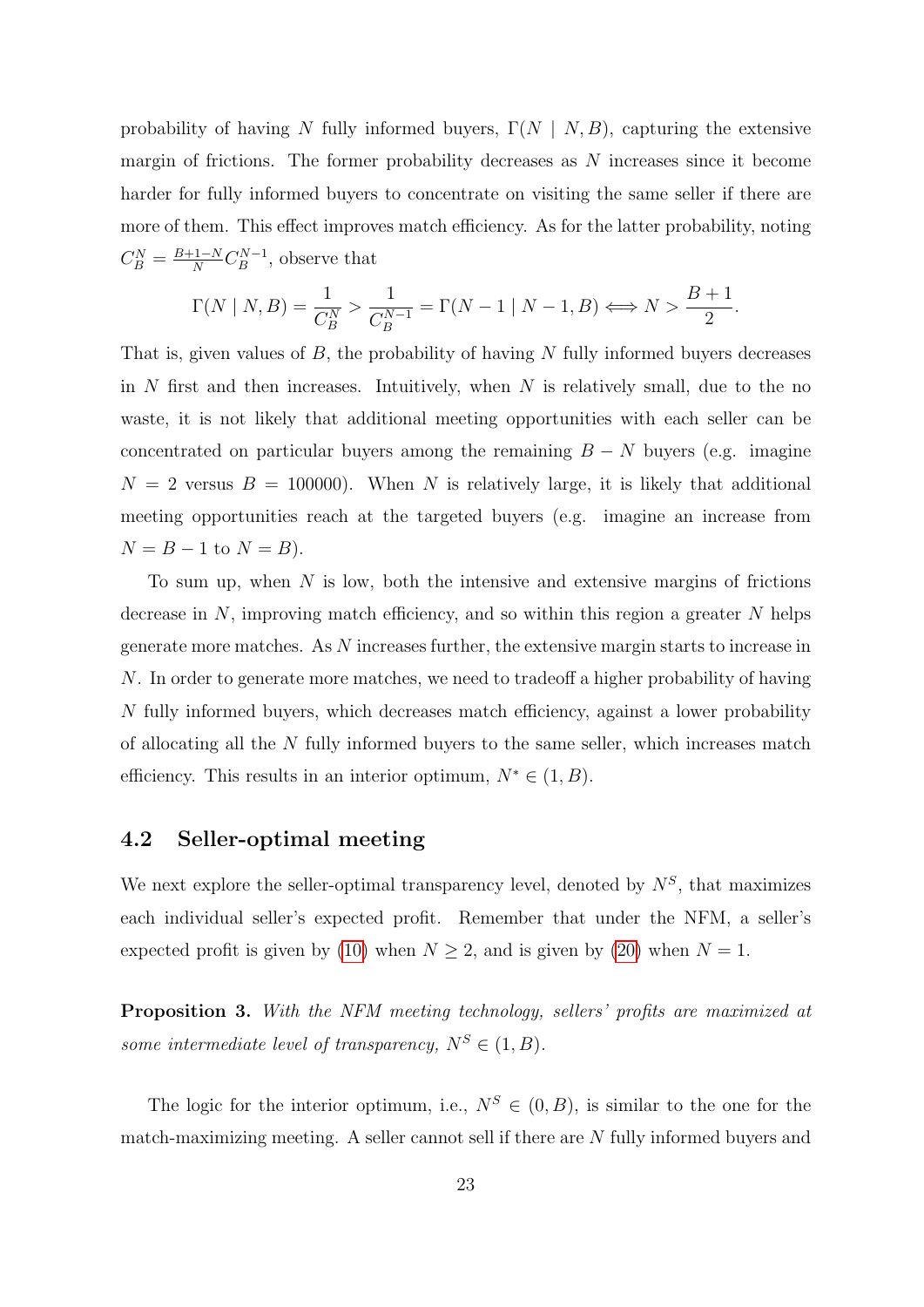all of them select the rival seller. When  $N$  is relatively large, the probability of having N fully informed buyer increases with N, which makes  $N = B$  suboptimal. When N is relatively small, increasing  $N$  lowers both the probability of having  $N$  fully informed buyer and the probability that all these fully informed buyers choose the rival seller. As a result,  $N^S \in (0, B)$ . Further, by comparing (10) and (13), it is clear that the only difference between the per seller match rate  $\frac{T_{N\geq 2}}{2}$  and the equilibrium profit  $\pi_{N\geq 2}$  is the term related to competition,

$$
2\left[1+\frac{1}{\frac{N}{B-N}+2(N-1)}\right],
$$

which is strictly decreasing in  $N$ . Hence, we have the optimal meeting transparency required for maximizing each seller's profit is higher than the one required for maximizing the total number of matches.

**Corollary 1.** With the NFM meeting technology,  $N^S > N^*$ .

#### 4.3 Buyer-optimal meeting

We next consider the buyer-optimal level of transparency, denoted by  $N<sup>B</sup>$ . The goal is to maximize each individual buyer's expected payoff. Under the NFM technology, a buyer's expected payoff is given by (12) when  $N \ge 2$  and by (21) when  $N = 1$ .

Proposition 4. With the NFM meeting technology, buyers' expected utility is maximized at the minimum transparency level,  $N^B = 1$ .

Proposition 4 implies that buyers prefer the minimum level of meeting transparency, which is somewhat counter-intuitive. The major reason why buyers prefer  $N = 1$  is because they do not face any competition once they are informed and therefore can always receive positive payoffs through trading. Hence, in spite of the low probability of becoming informed, buyers prefer  $N = 1$  due to the removal of competition on the buyer side.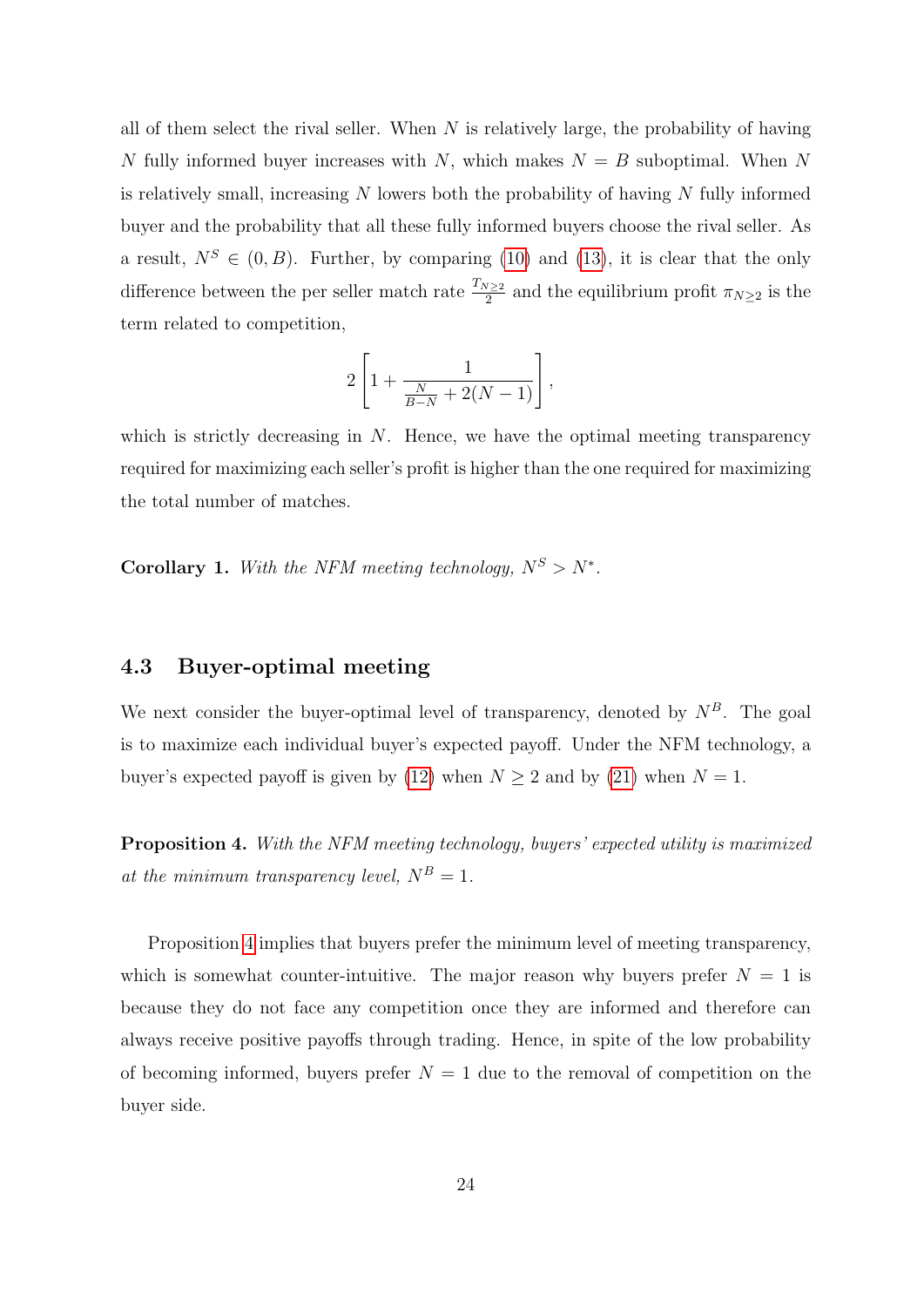# 5 Profit-maximizing platform

So far, we have treated  $N$  as an exogenous parameter. In this section, we allow the platform to be profit–maximizing, and to determine the transparency level. The platform could charge a fee to the participating agents and/or to the realized transactions. Just for the sake of illustration, we assume here that the platform can charge each seller a transaction fee denoted by  $f \geq 0$ . That is, a seller needs to pay the platform f if he makes a sale. As it will be clear shortly, incorporating other types of fees does not affect our results. The platform's objective is to set  $f$  and  $N$  to maximize its own profit, which is given by  $\Pi = f \cdot T_N$ , subject to the buyers' and the sellers' participation, where  $T_N$  is the total expected number of trades in equilibrium described above conditioned on the value of  $N = 1, ..., B$ .

Following the platform's choice of  $f$  and  $N$ , sellers play the same game as before except that their profit margins are now either  $1-f$ , if the sale price is 1, or  $r-f$ , if the sale price is the reserve price r. No matter what  $f$  is, sellers play the symmetric-strategy equilibrium in the continuation subgames.

With the transaction fee, the fully informed buyers' problem of choosing sellers is the same as before. With  $N \geq 2$ , seller 1's expected profit is

$$
\pi_1(r_1, r_2, f) = (r_1 - f) \Pr(n_1 = 1) + (1 - f)(1 - \Pr(n_1 = 0) - \Pr(n_1 = 1))
$$

$$
= (1 - f)(1 - \Pr(n_1 = 0)) - (1 - r_1) \Pr(n_1 = 1).
$$

Seller 2's profit can be similarly derived. Following the same steps as in Section 3.2, we can derive the symmetric equilibrium reserve price for given values of  $f$  with the NFM meeting technologies as

$$
r(f) = 1 - \frac{1 - f}{N + 2(N - 1)(B - N + 1)}.
$$

Observe that  $r(f) = 1$  when  $f = 1$  which is in fact the highest possible fee the platform can charge without causing sellers and buyers to withdraw.

It is important to note that the fee does not influence the total number of matches in the symmetric equilibrium where  $r_1 = r_2$  and fully informed buyers select any seller with probability  $\frac{1}{2}$  so that the total number of matches is independent of reserve prices. Hence, the platform can charge a fee without fear of losing trades, and so optimally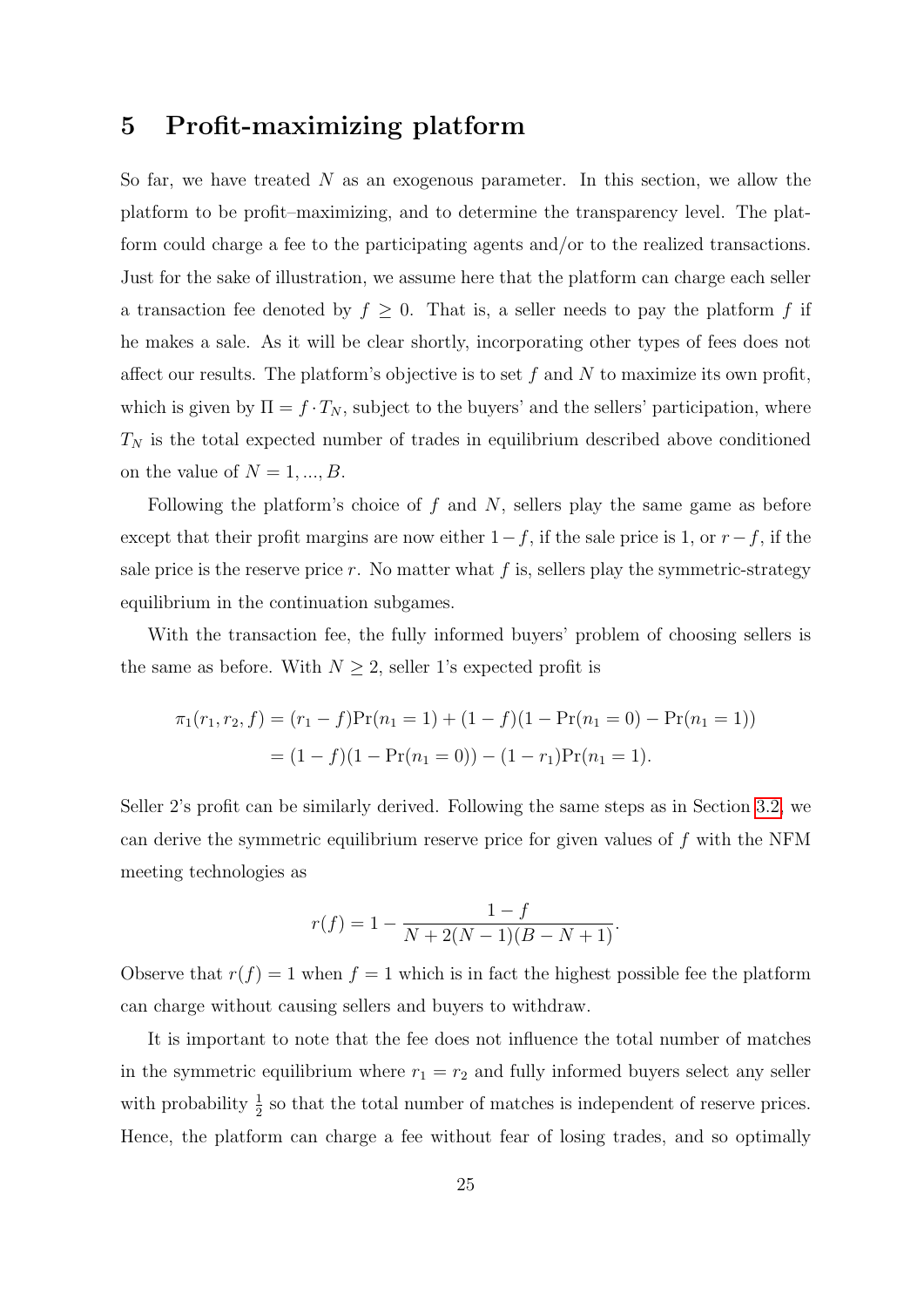selects  $f^* = 1$  for any given  $N \geq 2$ . Given  $f^* = 1$ , as for the selection of N, the platform cares only about the total expected number of matches. We know from Proposition 2 that it is maximized at  $N = N^* \in (1, B)$ .

Under the solution  $f = 1$  and  $N^* \in (0, B)$ , the platform indeed obtains the maximum profit,  $\Pi = T_{N=N^*}$ , and implements the full surplus extraction, leaving both the buyers and sellers zero utility/profit. The solution is indeed optimal, i.e., it dominates any other  $f < 1$  and  $N \neq N^*$  (including  $N = 1$ ). Further, it is worth noting that in general, it holds that  $T_N = 2\pi_N + Bu_N$ , where  $\pi_N(u_N)$  is the expected profit (utility) derived above conditioned on the value of  $N = 1, 2, ..., B$ . This implies that the total expected number of trades equals total welfare in equilibrium, and so we can interpret our solution as a welfare maximizing solution.

Proposition 5. Consider a profit-maximizing platform who is able to determine the transparency level, and charges a transaction fees for its intermediation service. Then, the platform selects  $N = N^*$ . i.e., it maximizes the expected total number of matches.

We find this result particularly interesting. Despite the potential complexity introduced by imperfect transparency, the efficient meetings, which maximize the expected total number of matches or surplus, can be implemented by a profit-maximizing platform who adopts a simple fee-setting policy for its intermediation service. In other words, the efficient matching outcome can be decentralized by a profit-maximizing platform who introduces imperfect transparency to its participants.

# 6 Discussions and extensions

#### 6.1 Meeting technologies

Eeckhout and Kircher (2010) distinguished meeting from matching in the directed search framework. The meeting considered in their model is ex post in the sense that buyers first search submarkets where individual sellers post prices and then meeting takes place in the submarkets according to the meeting technology. In contrast, the meeting technology proposed in our model generates submarkets or a network of contacts between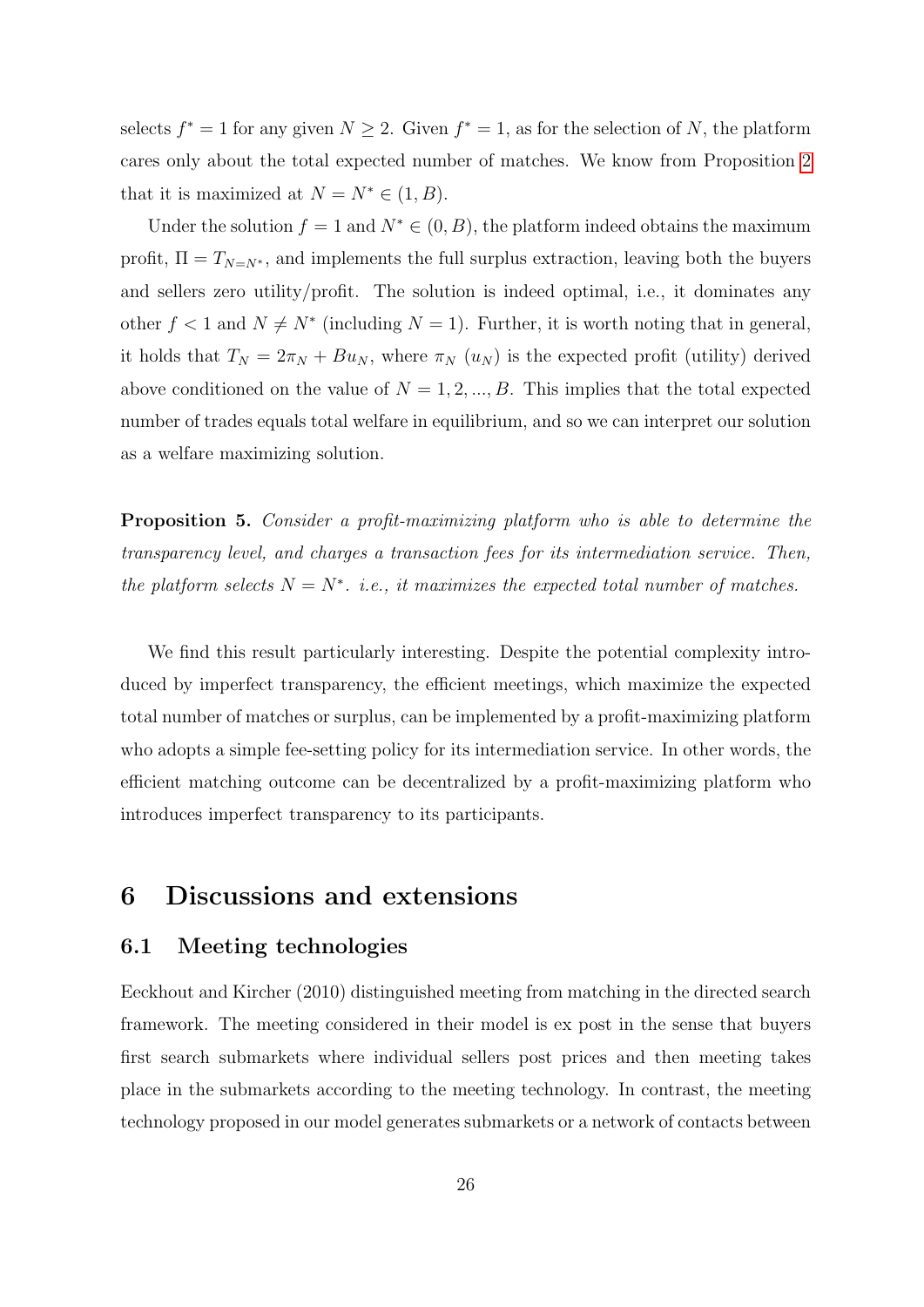buyers and sellers within which buyers can search individual sellers. As in Eeckhout and Kircher (2010), our meeting technologies, in particular the NFM technologies, can captures various types of rivalry in meeting, including rival, non-rival, and partially rival meetings. Namely, the meeting technology is rival when  $N = 1$  where a meeting schedule between a seller and a buyer implies that any other buyers are not allowed to meet the seller. The meeting technology is non-rival when  $N = B$  where a meeting between a seller and a buyer does not affect the meeting opportunity between this seller and any other buyers. Finally, the meeting technology is partially rival when  $N \in (1, B)$ , where a meeting opportunity between a seller and a buyer reduces the opportunity for other buyers to meet this seller but it is not completely eliminated. Unlike in Eeckhout and Kircher (2010), we use auction as the trading mechanism, and explore the optimal meeting technology for the society, sellers and buyers respectively. Further, we endogenize the meeting technology with a profit maximizing platform and show that the social optimum can be decentralized.

We now discuss other assumptions of our meeting technologies. The assumption of "anonymity" rules out the trivial case that the buyers' probability of receives meeting requests from each seller can depend on their identity (which opens a room for removing search frictions in the first place). If the assumption of "symmetry" is violated, sellers could fully extract all the surplus and the platform can transfer that surplus to itself by setting a listing fee. Consider, for example, a case of two sellers and two buyers. Allow seller 1 to send one meeting request but seller 2 to send two. Then, seller 2 knows that there exists one buyer who only receives request from him so he can set  $r_2 = 1$  to fully extract surplus of that buyer. Knowing this, seller 1 can also set  $r_1 = 1$ . The buyer who observes both sellers is indifferent between which seller to visit. So we assume she selects seller 1. Then, seller 1 also obtains a profit equal to 1. The platform can set each seller a listing fee equal to 1 and extract the whole surplus.

The "no waste" assumption is important for our analysis. If this property is violated, the analysis becomes less straightforward. In particular, there can be an unmatched seller even when there exists a partially informed buyer. Consider, for example, a case of three buyers and  $N = 3$ . Then, it is possible that buyer 1 receives only one meeting request from seller 1, buyer 2 receives two meeting requests from seller 2 and one meeting request of seller 1, and buyer 3 receives one meeting request from each seller. In this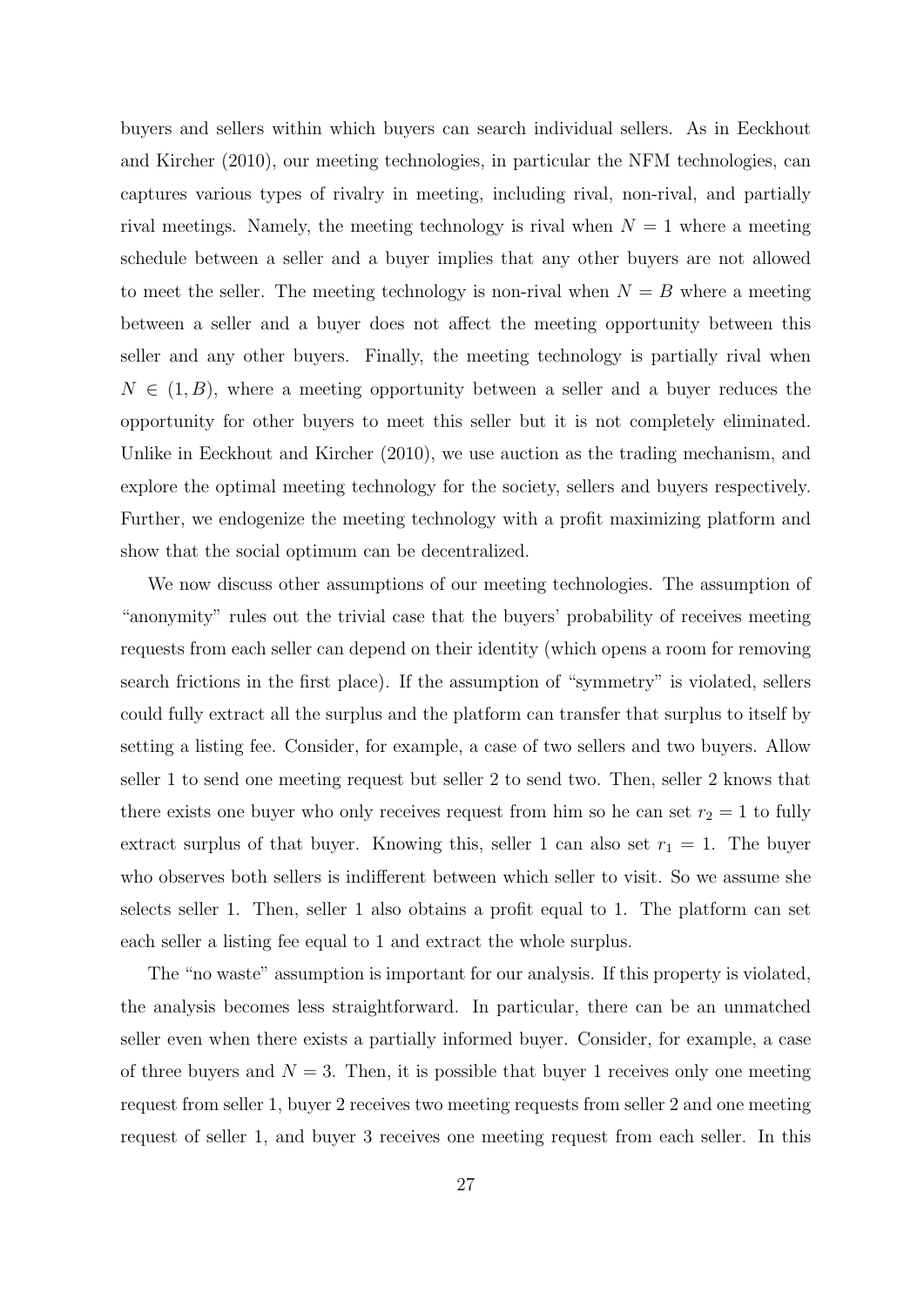case, it is possible that all buyers end up selecting seller 1, leaving seller 2 unmatched. So, when the "no waste" assumption does not hold, the total number of matches does not take the simple form as in (13). A related analysis of advertising in the directed search environment which violates the "no waste" assumption can be found in Gomis-Porqueras, Julien and Wang (2017).

#### 6.2 More than two sellers

Our analysis so far with two sellers in each product category was mainly because of analytical tractability. In this section we shall illustrate the difficulty associated with a more than two sellers setup. The main modification would be that partially informed buyers, who have no choice other than visiting the single observed seller with the two sellers setup, may now have a choice of which seller visit. As seen below, this additional decision would complicate the equilibrium analysis significantly. However, we should emphasize that even with this extension, our main insight that the full transparency is not necessarily optimal would be still valid.

Consider the same setup as before with three sellers and thee buyers. When  $N = 1$ , the situation is very similar to the one in Burdett and Judd (1983). There exist, in each case with positive probability, fully informed buyers, partially informed buyers who observe two sellers, and partially informed buyers who observe only one seller. The key trade-off we described in Section 3.3 is still valid here, except that sellers need to compete not only for the fully informed buyers but also those partially informed buyers who observe two sellers. As in Section 3.3, the equilibrium exhibits dispersion in reserve prices.

Analysis changes significantly when  $N = 2$ . Except those observing only one seller, fully informed and partially informed buyers need to estimate the possible information sets and the associated visiting strategies of other buyers. For example, a fully informed buyer knows that there are only two possible scenarios she could be in: (i) there exists another fully informed buyer and an uninformed buyer, or (ii) there is a partially informed buyer who observes two sellers and another partially informed buyer who only observes one seller. The fully informed buyer needs to trade-off the reserve price and the possibility of overlapping with each type of the buyers. In addition, a partially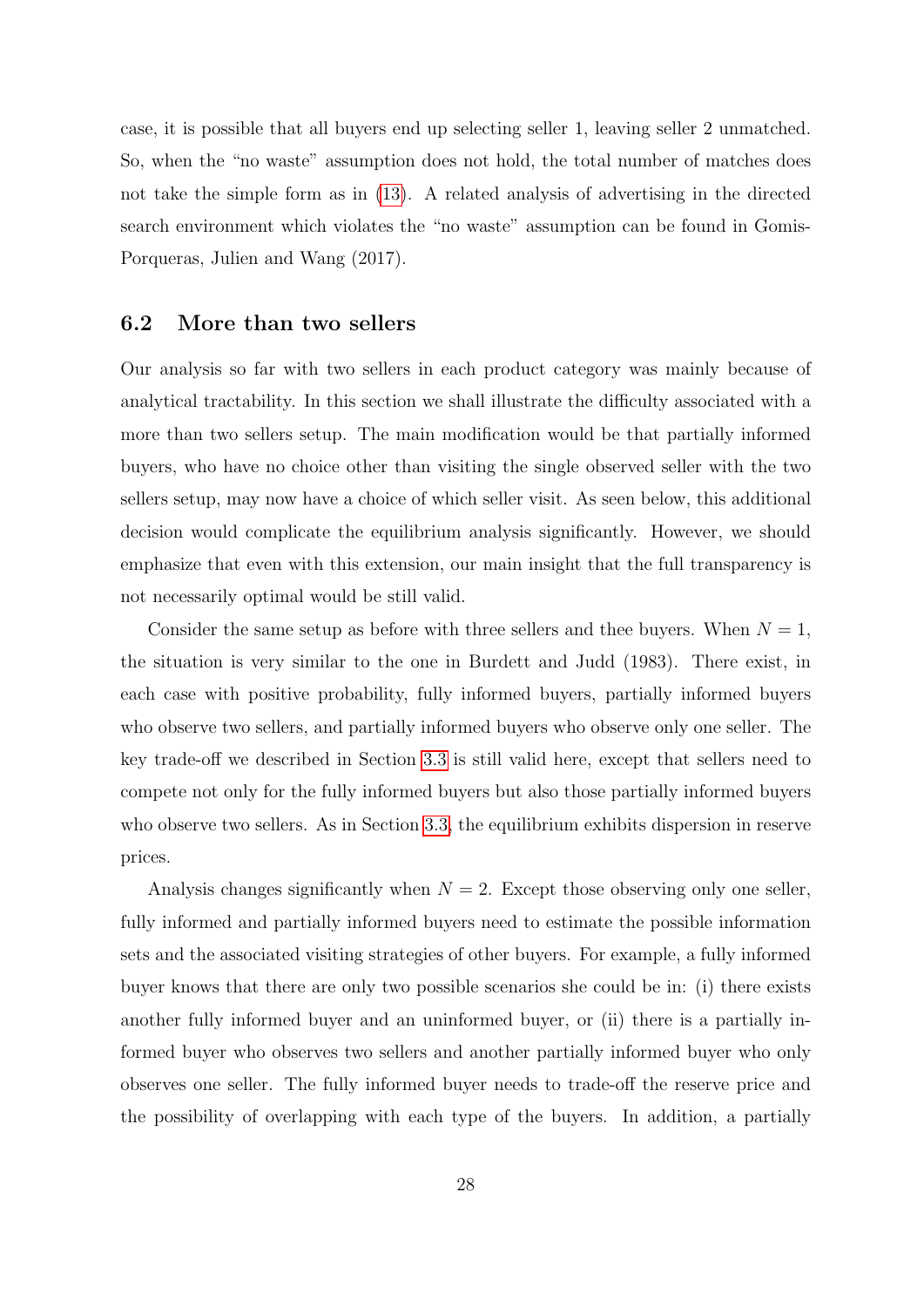informed buyer who observes two sellers faces a similar trade-off and needs to determine her optimal visiting strategy. Given all these possibilities, each seller needs to assign probabilities to each possible scenario regarding the distribution of buyers' information sets. We solve for the equilibrium with symmetric reserve prices.

Comparing the three specifications of N (see the Appendix for the detailed derivation), we have

$$
\pi_{N=1} > \pi_{N=3} > \pi_{N=2},
$$
  
\n
$$
T_{N=1} = T_{N=3} > T_{N=2},
$$
  
\n
$$
u_{N=3} > u_{N=1} > u_{N=2}.
$$

Compared to the case with two sellers, the efficient number of meetings is further restricted and the total number of matches is maximized at  $N = 1$  when there are three sellers. With more sellers, the probability that an additional meeting request from each seller overlaps at the same buyer can be high even when the initial meeting transparency is low. So, in order to maximize the total number of matches, the meeting transparency needs to stay at the low level. An individual seller's expected profit is also maximized at  $N = 1$  as the competition among sellers is greatly softened under  $N = 1$ . In addition, compared to the two-seller case, the probability of sales under  $N = 2$  is no longer significantly higher than when  $N = 1$ . Finally, consumers will prefer  $N = 3$ . This is in stark contrast to the two-seller case where the buyer-optimal meeting requires  $N = 1$ . With more sellers, the probability of overlapping at the same seller is mitigated while a lower reserve price matters more for buyers.

# 7 Conclusion

This paper studied how meeting technologies, typically controlled by intermediaries, can affect the matching efficiency, seller profits and buyer surplus in a directed search equilibrium. In a market with a continuum of duopoly product categories, we are able to identify the optimal meeting technology. In particular, we show that the full-information meeting technology does not necessarily lead to the best outcome. We further consider a profit-maximizing platform that can choose the degree of meeting transparency and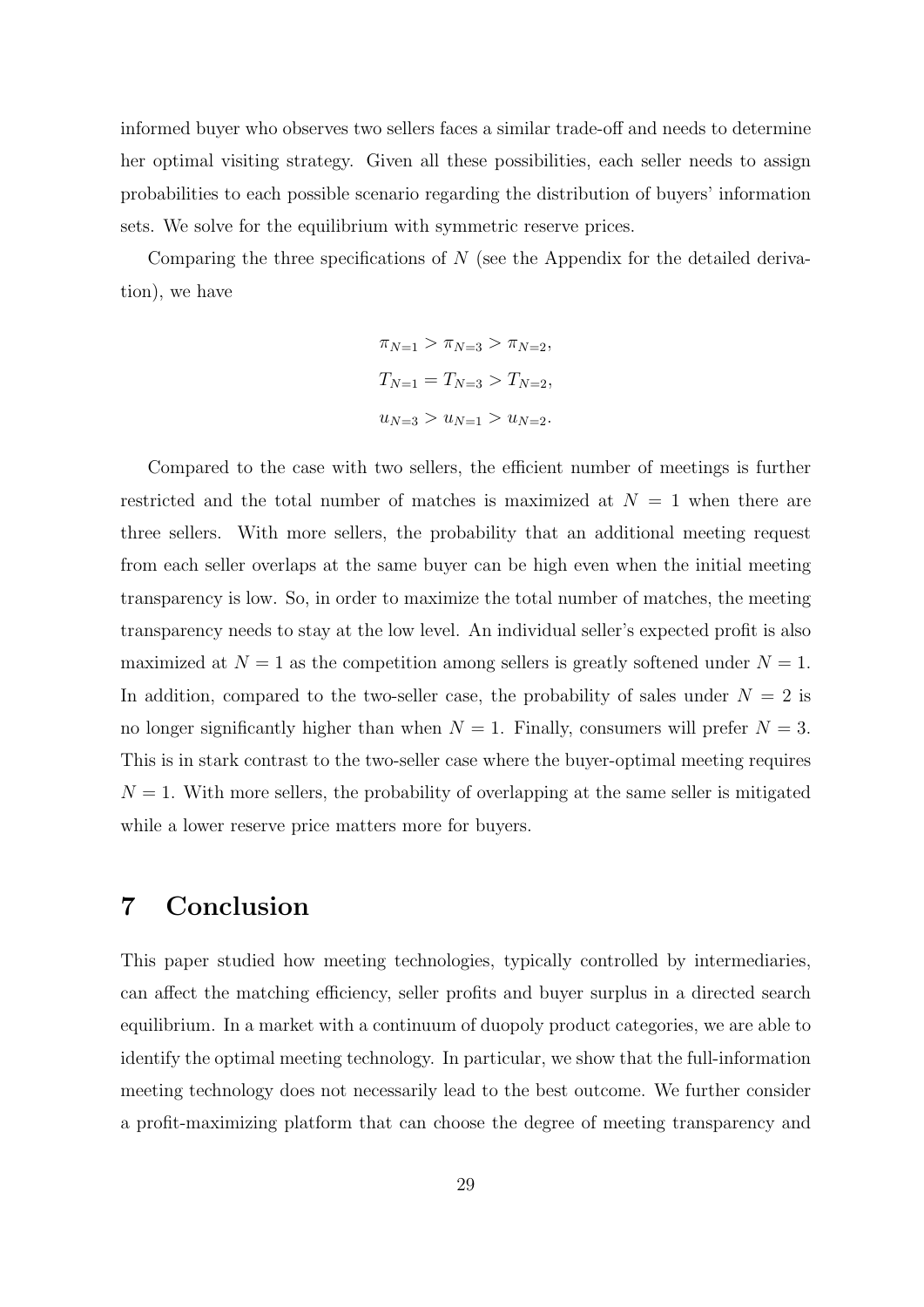charge with fees for its intermediation service. We show that this profit-maximizing platform can implement the efficient allocation.

Various market characteristics, such as sellers' entry and exit, ex ante agent heterogeneity, or idiosyncratic match values, are not included in our model. The main purpose of this paper is, by using a stylized model with a fixed number of homogeneous participants, to show that there is a straightforward rationale of why platform may want to restrict participants' meeting choices. As a future extension, the additional market characteristics mentioned above could be incorporated. In particular, it would be interesting to study the optimal fee structure and market transparency when the buyer side of the market is featured by heterogeneous outside options and free entry. In such an extension, a change of meeting technology affects not only the existing buyers' information sets and selection strategies, but also the total number of buyers who participate in the market. We expect an imperfect meeting technology continues to dominate the full transparency in generating matches. However, a profit-maximizing platform is unlikely to be able to achieve the full efficiency with a simple transaction fee and the decentralization result may require more complicated fee schemes.

# References

- [1] Anderson, Simon and Regis Renault (1999) "Pricing, Product Diversity, and Search Costs: A Bertrand-Chamberlin-Diamond Model," RAND Journal of Economics, 5(3), 206-231.
- [2] Armstrong, Mark (2006) "Competition in Two-sided Markets," RAND Journal of Economics, 30(4), 719-735.
- [3] Armstrong, Mark and Jidong Zhou (2020) "Consumer Information and the Limits to Competition," working paper, CEPR Discussion Paper No. DP14162, Available at SSRN: https://ssrn.com/abstract=3504591
- [4] Burdett, Kenneth and Kenneth Judd (1983) "Equilibrium Price Dispersion," Econometrica, 51(4), 955-969.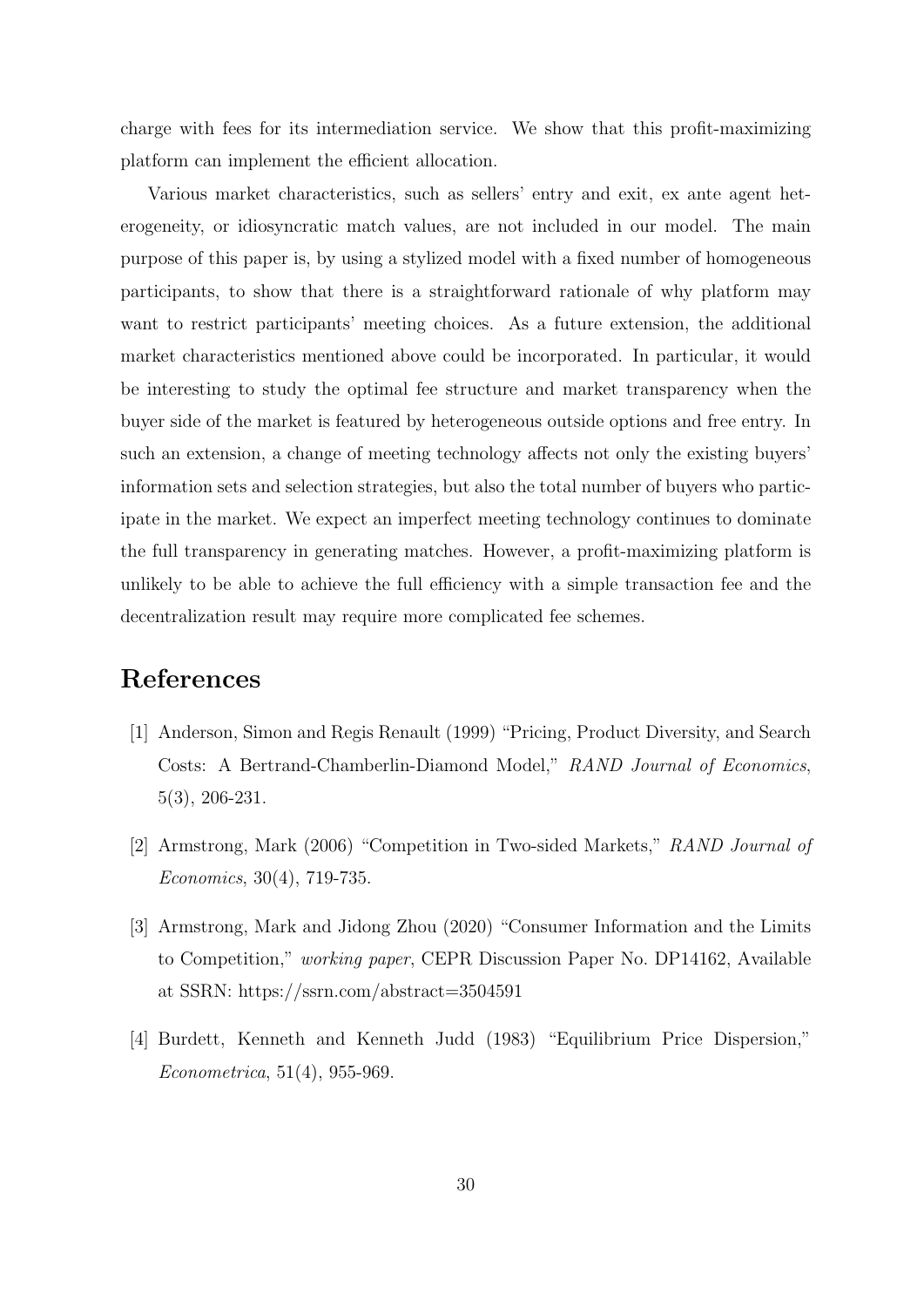- [5] Butters, G. (1977) "Equilibrium Distribution of Prices and Advertising," Review of Economic Studies 44 , 465-492.
- [6] Caillaud, Bernard and Bruno Jullien (2003) "Chicken and Egg: Competition among Intermediation Service Providers," RAND Journal of Economics, 34(2), 309-328.
- [7] Calvo-Armengol, Antoni and Yves Zenou (2005) "Job matching, social network and word-of-mouth communication," Journal of Urban Economics, 57, 500-522.
- [8] Casadesus-Masanell, Ramon and Hanna Halaburda (2014) "When Does a Platform Create Value by Limiting Choice?" Journal of Economics and Management Strategy, 23, 259-293.
- [9] de Corniére, Alexandre (2016) "Search Advertising," American Economic Journal: Microeconomics, forthcoming.
- [10] Eeckhout, Jan and Philipp Kircher (2010) "Sorting versus screening: Search frictions and competing mechanisms" Journal of Economic Theory, 145, 1354-1385.
- [11] Eliaz, Kfir and Ran Spiegler (2011) "A Simple Model of Search Engine Pricing," Economic Journal, 121, 329-339.
- [12] Galeotti, Andrea and José Luis Moraga-González (2009) "Platform Intermediation in a Market for Differentiated Products," European Economic Review, 53(4), 417- 428.
- [13] Gautier, Peter, Bo Hu, and Makoto Watanabe (2019) "Marketmaking Middlemen," working paper, CEPR Discussion Paper No. DP11437, Available at SSRN: https://ssrn.com/abstract=2827555.
- [14] Gomis-Porqueras, Pedro, Benoit Julien and Chengsi Wang (2017) "Strategic advertising and directed search," International Economic Review, 58, 783-806.
- [15] Halaburda, Hanna, Mikolaj Jan Piskorski and Pinar Yildirim (2018) "Competing by Restricting Choice: The Case of Matching Platforms," Management Science, 64, 3469-3970.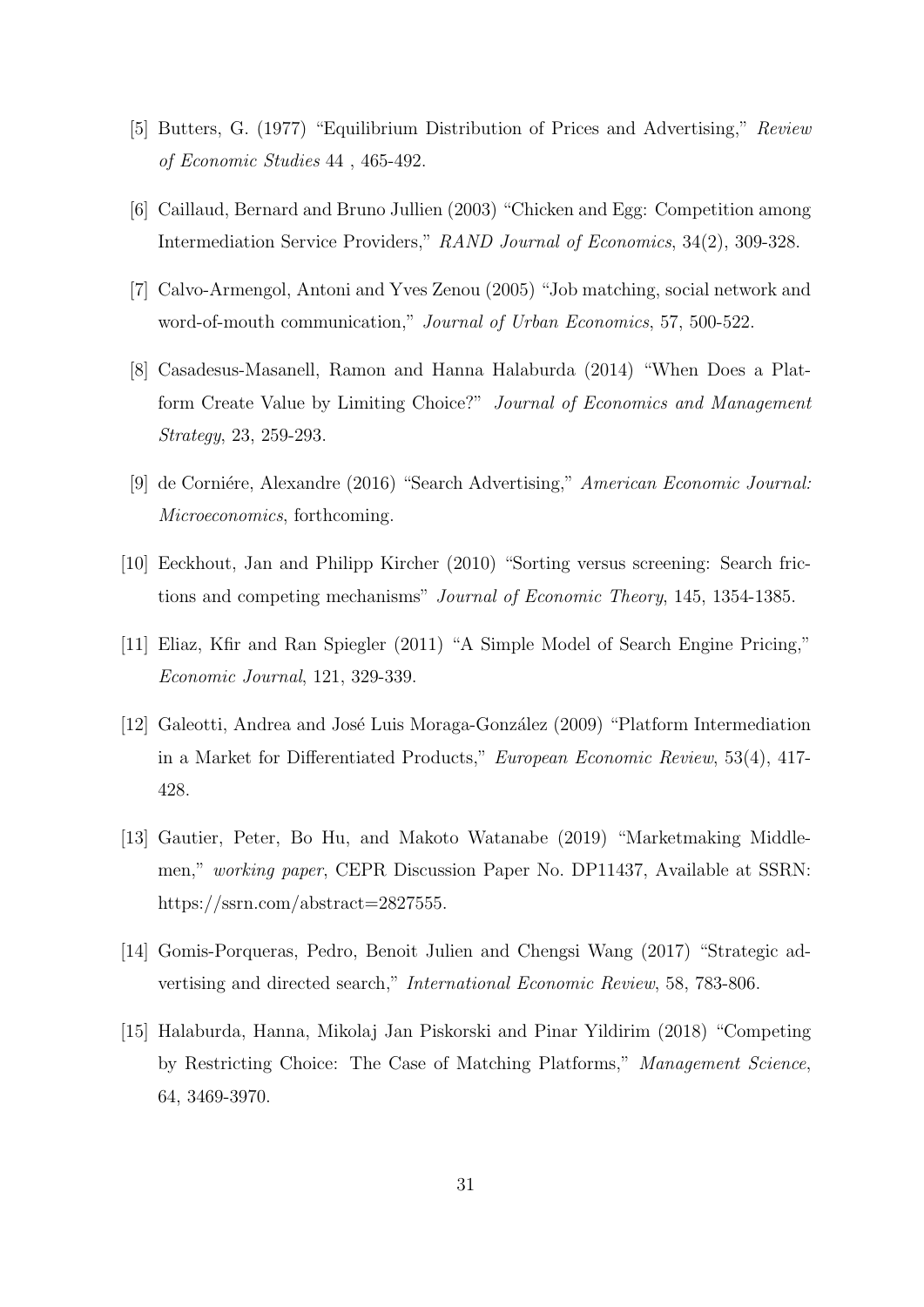- [16] Johnson, Justin, Andrew Rhodes and Matthijs Wildenbeest (2020) "Platform Design When Sellers Use Pricing Algorithms," working paper, Available at SSRN: https://ssrn.com/abstract=3691621.
- [17] Julien, Benoit, John Kennes and Ian King (2000) "Bidding for Labor," Review of Economic Dynamics, 3, 619-649.
- [18] Kanoria, Yash and Daniela Saban (2017) "Facilitating the search for partners on matching platforms: Restricting agent actions," working paper. Available at SSRN: https://ssrn.com/abstract=3004814.
- [19] Karle, Heiko, Martin Peitz and Markus Reisinger (2020) "Segmentation or Agglomeration: Competition between Platforms with Competitive Sellers," Journal of Political Economy, 128(6), 2329-2374.
- [20] Kennes, John and Aaron Schiff (2008) "Quality infomediation in search markets," International Journal of Industrial Organization, 26(5), 1191-1202.
- [21] Lester, Benjamin (2011) "Information and Prices with Capacity Constraints," American Economic Review 101(4), 1591-1600.
- [22] Li, Jun and Serguei Netessine (2019) "Higher Market Thickness Reduces Matching Rate in Online Platforms: Evidence from a Quasiexperiment," Management Science 66(1), 1-501.
- [23] Peters, Michael (1984) "Restrictions on price advertising," Journal of Political Economy, 92, 472-485.
- [24] Peters, Michael (1984) "Bertrand equilibrium with capacity constraints and restricted mobility," Econometrica, 52(5), 1117-1127.
- [25] Rochet, Jean-Charles and Jean Tirole (2003) "Platform Competition in Two-Sided markets," Journal of the European Economic Association, 1(4), 990-1029.
- [26] Rochet, Jean-Charles and Jean Tirole (2006) "Twosided markets: a progress report," Rand Journal of Economics, 37(3), 645-667.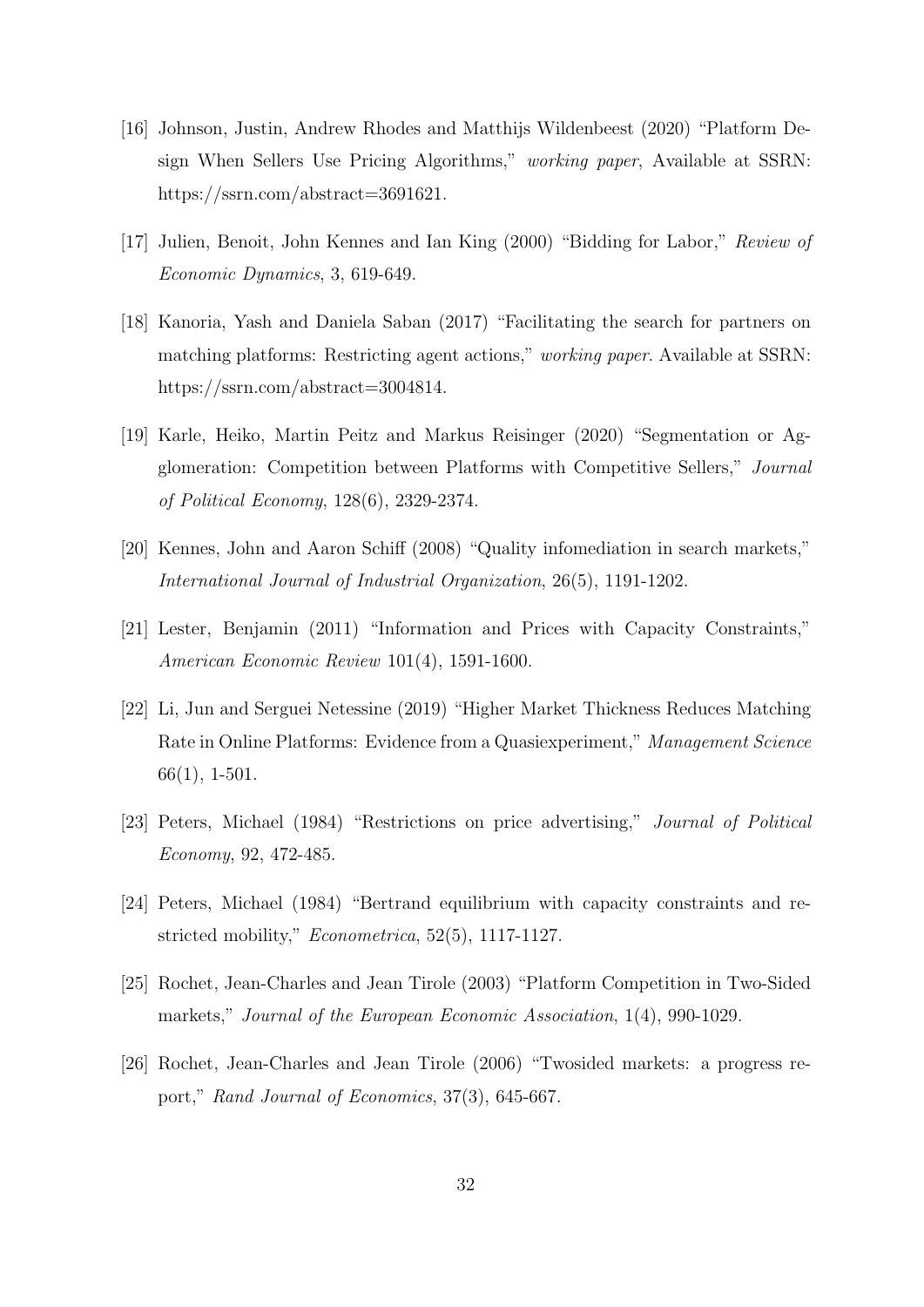- [27] Romanyuk, Gleb (2017) "Ignorance Is Strength: Improving the Performance of Matching Markets by Limiting Information," working paper, 37(3), 645-667.
- [28] Stevens, Margrate, "New microfoundations for the aggregate matching function," International Economic Review, 48(3), 857-868.
- [29] Teh, Tat-How and Julian Wright (2020) "Intermediation and steering: Competition in prices and commissions," American Economic Journal: Microeconomics, forthcoming.
- [30] Teh, Tat-How (2020) "Platform governance," working paper.
- [31] Varian, Hal, "A model of sales," American Economic Review, 70(4), 651-659.
- [32] Wang, Chengsi and Julian Wright (2016) "Platform Investment and Price Parity Clauses," working paper, NET Institute Working Paper No. 16-17, Available at SSRN: https://ssrn.com/abstract=2848574.
- [33] Wang, Chengsi and Julian Wright (2020) "Search Platforms: Showrooming and Price Parity Clauses," RAND Journal of Economics, 51(1), 32-58.
- [34] Wolinsky, Asher, (1986) "True Monopolistic Competition as a Result of Imperfect Information," Quarterly Journal of Economics, 101(3), 493-511.

### Appendix.

**Proof of Theorem 1.** We have shown in the main text the equilibrium reserve prices in (7) satisfies the first-order condition. We next show that the second-order condition is satisfied. The second-order derivative of firm 1's profit at the symmetric equilibrium price  $r^*$  is equal to

$$
-2^{-1-N} \frac{[N^2 \Gamma(NIN,B) + (2N-3) \Gamma(N-1|N,B)] [N^2 \Gamma(N|N,B) + (2N-2) \Gamma(N-1|N,B)]}{N(N-1) \Gamma(N|N,B)}
$$

,

which is negative given that  $N \geq 2$ . Finally, we check that a unilateral deviation to setting  $r = 1$  and only selling to partially informed consumers is not profitable. It is a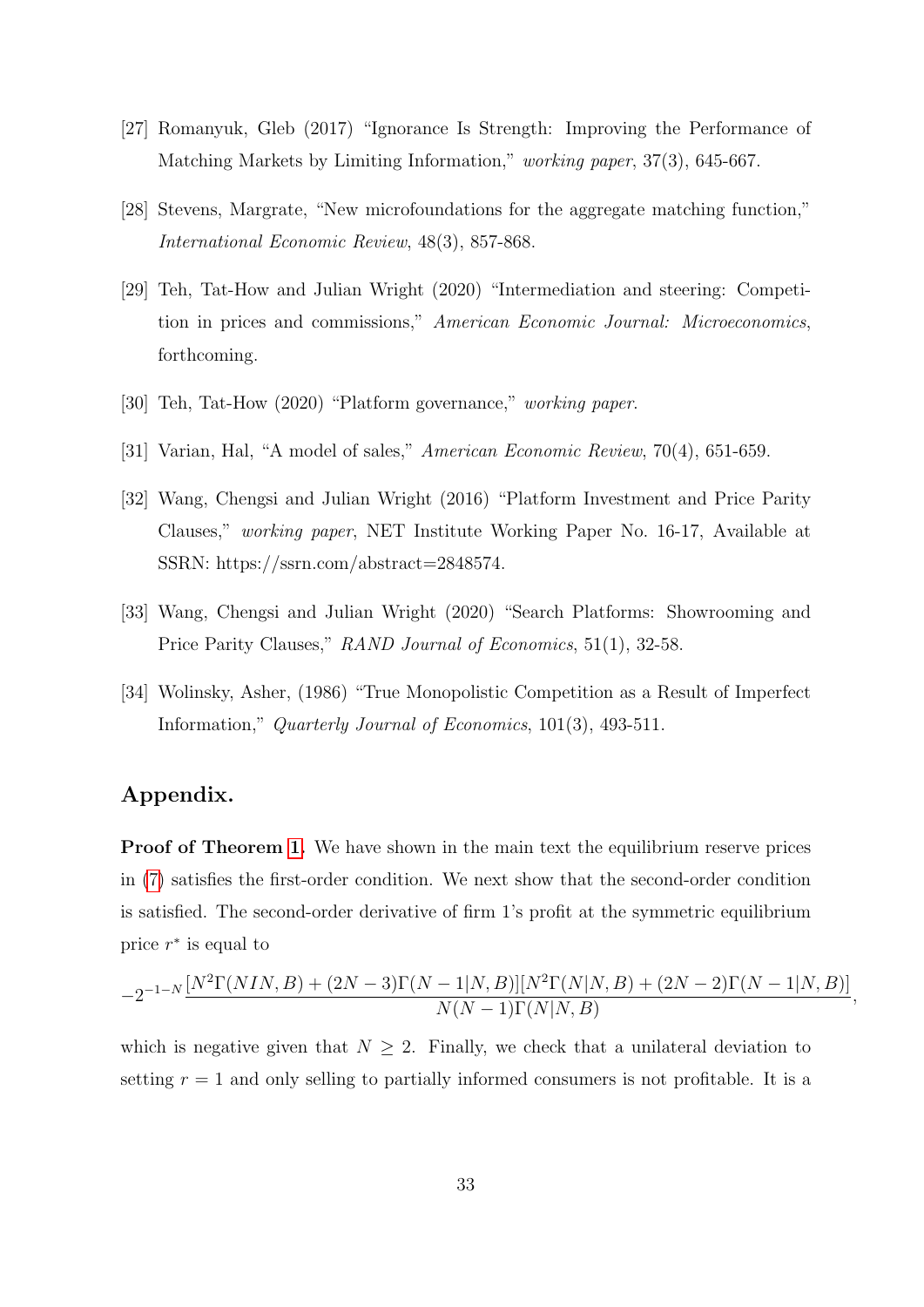matter to compare (9) with  $\pi^d = 1 \times (1 - \Gamma(N|N, B))$ . After simplification, choosing  $r^*$ is better if the following condition holds

$$
(2N - 1) \frac{N2 \Gamma(N|N, B) + 2\Gamma(N - 1|N, B)(N - 1)}{N2 \Gamma(N|N, B) + 2\Gamma(N - 1|N, B)N} \ge 1.
$$

But this inequality always holds for  $N \geq 2$ . Since the second-order derivative of firm 1's profit is strictly negative,  $r^*$  is a local maximizer. Moreover, it yields a profit greater than when choosing  $r = 1$  and therefore is also a global maximizer.

#### Proof of Theorem 2.

In text.  $\blacksquare$ 

#### Proof of Proposition 1.

In text.  $\blacksquare$ 

**Proof of Proposition 2.** First, to compare  $T_{N=1} = 2 - \frac{1}{E}$  $\frac{1}{B}$  and  $T_{N=B} = 2 - (\frac{1}{2})$  $(\frac{1}{2})^{B-1},$ we can instead compare  $\ln\left(\frac{1}{R}\right)$  $\frac{1}{B}$  and  $\ln\left(\left(\frac{1}{2}\right)$  $\left(\frac{1}{2}\right)^{B-1}$  since the log function is a monotone transformation. The difference of the two terms is  $-\ln(B) + (B-1)\ln(2)$ , which is strictly positive when  $B = 3$ . The derivative of the difference is  $\ln(2) - \frac{1}{B} > 0$  for any  $B \geq 3$ . We can conclude that  $\frac{1}{B} > \left(\frac{1}{2}\right)$  $(\frac{1}{2})^{B-1}$  and so  $T_{N=1} < T_{N=B}$  for any  $B \ge 3$ .

Second, for any  $B \geq 3$ , observe that

$$
T_{N=B} - T_{N=B-1} = -\left(\frac{1}{2}\right)^{B-1} \left[\Gamma(B \mid B, B) - 2\Gamma(B-1 \mid B-1, B)\right]
$$

$$
= -\left(\frac{1}{2}\right)^{B-1} \left(1 - \frac{2}{B}\right) < 0.
$$

Therefore,  $N = B$  cannot be optimal, and so we must have  $N^* \in (1, B)$ .

**Proof of Proposition 3.** First,  $\pi_{N=1} = 1 - \frac{1}{F}$  $\frac{1}{B}$  and  $\pi_{N=B} = 1 - \left(\frac{1}{2}\right)$  $\frac{1}{2}$  $\Big)^{B-1}$ . By using the logarithm transformation, it is easy to show that  $\pi_{N=1} < \pi_{N=B}$ , and so  $N=1$  is never optimal. Second, observe that

$$
\pi_{N=B} - \pi_{N=B-1} = -\left(\frac{1}{2}\right)^{B-1} + \frac{1}{B}\left(\frac{1}{2}\right)^{B-2} \left[1 + \frac{1}{B-1+2(B-2)}\right]
$$

$$
= -\left(\frac{1}{2}\right)^{B-1} \left[1 - \frac{2}{B}\left(1 + \frac{1}{B-1+2(B-2)}\right)\right]
$$

$$
= -\left(\frac{1}{2}\right)^{B-1} \frac{3B^2 - 11B + 8}{B(3B-5)} < 0
$$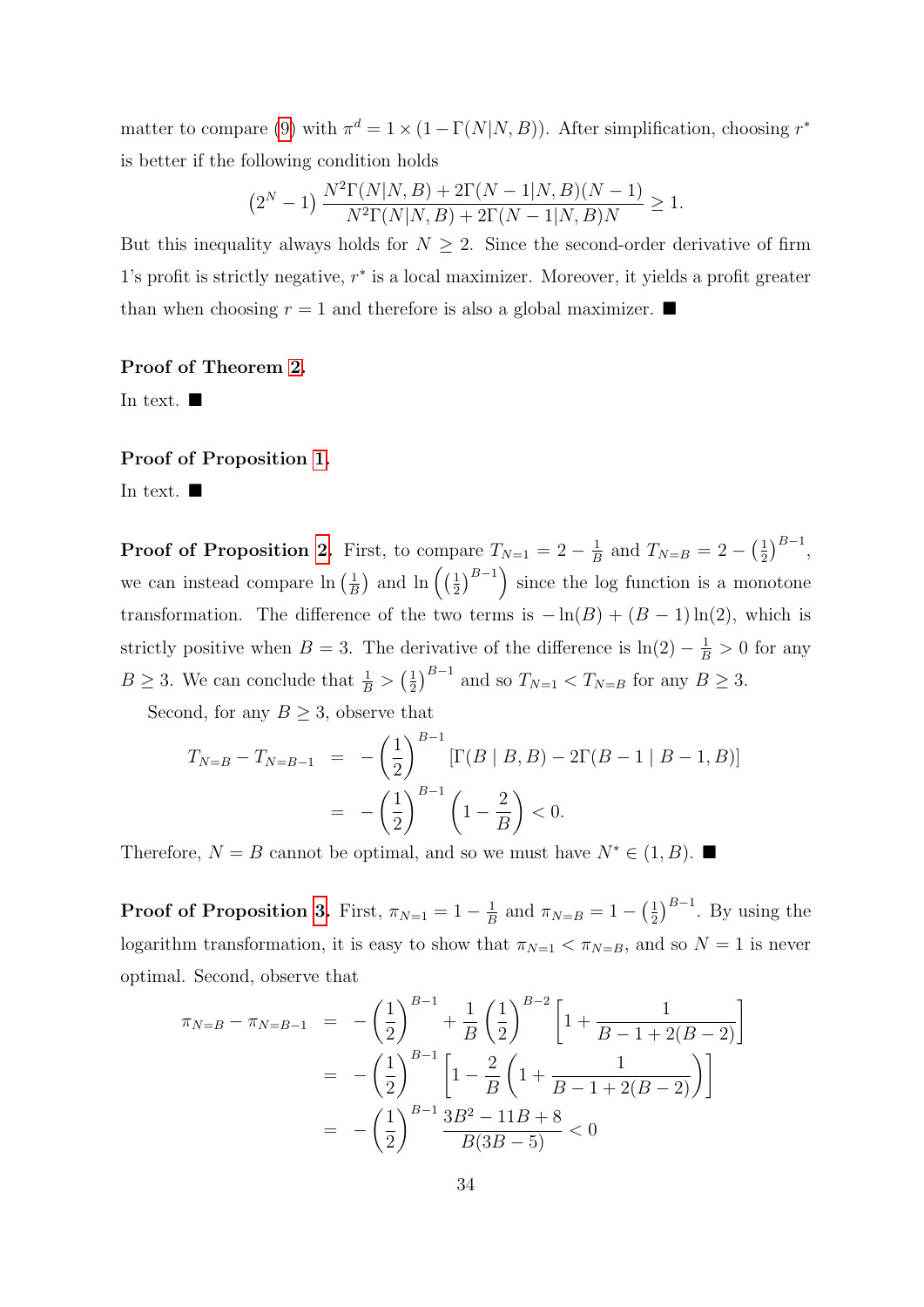for any  $B \ge 3$ . Therefore,  $N = B$  cannot be optimal, and so we must have  $N^S \in (1, B)$ .  $\blacksquare$ 

#### Proof of Corollary 1. In text. ■

**Proof of Proposition 4.** Our numerical example shows  $u_{N=1} > u_{N\geq 2}$  when  $B = 3$ . So we can focus on the case when  $B \geq 4$ . The proof proceeds case by case: we show the claim  $u_{N=1} > u_{N\geq 2}$  in separation for (i)  $N = 2$ ; (ii)  $N = 3, 4, ..., B - 1$ ; (iii)  $N = B$ . Since these cases altogether cover all the possible values of  $N = 2, 3, ..., B$  for all  $B \ge 4$ , we prove the claim in the proposition.

(i) Case 1 (N = 2). Applying 
$$
N = 2
$$
 to (12), we get  $u_{N=2} = \frac{2B-3}{B^2(B-1)^2}$ . Then,  

$$
u_{N=1} - u_{N=2} = \frac{1}{B^2(B-1)^2} \left[ (2B-1) \left[ B(B-2) - (B-1)^3 \ln \frac{B}{B-1} \right] + 2 \right].
$$

In what follows, we show that the term

$$
B(B-2) - (B-1)^3 \ln \frac{B}{B-1}
$$

is positive. Since this term can be re-written as

$$
(B-1)^2 \left(1 - (B-1)\ln\frac{B}{B-1}\right) - 1,
$$

it is sufficient to show that  $1 - (B - 1) \ln \left( \frac{B}{B - 1} \right)$  $\frac{B}{B-1}$ ) >  $\frac{1}{(B-1)}$  $\frac{1}{(B-1^2)}$ , or using  $\frac{1}{2B} > \frac{1}{(B-1^2)}$  $\frac{1}{(B-1)^2}$ 

$$
\Upsilon(B) \equiv \frac{2B - 1}{2B} - (B - 1)\ln\left(\frac{B}{B - 1}\right) > 0.
$$

Observe that:  $\Upsilon(4) \approx 0.012 > 0$ ;

$$
\Upsilon'(B) = \frac{1}{2B^2} + \frac{1}{B} - \ln\left(\frac{B}{B-1}\right).
$$

Note that  $\Upsilon'(4) = -0.006$  and  $\lim_{B \to \infty} \Upsilon'(B) = 0$ . Also,  $\Upsilon''(B) = \frac{1}{B^3(B-1)} > 0$ . Therefore,  $\Upsilon'(B) < 0$  for all  $B \geq 4$ . Since  $\Upsilon(4) > 0$  and  $\lim_{B \to \infty} \Upsilon = 0$ , we then can conclude  $\Upsilon(B) > 0$  for all  $B \geq 4$ . This completes the proof of the case  $N = 2$ .

(ii) Case 2 (
$$
N \in [3, B-1]
$$
). Using (8) and  $C_{B-1}^N = \frac{B-N}{N} C_{B-1}^{N-1}$ , we can re-write (12)

as

$$
u_{N\geq 2} = \left[\frac{1}{N+2(N-1)(B-N)}\right] \left[\left(\frac{N}{B}\right)^2 \frac{1+2(B-N)}{C_{B-1}^{N-1}} \left(\frac{1}{2}\right)^{N-1}\right].\tag{A1}
$$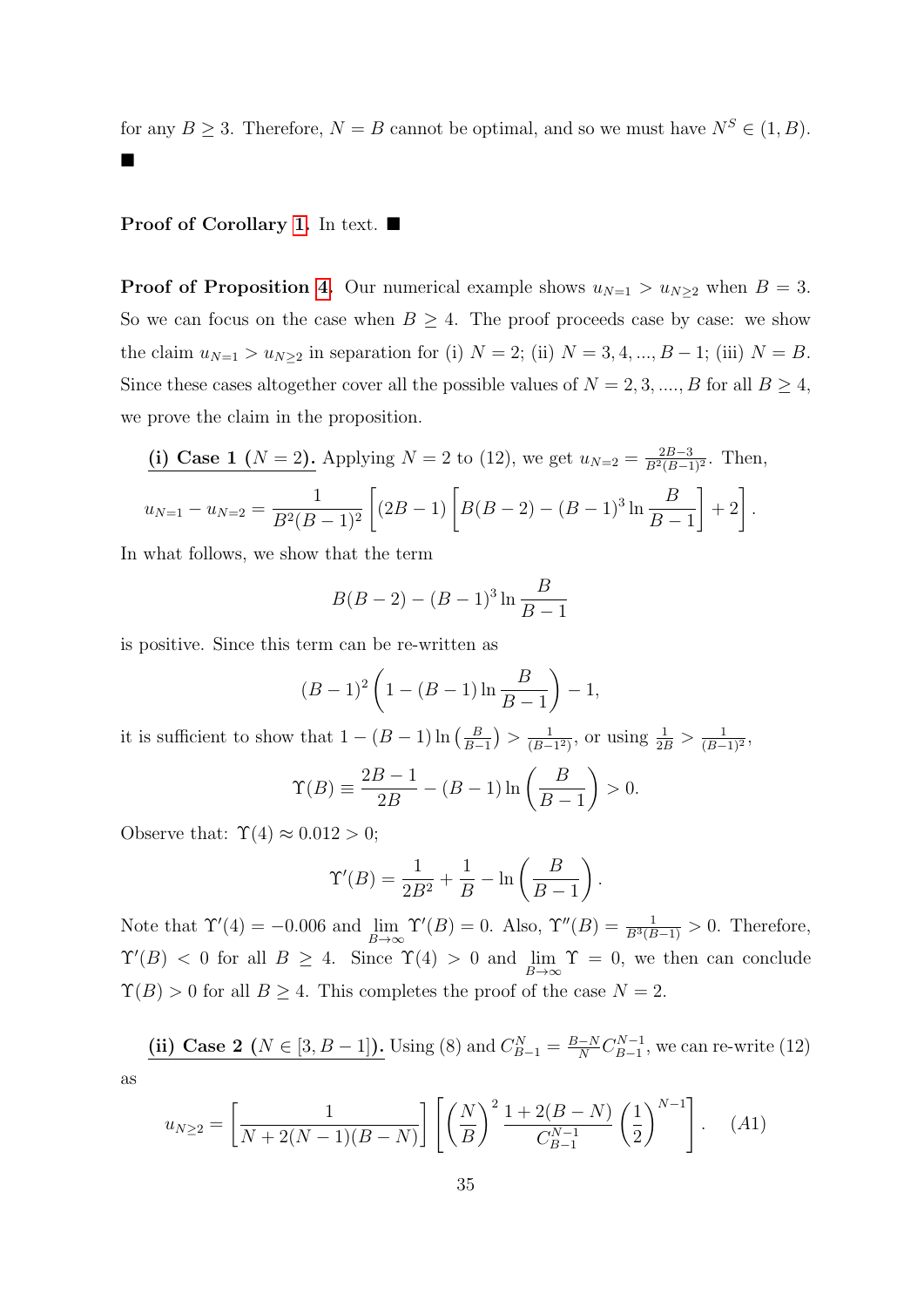We prove the claim case by case in separation:  $B = 4$  and  $B \ge 5$ .

• Case 2-1 ( $B = 4$ ). Note that when  $B = 4$ , the only admissible parameter value is  $N = 3$ . Applying these values to (21) and (12), we get:  $u_{N=1} = (1 - 3 \ln \frac{4}{3}) (1 - (\frac{3}{4})$  $\left(\frac{3}{4}\right)^2\bigg) \approx$ 0.0599;  $u_3 = \frac{1}{7}$  $rac{1}{7}$   $rac{3}{4}$  $\frac{3}{4}$  $\Big)^2 \frac{3}{C_3^2} \left(\frac{1}{2}\right)$  $(\frac{1}{2})^2 \approx 0.0201$ . Hence,  $u_{N=1} > u_{N=3}$ .

• Case 2-2 ( $B \ge 5$ ). Decomposing (A1) into two terms, we will compare the first term in the expression of  $u_{N=1}$  in (21) with the first term in (A1) and the second term in the expression of  $u_{N=1}$  in (21) with the second term in (A1). Below, we show that both terms in the expression of  $u_{N=1}$  are greater in (21) for  $N = 1$  than in (A1) for  $N \in [3, B - 1]$ . Note that the term  $N + 2(N - 1)(B - N)$  takes the minimum when  $N = B - 1$ , which equals  $3B - 5$  (> 2B) for all  $B \ge 5$ . Hence, the first term in (A1) is strictly smaller than  $\frac{1}{2B}$ , and so to show  $1 - (B - 1) \ln \left( \frac{B}{B - 1}\right)$  $\frac{B}{B-1}$ ) >  $\frac{1}{N+2(N-1)}$  $\frac{1}{N+2(N-1)(B-N)}$ , it is sufficient to show  $1 - (B - 1) \ln \left( \frac{B}{B - 1} \right)$  $\frac{B}{B-1}$ ) >  $\frac{1}{2B}$  $\frac{1}{2B}$ . But we have already shown it above, i.e.,  $\Upsilon(B) > 0.$ 

We next show that  $1 - \left(\frac{B-1}{B}\right)$  $\left(\frac{B}{B}\right)^2 > \left(\frac{N}{B}\right)^2 \frac{1+2(B-N)}{C_{B-1}^{N-1}} \left(\frac{1}{2}\right)$  $(\frac{1}{2})^{N-1}$ . Given that  $C_{B-1}^{N-1} = C_B^N \frac{N}{B}$  $\frac{N}{B}$ this inequality can be written as

$$
\frac{2B - 1}{1 + 2(B - N)} > \frac{BN}{C_B^N} \left(\frac{1}{2}\right)^{N-1}.
$$

Note further that  $C_B^N > \left(\frac{B}{N}\right)$  $\left(\frac{B}{N}\right)^N$ <sup>5</sup>. Thus, to show the inequality in question, it is sufficient to show the following inequality:

$$
\Psi(B) \equiv \frac{2B - 1}{1 + 2(B - N)} - \frac{BN}{\left(\frac{B}{N}\right)^N} \left(\frac{1}{2}\right)^{N-1} = \frac{2B - 1}{1 + 2(B - N)} - N^2 \left(\frac{N}{2B}\right)^{N-1} > 0.
$$

Observe that:  $\Psi(5) = \frac{9}{11-2N} - N^2 \left(\frac{N}{10}\right)^{N-1}$ : when  $N = 4$ ,  $\Psi(5) = \frac{9}{3} - 4^2 \left(\frac{4}{10}\right)^3 = 3 -$ 1.024 = 1.976; when  $N = 3$ ,  $\Psi(5) = \frac{9}{5} - 3^2 \left(\frac{3}{10}\right)^2 = 1.8 - 0.81 = 0.99$ ;  $\lim_{B \to \infty} \Psi(B) = 1$ ;

$$
\Psi'(B) = -\frac{4(N-1)}{[1+2(B-N)]^2} + \frac{N^2(N-1)}{B} \left(\frac{N}{2B}\right)^{N-1}
$$

.

Since min $\{\Psi(5), \Psi(\infty)\} > 0$ , if  $\Psi(B)$  is monotone in all  $B \ge 5$  then  $\Psi(B) > 0$  for all  $B \geq 5$ . Suppose otherwise, i.e.,  $\Psi(B)$  is non-monotone in B. Then, there is a possibility of the existence of a minimum at some interior  $\tilde{B} \in (5, \infty)$ , satisfying  $\Psi'(\tilde{B}) = 0$ . We will

<sup>&</sup>lt;sup>5</sup>To show  $C_B^N \geq \left(\frac{B}{N}\right)^N$ , it is sufficient to observe that  $C_B^N = \frac{B}{N} \frac{B-1}{N-1} \dots \frac{B-(N-1)}{1}$  $\frac{N-1}{1}$ , where each of these N terms is no less than  $\frac{B}{N}$ .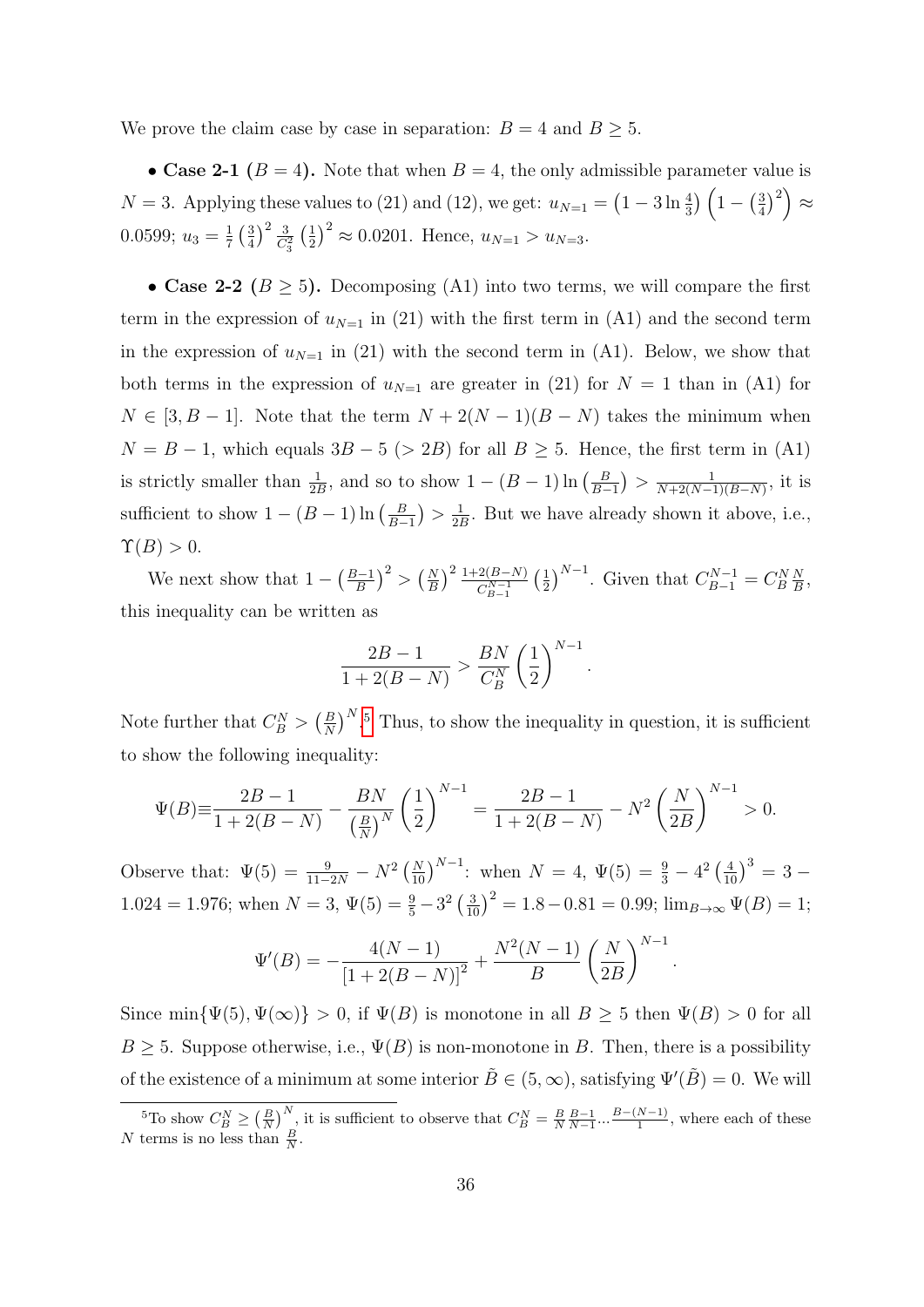check whether the possible minimum attains a positive or negative value. The marginal condition  $\Psi'(\tilde{B}) = 0$  gives  $N^2 \left(\frac{N}{2\tilde{B}}\right)$  $\bigg)^{N-1} = \frac{4\tilde{B}}{\ln 2\tilde{B}}$  $\frac{4B}{\left[1+2(\tilde{B}-N)\right]^2}$ . Plugging this into  $\Psi(B)$ , we have

$$
\Psi(\tilde{B}) = \frac{2\tilde{B} - 1}{1 + 2(\tilde{B} - N)} - \frac{4\tilde{B}}{\left[1 + 2(\tilde{B} - N)\right]^2} = \frac{4\tilde{B}^2 - 4(N + 1)\tilde{B} + 2N - 1}{\left[1 + 2(\tilde{B} - N)\right]^2} > 0,
$$

where the last inequality follows from the fact that the numerator takes the minimum at  $N = B - 1$ , which equals  $2B - 3 > 0$ . Hence, we can conclude that  $\Psi(B) > 0$  for all  $B \geq 5$ . This completes the proof of the case  $N \in [3, B-1]$ .

(iii) Case 3 ( $N = B$ ). From (6),  $u_{N=B} = \frac{1}{B}$  $\frac{1}{B}$   $\left(\frac{1}{2}\right)$  $\frac{1}{2}$  $\Big)^{B-1} = \frac{1}{2l}$  $\frac{1}{2B}$   $\left(\frac{1}{2}\right)$  $\frac{1}{2}$  $\Big)^{B-2}$ . To compare it with  $u_{N=1} = (1 - (B - 1) \ln \frac{B}{B-1}) (1 - (\frac{B-1}{B}))$  $\left(\frac{B-1}{B}\right)^2$ , note first that  $1 - (B-1)\ln\left(\frac{B}{B-1}\right)$  $\frac{B}{B-1})$  > 1  $\frac{1}{2B}$ , as already shown above, i.e.,  $\Upsilon(B) > 0$ . Hence, what remains here is to show that  $1 - (\frac{B-1}{B})$  $\left(\frac{B}{B}\right)^2 > \left(\frac{1}{2}\right)$  $\frac{1}{2}$ ) $^{B-2}$  or

$$
\Phi(B) \equiv 2B - 1 - B^2 \left(\frac{1}{2}\right)^{B-2} > 0.
$$

This can be show by observing that:  $\Phi(4) = 7 - 4^2 \left(\frac{1}{2}\right)$  $(\frac{1}{2})^2 = 3$ ;  $\Phi'(B) = 2 - 2B(\frac{1}{2})$  $(\frac{1}{2})^{B-2}$  +  $B^2\left(\frac{1}{2}\right)$  $\frac{1}{2}$  $\left[\frac{1}{2}\right]$  $B-2$  ln 2 > 0 where the last inequality follows from  $B\left(\frac{1}{2}\right)$  $\frac{1}{2}$  $\binom{B-2}{2}$  < 4  $\left(\frac{1}{2}\right)$  $(\frac{1}{2})^2 = 1$ . This completes the proof of the case  $N = B$ .

#### Proof of Proposition 5.

In text.  $\blacksquare$ 

#### Omitted details in Section 6.2.

 $\bullet$   $N = 3$ . This is the JKK model with three sellers and three buyers. The symmetric equilibrium reserve price is  $r_{N=3} = \frac{1}{3}$  $\frac{1}{3}$ . In equilibrium, each buyer visits a particular seller with probability  $\frac{1}{3}$ . A seller cannot make a sale if no buyer selects him, which happens with probability  $\left(\frac{2}{3}\right)$  $\frac{2}{3}$ )<sup>3</sup> =  $\frac{8}{27}$ , makes a sale at price r if only one buyer selects him, which happens with probability  $C_3^1\left(\frac{1}{3}\right)$  $\frac{1}{3}$   $\left(\frac{2}{3}\right)^2 = \frac{12}{27}$ , and makes a sale at a price equal to 1 if at least two buyers select him, which happens with probability  $1 - \left(\frac{8}{27}\right) - \left(\frac{12}{27}\right) = \frac{7}{27}$ . Hence, a seller's expected profit is  $\pi_{N=3} = \left(\frac{1}{3}\right)$  $\frac{1}{3}$ )  $\cdot$   $\left(\frac{12}{27}\right)$  + 1  $\cdot$   $\left(\frac{7}{27}\right)$  =  $\frac{11}{27}$ .

A buyer can get positive payoff by selecting a seller only if the other two buyers select a different seller, which happens with probability  $(2/3)^2 = \frac{4}{9}$  $\frac{4}{9}$ . So a buyer's expected payoff is  $u_{N=3} = (1 - (\frac{1}{3})^2)$  $\left(\frac{1}{3}\right)\right) \cdot \left(\frac{4}{9}\right)$  $\frac{4}{9}$ ) =  $\frac{8}{27}$ .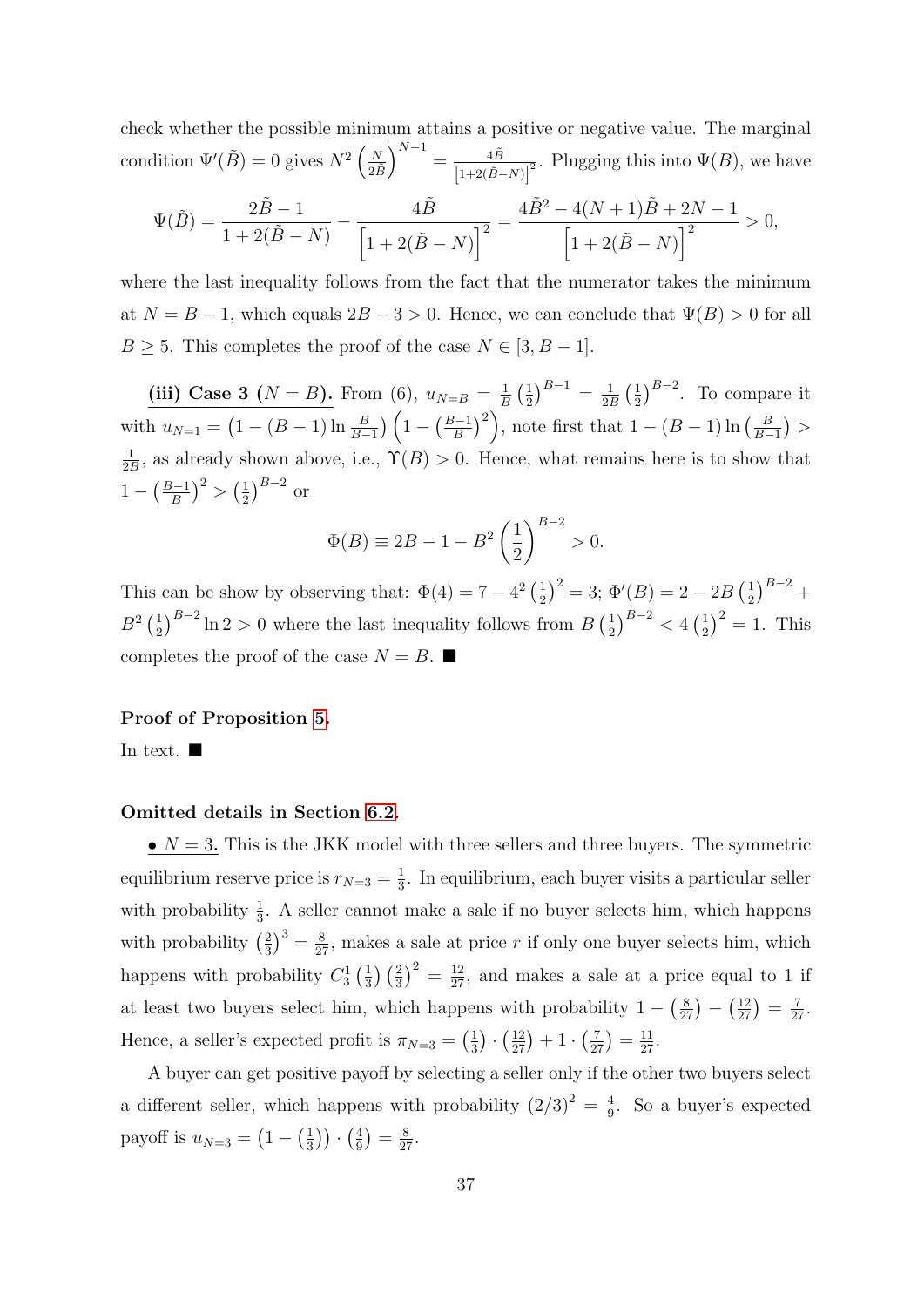Finally, there is only one match if all buyers select the same seller. This happens with probability  $3\left(\frac{1}{3}\right)$  $\frac{1}{3}$ )<sup>3</sup> =  $\frac{1}{9}$  $\frac{1}{9}$ . There are three matches if each buyer selects a different seller. This happens with probability  $P_3^3\left(\frac{1}{3}\right)$  $\frac{1}{3}$ )<sup>3</sup> =  $\frac{2}{9}$  $\frac{2}{9}$ . There are two matches with the reaming probability  $1 - \frac{1}{9} - \frac{2}{9} = \frac{2}{3}$  $\frac{2}{3}$ . The expected total number of matches is then given by  $T_{N=3} = 1 \cdot \left(\frac{1}{9}\right)$  $(\frac{1}{9})+2\cdot(\frac{2}{3})$  $(\frac{2}{3})+3\cdot(\frac{2}{9})$  $(\frac{2}{9}) = \frac{19}{9}$  $\frac{19}{9}$ .

•  $N=1$ . With probability 6  $\left(\frac{1}{3}\right)$  $\frac{1}{3}$ )<sup>2</sup> =  $\frac{2}{9}$  $\frac{2}{9}$ , each buyer observes a distinct seller and selects the seller she observes. With probability  $3\left(\frac{1}{3}\right)$  $\frac{1}{3}$ )<sup>3</sup> =  $\frac{1}{9}$  $\frac{1}{9}$ , a buyer observes all sellers and the other two buyers observe nothing. In this case, the fully informed buyer selects the seller with the lowest reserve price. Finally, with probability  $2 \cdot 3 \cdot 3 \cdot \left(\frac{1}{3}\right)$  $\frac{1}{3}$ )<sup>3</sup> =  $\frac{2}{3}$  $\frac{2}{3}$ , one buyer observes two sellers while another buyer observes one seller. In this case, the buyer who observes two sellers goes to the one with lower reserve price. As in the two-sellers case, the co-existence of buyers who observe only one seller and buyers who observe more than one seller causes sellers to play a mixed strategy in equilibrium. Let  $F(r)$  on  $[\underline{r}, \overline{r}]$  be the symmetric equilibrium price distribution. By the same argument as before, the upper bound of the support is  $\bar{r} = 1$ . Suppose seller 1 sets a reserve price r. If there is a fully informed buyer, the buyer will buy from seller 1 if  $r$  is the lowest reserve price. This happens with probability  $(1 - F(r))^2$ . If there are three buyers, each observes a distinct seller, seller 1 can get a profit equal to  $r$  with probability 1. If there is one buyer who observes both seller 1 and another seller, seller 1 can sell with probability  $1 - F(r)$ . In sum, seller 1's expected profit with a reserve price r is

$$
r\left[\frac{1}{9}(1-F(r))^{2}+\left(\frac{2}{9}+\frac{2}{9}\right)(1-F(r))+\left(\frac{2}{9}+\frac{2}{9}\right)\right].
$$

By the definition of mixed strategy, seller 1 will be indifferent between any r in  $[r, 1]$  and  $r = 1$ . If  $r = 1$ , seller 1 can only sell to the buyers who only observe seller 1. There is a buyer who only observes seller 1 with probability  $\frac{4}{9}$ . The following indifferent condition must hold

$$
r\left[\frac{1}{9}(1-F(r))^2 + \left(\frac{2}{9} + \frac{2}{9}\right)(1-F(r)) + \left(\frac{2}{9} + \frac{2}{9}\right)\right] = \frac{4}{9}.
$$

The equilibrium price distribution is

$$
F(r) = 3 - \frac{2}{\sqrt{r}}.
$$

Moreover,  $F(\underline{r}) = 0$  implies  $\underline{r} = \frac{4}{9}$  $\frac{4}{9}$ . Hence, the equilibrium reserve price distribution is described by  $F(r) = 3 - \frac{2}{\sqrt{2}}$  $\frac{1}{r}$  on  $\left[\frac{4}{9}\right]$  $\frac{4}{9}$ , 1]. The expected equilibrium reserve price is given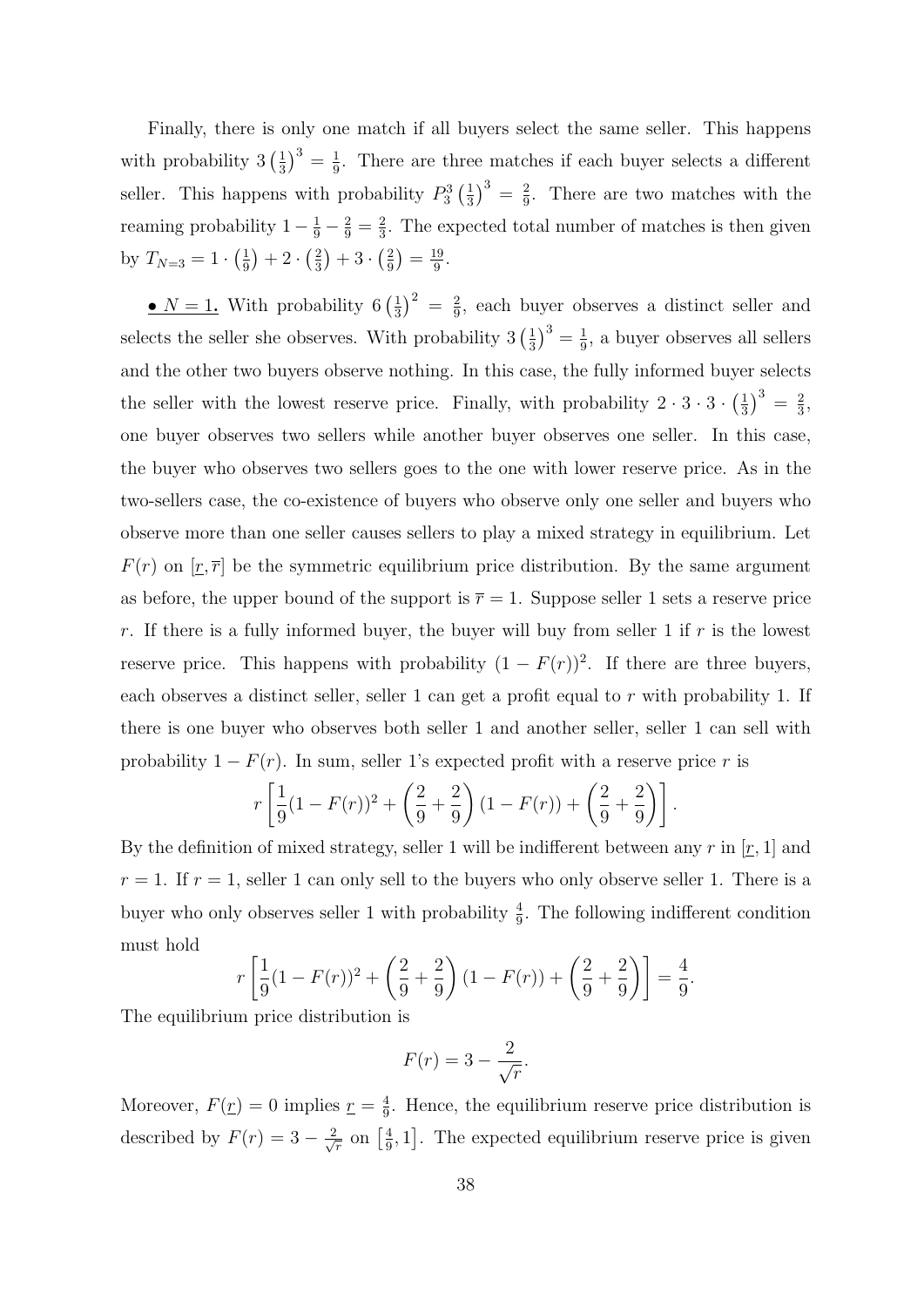by

$$
\mathbb{E}(r_{N=1}) = \int_{\frac{4}{9}}^{1} r dF(r) = \frac{2}{3}.
$$

Each seller's expected profit is  $\pi_{N=1} = \frac{4}{9}$  $\frac{4}{9}$ .

A buyer who observes at least one seller can trade by paying  $r_{N=1}$  for sure since she will face no competition from other buyers. A buyer's expected payoff is therefore  $(1 - \mathbb{E}(r_{N=1})) \left[ 1 - \left( \frac{2}{3} \right) \right]$  $(\frac{2}{3})^3] = \frac{19}{81}.$ 

With probability  $\frac{1}{9}$ , there is a fully informed buyer, which results in only one match. With probability  $\frac{2}{9}$ , each buyer observes a distinct seller and there are three matches. With the remaining probability  $1 - \left(\frac{1}{9}\right)$  $(\frac{1}{9}) - (\frac{2}{9})$  $\frac{2}{9}$  =  $\frac{2}{3}$  $\frac{2}{3}$ , there are two matches. Summing them up all, we have  $T_{N=1} = 3(\frac{2}{9}) + 2(\frac{2}{3}) + 1(\frac{1}{9}) = \frac{19}{9}$ .

•  $N = 2$ . There are in total  $(C_3^2)^3 = 27$  scenarios. Three of them are such that two buyers are fully informed. This means that the probability of having two fully informed buyers is  $\frac{3}{27} = \frac{1}{9}$  $\frac{1}{9}$ . Another possibility is that each buyer observes two sellers. There are in total 6 such cases, and so the probability of this scenario is  $\frac{6}{27} = \frac{2}{9}$  $\frac{2}{9}$ . Also, it could be that one buyer is fully informed, another buyer observes two sellers, and the third buyer only observes one seller. There are in total 18 such cases, and so the probability of this scenario is  $\frac{18}{27} = \frac{2}{3}$  $\frac{2}{3}$ .

Suppose a buyer is fully informed. There can be only two situations: (i) there exists another fully informed buyers, or (ii) there exists another buyer who observes two sellers i and j and a third buyer who observes seller  $k \neq i, j$ . Hence, conditional on the buyer in question being fully informed, the probability that case (i) happens is  $\frac{2}{2+6} = \frac{1}{4}$  $\frac{1}{4}$ , and the probability that case (ii) happens is  $\frac{6}{2+6} = \frac{3}{4}$  $\frac{3}{4}$ . Now, consider a situation in which seller 1 deviates to a price  $r_1$  while the other two sellers set an equilibrium price r. Denote by  $\mu(z)$  the probability that a buyer who observes  $z = 1, 2, 3$  sellers chooses to visit seller 1. Clearly,  $\mu(1) = 1$ . If this fully informed buyer selects seller 1, then her expected payoff, denoted by  $u_1(3)$ , is

$$
u_1(3) = (1 - r_1) \left[ \frac{1}{4} \cdot (1 - \mu(3)) + \frac{3}{4} \cdot \frac{2}{3} \cdot (1 - \mu(2)) \right].
$$

If this buyer is the only visitor to seller 1, she obtains  $1 - r_1$ . With probability  $\frac{1}{4}$ , there is another fully informed buyer, and with probability  $1-\mu(3)$ , this buyer does not select seller 1. With probability  $\frac{3}{4}$ , there are two partially informed buyers. In this event, one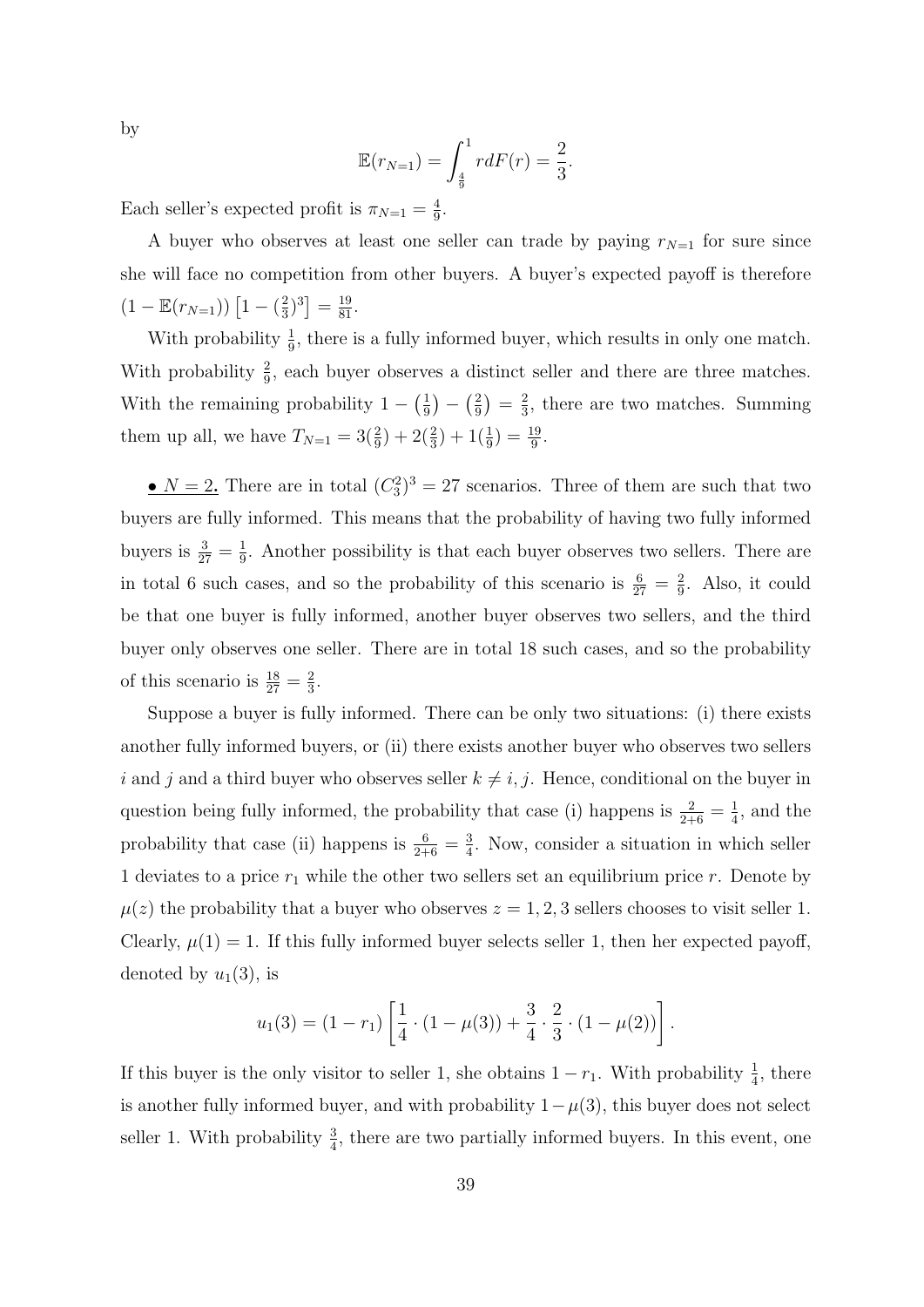possibility is that seller 1 is in the information set of the buyer who observes two sellers (which happens with probability  $\frac{2}{3}$ ). This buyer will not choose seller 1 with probability  $1 - \mu(2)$ . Another possibility is that seller 1 is in the information set of the buyer who only observes one seller (which happens with probability  $\frac{1}{3}$ ). In this case the buyer will select seller 1 for sure.

If the fully informed buyer instead chooses a non-deviating seller (who sets  $r$ ), her expected payoff, denoted by  $u(3)$ , is

$$
u(3) = (1 - r) \left[ \frac{1}{4} \cdot \left( 1 - \frac{1 - \mu(3)}{2} \right) + \frac{3}{4} \left( \frac{1}{3} \cdot \frac{1}{2} + \frac{1}{3} \cdot \mu(2) \right) \right]
$$

If there is another fully informed buyer (which happens with probability  $\frac{1}{4}$ ), she will choose to visit the same non-deviating seller with probability  $\frac{1-\mu(3)}{2}$ . If the other two buyers are partially informed (one observes two sellers and one observes one seller), there are three scenarios. First, seller 1 is observed by the buyer who only observes one seller. This happens with probability  $\frac{1}{3}$ . In this case, the other buyer visits the two non-deviating sellers with equal probability. Second, seller 1 and the non-deviating seller in question are observed by the same buyer. This happens with probability  $\frac{1}{3}$ . In this case, the buyer will visit seller 1 with probability  $\mu(2)$ . Finally, the non-deviating seller in question is observed by the other buyer who only observes one seller. In this case, selecting this seller yields zero payoff.

We next describe the decision problem of a partially informed buyer who observes two sellers. If a buyer only observes the two non-deviating sellers, she will choose each of them with probability  $\frac{1}{2}$ . If a buyer observes seller 1 and a non-deviating seller, which we name seller 2, her strategy depends on both  $r_1$  and r. Conditional on this event, there are two possible scenarios: (i) there is a fully informed buyer and another buyer who only observes the other non-deviating seller, seller 3, which happens with probability 1  $\frac{1}{2}$ , or (ii) two other partially-informed buyers, with one observing sellers 1 and 3 and the other observing sellers 2 ad 3, which happens with probability  $\frac{1}{2}$ . If the buyer in question (who observes sellers 1 and 2) decides to select seller 1, her expected payoff, denoted by  $u_1(2)$ , is

$$
u_1(2) = (1 - r_1) \left[ \frac{1}{2} (1 - \mu(3)) + \frac{1}{2} (1 - \mu(2)) \right]
$$

In scenario (i), seller 1 must be in the information set of the fully informed buyer. This fully informed buyer will not choose seller 1 with probability  $1 - \mu(3)$ . In scenario (ii),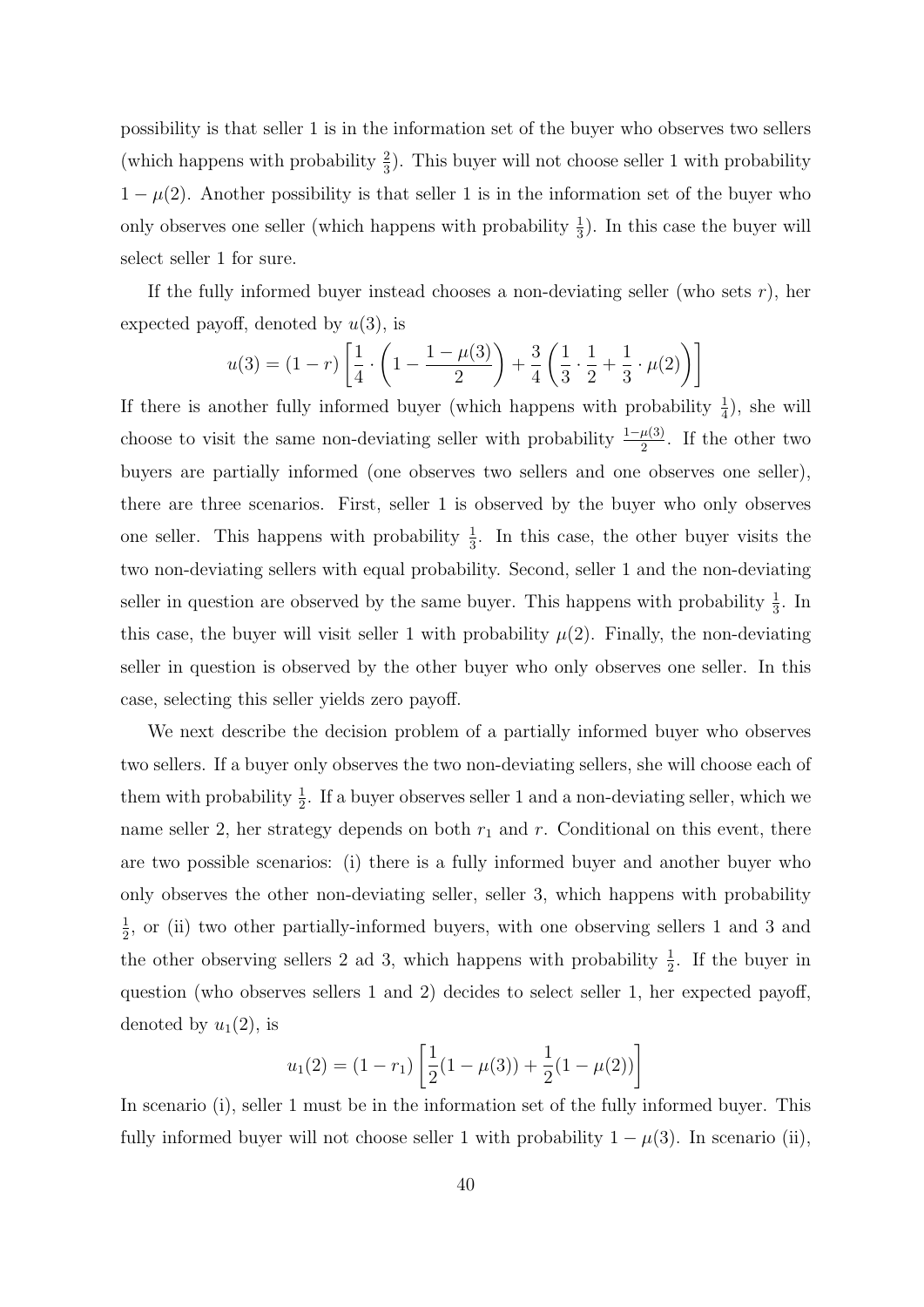firm 1 is in the information set of a buyer who observes two sellers. Then this buyer will not select seller 1 with probability  $1 - \mu(2)$ .

If the buyer in question decides to select seller 2, her expected payoff, denoted by  $u(2)$  is

$$
u(2) = (1 - r) \left[ \frac{1}{2} \left( 1 - \frac{1 - \mu(3)}{2} \right) + \frac{1}{2} \cdot \frac{1}{2} \right].
$$

In scenario (i), seller 2 must be in the information set of the fully informed buyer. This fully informed buy will not select seller 2 with probability  $1 - \frac{1-\mu(3)}{2}$  $\frac{\mu(3)}{2}$ . In scenario (ii), seller 2 must be in the information set of another buyer who observes two non-deviating sellers, i.e., seller 2 and 3. This buyer will not select the same non-deviating seller with probability  $\frac{1}{2}$ .

Using the indifference condition  $u_1(3) = u(3)$  and  $u_1(2) = u(2)$ , we obtain the buyers' equilibrium selection strategies,

$$
\mu(2) = \frac{r_1 - 1}{r + r_1 - 2} \text{ and } \mu(3) = \frac{2(-r^2 + rr_1 + r + r_1^2 - 3r_1 + 1)}{(r + r_1 - 2)(r + 2r_1 - 3)}.
$$

We now turn to seller 1's problem. In the case of two fully informed buyers, the probability of getting zero visitor is  $(1 - \mu(3))^2$ , of getting one visitor is  $2\mu(3)(1 \mu(3)$ , and of getting two visitors is  $(\mu(3))^2$ . In the case of having one fully informed buyer and two partially informed buyers, the probability of having zero visitor is (1 −  $\mu(3)(1-\mu(2))\frac{2}{3}+(1-\mu(3))\cdot 0 \cdot \frac{1}{3}=(1-\mu(3))(1-\mu(2))\frac{2}{3}$ , of having one visitor is  $[\mu(3)(1 - \mu(2)) + \mu(2)(1 - \mu(3))]_{3}^{2} + (1 - \mu(3))(1 - \mu(2))_{3}^{1}$ , of having two buyers is  $\frac{1}{3}(\mu(2)\mu(3) + \mu(2) + \mu(3))$ . In the case with three partially informed buyers, the probability of having zero visitor is  $(1 - \mu(2))^2$ , of having one visitor is  $2\mu(2)(1 - \mu(2))$ , and having two visitor is  $(\mu(2))^2$ . Aggregating the probabilities over the three scenarios, we get the followings: the probability of having zero visitor,

$$
Pr[n_1 = 0] = \frac{1}{9}(1 - \mu(3))^2 + \frac{2}{3}(1 - \mu(3))(1 - \mu(2))\frac{2}{3} + \frac{2}{9}(1 - \mu(2))^2,
$$

the probability of having one visitor,

$$
\Pr[n_1 = 1] = \frac{1}{9} [2\mu(3)(1 - \mu(3))] + \frac{2}{3} \left[ [\mu(3)(1 - \mu(2)) + \mu(2)(1 - \mu(3))] \frac{2}{3} + (1 - \mu(3)) \frac{1}{3} \right] + \frac{2}{9} [2\mu(2)(1 - \mu(2))],
$$

the probability of having two visitors,

$$
Pr[n_1 = 2] = \frac{1}{9}(\mu(3))^2 + \frac{2}{3}\left[\frac{2}{3}\mu(3)\mu(2) + \frac{1}{3}\mu(3)\right] + \frac{2}{9}(\mu(2))^2.
$$